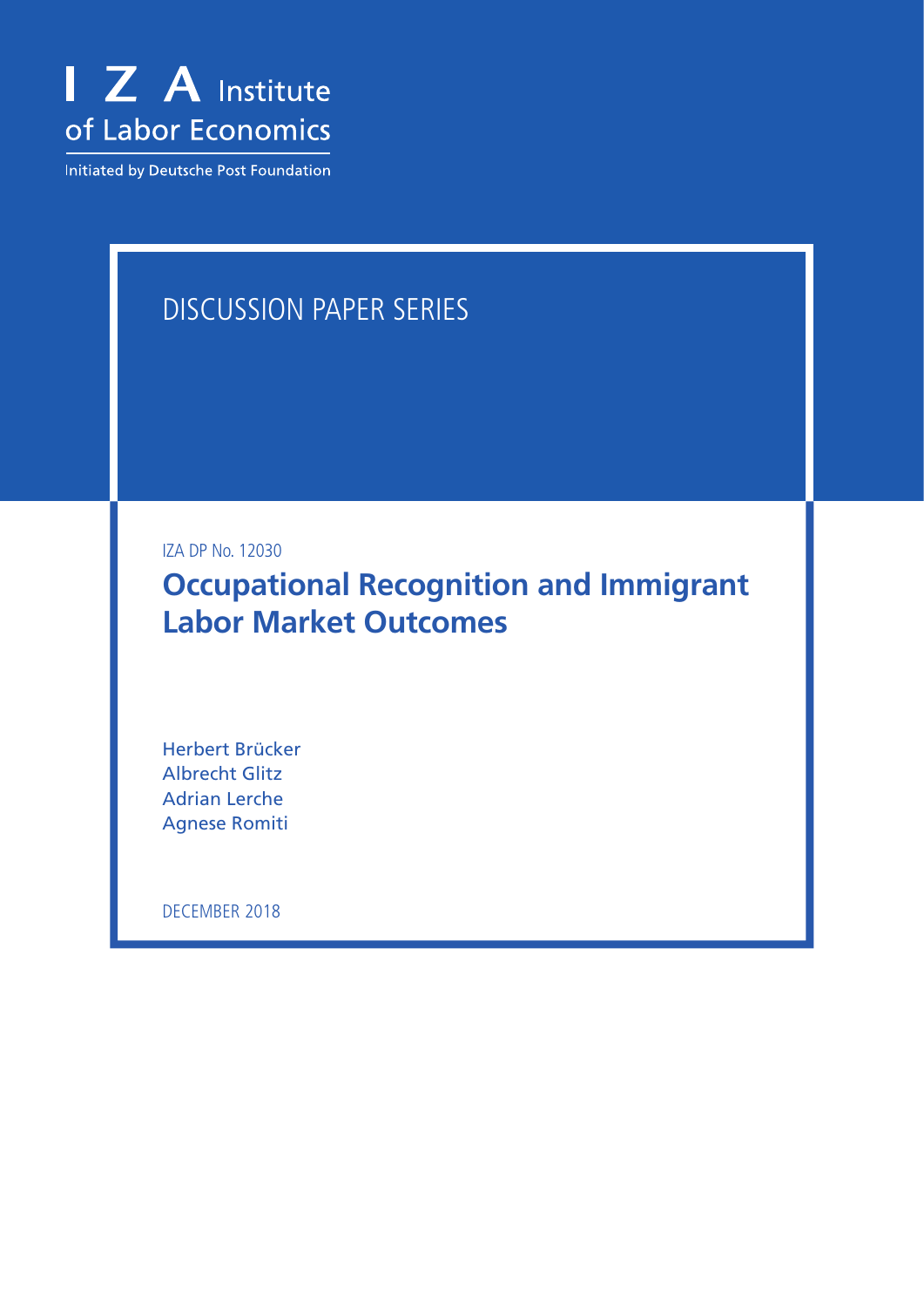

Initiated by Deutsche Post Foundation

## DISCUSSION PAPER SERIES

IZA DP No. 12030

## **Occupational Recognition and Immigrant Labor Market Outcomes**

**Agnese Romiti** *University of Strathclyde*

**Herbert Brücker** *Humboldt University, BIM, IAB and IZA*

**Albrecht Glitz** *Universitat Pompeu Fabra, IPEG, Barcelona GSE and IZA*

**Adrian Lerche** *Universitat Pompeu Fabra*

DECEMBER 2018

Any opinions expressed in this paper are those of the author(s) and not those of IZA. Research published in this series may include views on policy, but IZA takes no institutional policy positions. The IZA research network is committed to the IZA Guiding Principles of Research Integrity.

The IZA Institute of Labor Economics is an independent economic research institute that conducts research in labor economics and offers evidence-based policy advice on labor market issues. Supported by the Deutsche Post Foundation, IZA runs the world's largest network of economists, whose research aims to provide answers to the global labor market challenges of our time. Our key objective is to build bridges between academic research, policymakers and society.

IZA Discussion Papers often represent preliminary work and are circulated to encourage discussion. Citation of such a paper should account for its provisional character. A revised version may be available directly from the author.

|  |  | IZA - Institute of Labor Economics |  |
|--|--|------------------------------------|--|
|  |  |                                    |  |

| Schaumburg-Lippe-Straße 5-9 | Phone: +49-228-3894-0       |             |
|-----------------------------|-----------------------------|-------------|
| 53113 Bonn, Germany         | Email: publications@iza.org | www.iza.org |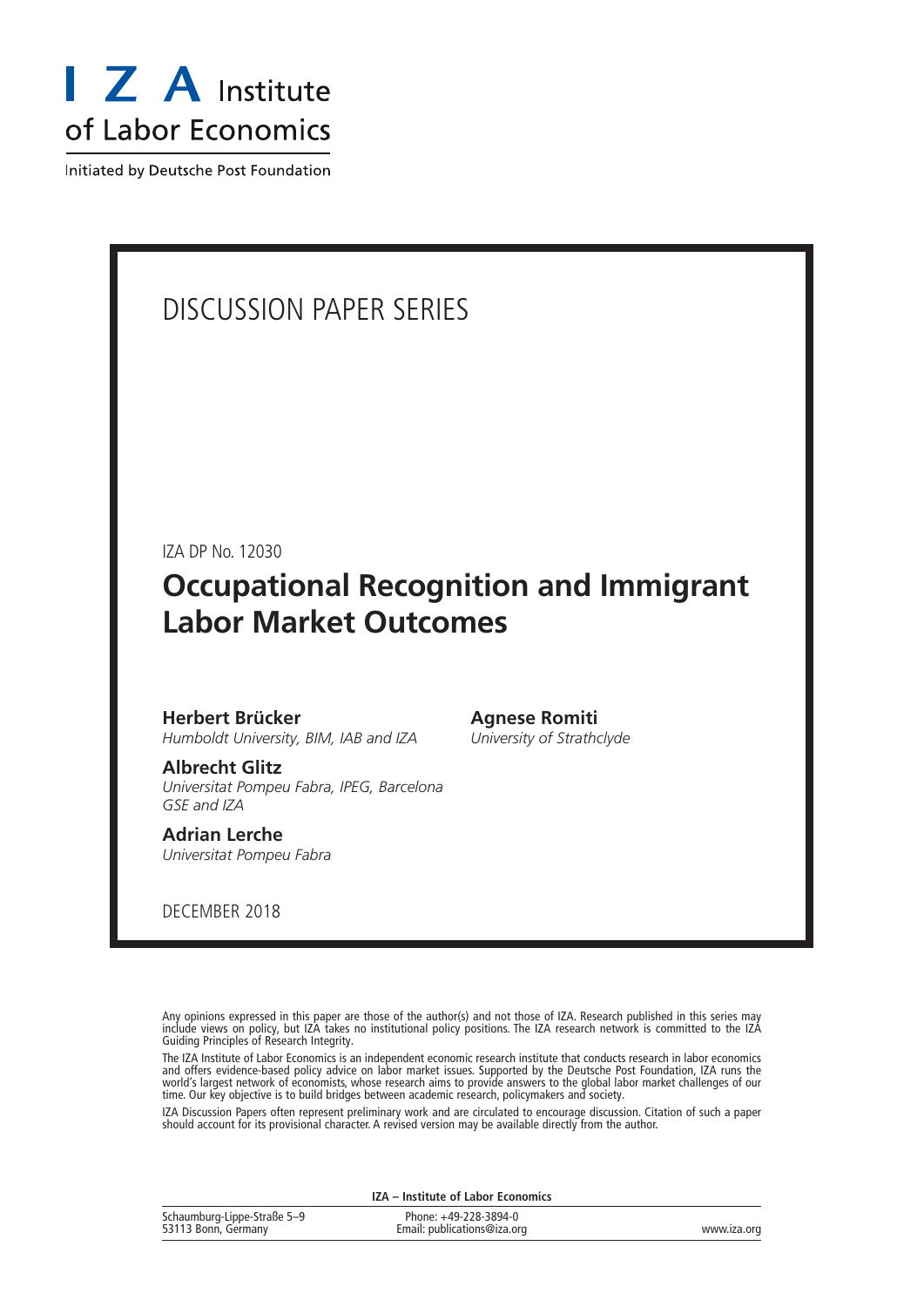# ABSTRACT

# **Occupational Recognition and Immigrant Labor Market Outcomes\***

In this paper, we analyze how the formal recognition of immigrants' foreign occupational qualifications affects their subsequent labor market outcomes. The empirical analysis is based on a novel German data set that links respondents' survey information to their administrative records, allowing us to observe immigrants at monthly intervals before, during and after their application for occupational recognition. Our findings show substantial employment and wage gains from occupational recognition. After three years, the full recognition of immigrants' foreign qualifications increases their employment rates by 24.5 percentage points and raises their hourly wages by 19.8 percent relative to immigrants without recognition. We show that the increase in employment is largely driven by a higher propensity to work in regulated occupations. Relating our findings to the economic assimilation of immigrants in Germany, we further document that occupational recognition leads to substantially faster convergence of immigrants' earnings to those of their native counterparts.

| <b>JEL Classification:</b> | J15, J24, J44, J61                                  |
|----------------------------|-----------------------------------------------------|
| Keywords:                  | occupational recognition, immigrants, labor markets |

#### **Corresponding author:**

Albrecht Glitz Department of Economics and Business Universitat Pompeu Fabra Jaume I Building Ramon Trias Fargas, 25-27 08005 Barcelona Spain E-mail: albrecht.glitz@upf.edu

<sup>\*</sup> Albrecht Glitz gratefully acknowledges financial support from the Spanish Ministerio de Economía y Competitividad (through the Severo Ochoa Programme for Centres of Excellence in R&D (SEV- 2015-0563) and Project No. ECO2014- 52238-R) and the Spanish Ministerio de Ciencia, Innovación y Universidades (Project No. ECO2017-83668-R (AEI/ FEDER, UE) and Ramón y Cajal Grant RYC- 2015-18806). He also thanks the German Research Foundation (DFG) for funding his Heisenberg Fellowship (GL 811/1-1) and Alexandra Spitz-Oener for hosting him at Humboldt University Berlin from October 2014 to December 2016.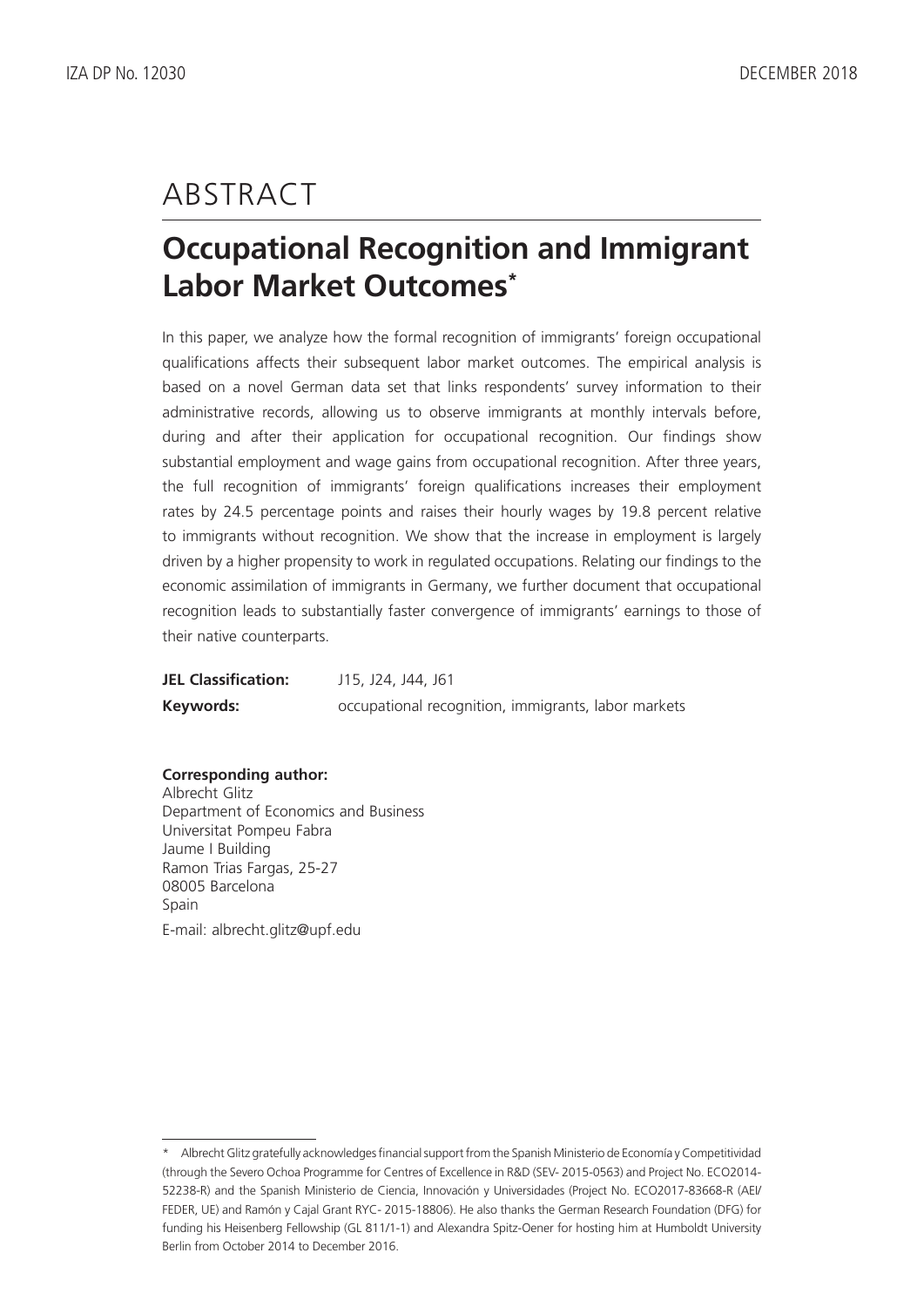### 1 Introduction

It is a well documented fact in most developed economies that immigrants perform significantly worse in the labor market than their native counterparts (see, e.g., [Dustmann](#page-33-0) [and Frattini, 2013\)](#page-33-0). In many cases, the main reason appears to be a lack of human capital, which pushes immigrants into low paying and precarious jobs and prohibits them from moving into more desirable segments of the labor market. However, even when immigrants accumulated valuable skills in their countries of origin prior to migration, the transferability of these skills to the host country economy is often problematic, partly because of insufficient language skills [\(Chiswick and Miller, 2003\)](#page-33-1), partly because of the limited signaling function of foreign qualifications which makes it difficult for native employers to assess immigrants' occupational skills.<sup>[1](#page-3-0)</sup> In addition, legal restrictions often prohibit immigrants from working in certain occupations [\(Sweetman et al., 2015\)](#page-34-0). [Kleiner](#page-33-2) [\(2017\)](#page-33-2), for instance, reports that the share of the US workforce holding an occupational license increased from less than 5 percent in the 1950s to about 25 percent in 2015. [Koumenta and Pagliero](#page-34-1) [\(2016\)](#page-34-1) document a similarly important role of occupational regulation in the EU, where the share of the workforce with a license reached 22 percent in 2015, with Denmark ranking lowest (14 percent) and Germany ranking highest (33 percent).

While occupational regulation is meant to ensure a minimum quality standard within a profession (e.g. [Leland, 1979,](#page-34-2) [Bryson and Kleiner, 2010\)](#page-32-0), its prevalence is likely to have a particularly detrimental effect on the labor market outcomes of immigrants. Without formal recognition of their foreign qualifications, immigrants would often not be able to work in licensed occupations nor would they be able to credibly signal their occupational skills to native employers, who are all too often unfamiliar with the skill content of foreign qualifications. This may lead to an underutilization of immigrants' skills as suggested by the widespread occupational downgrading immigrants experience in many labor markets after arrival (see, for example, [Friedberg, 2001,](#page-33-3) for Israel, [Mattoo et al., 2008,](#page-34-3) for the US, and [Dustmann et al., 2013,](#page-33-4) for the UK). Facilitating the recognition of foreign qualifications might be a way to overcome this inefficiency and fundamentally improve the economic integration of immigrants in their host countries.

In this paper, we estimate the impact of occupational recognition on immigrants' labor market outcomes. To obtain recognition for their foreign credentials, immigrants in Germany are required to go through a formal process, at the end of which, if successful, the responsible authorities certify the equivalence between the immigrants' foreign qualification and its German counterpart. From a labor market perspective, occupational recognition affects labor market outcomes through two main mechanisms. First, a

<span id="page-3-0"></span><sup>&</sup>lt;sup>1</sup>One manifestation of the low transferability of human capital are the remarkably low returns to foreign education and experience observed in many destination countries (see [Dustmann and Glitz,](#page-33-5) [2011,](#page-33-5) for a comprehensive overview of this literature).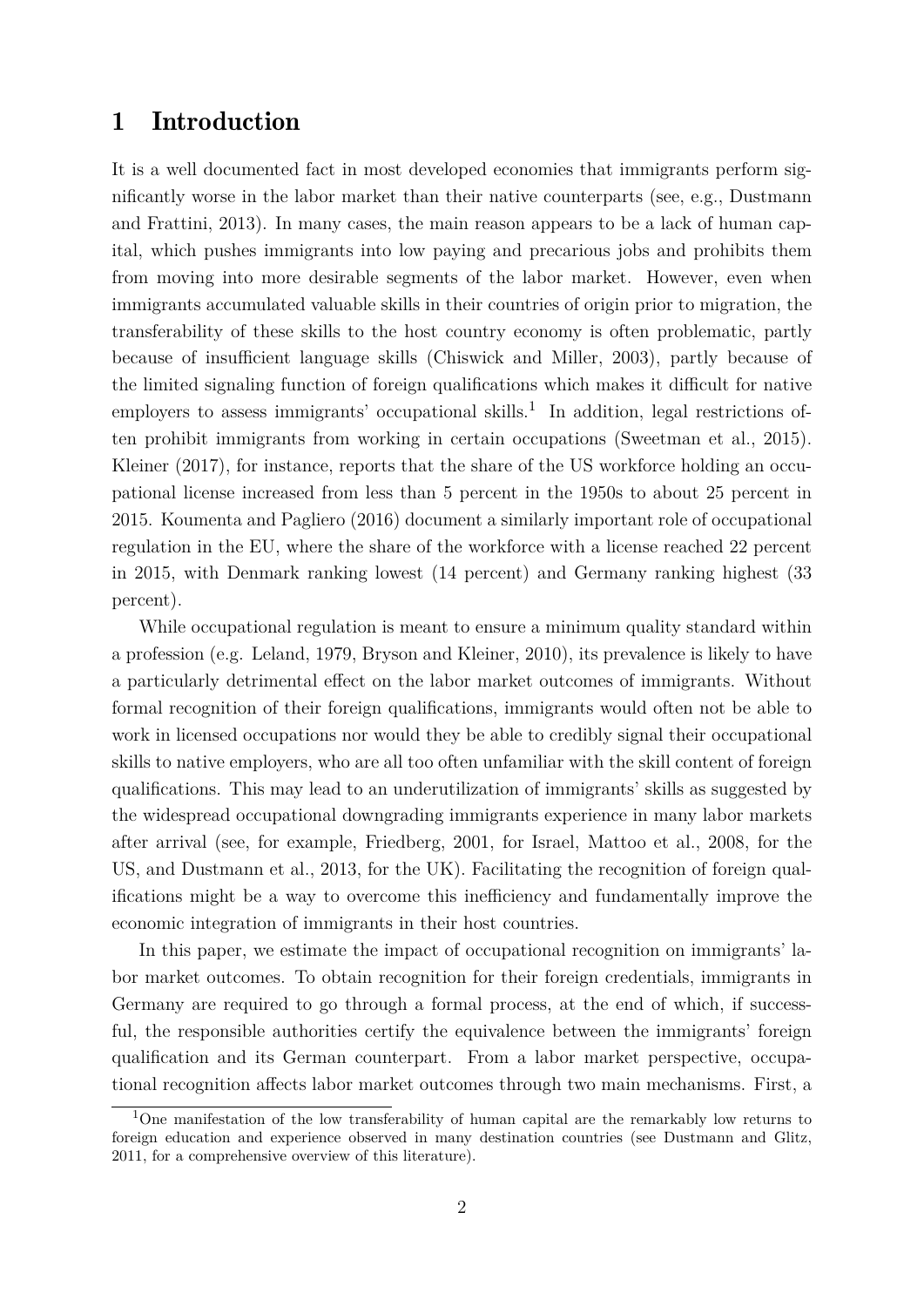successful recognition gives the immigrants access to segments of the labor market that they could previously not enter. These regulated segments tend to be characterized by high wages, both because of high returns to skills and because of monopoly rents from occupational licensing (see e.g. [Stigler, 1971,](#page-34-4) [Kleiner and Krueger, 2010,](#page-34-5) [2013,](#page-34-6) or [Gittle](#page-33-6)[man et al., 2018\)](#page-33-6).<sup>[2](#page-4-0)</sup> Second, occupational recognition reduces uncertainty about the skills of immigrant workers, which allows employers both in the regulated and unregulated segment of the labor market to better screen in the hiring process, leading to higher quality matches between workers and firms [\(Arrow, 1973,](#page-32-1) [Spence, 1973\)](#page-34-7). Both mechanisms thus suggest a positive impact of occupational recognition on immigrants' employment outcomes and wages.

Identifying the causal impact of occupational recognition is not straightforward due to self-selection on the part of the immigrants. Presumably, those immigrants who obtain occupational recognition would also perform comparatively well in the labor market if they had not received it, even conditional on other observable characteristics. This is because having obtained recognition reflects a specific set of skills that is likely to be generally valued in the labor market, both in the regulated and unregulated segment. In addition, immigrants who decide to go through the costly application process are likely to differ from those who do not in terms of unobservable characteristics such as ambition and motivation, factors that on their own would be associated with better labor market outcomes. We deal with these issues by exploiting a novel German data set that links detailed survey information on the exact timing of the application process for recognition with comprehensive social security data on the respondents' entire work histories in Germany. Taking advantage of the longitudinal dimension of our data, we estimate both static and dynamic difference-in-differences specifications, comparing the labor market outcomes of immigrants who obtain full recognition to those of immigrants who either never apply or have not yet received full recognition themselves. While the estimates from the static models allow us to assess the average effects of occupational recognition on labor market outcomes in our sample, the estimates from the dynamic specifications provide information on the precise evolution of the employment and wage effects over time.

Our empirical findings show substantial positive effects of occupational recognition on employment and wages. On average, immigrants in our sample who obtained full

<span id="page-4-0"></span><sup>&</sup>lt;sup>2</sup>For evidence on the positive association between occupational licensing and wages in specific professions in the US, see [Pagliero](#page-34-8) [\(2011\)](#page-34-8) for lawyers, [Timmons and Thornton](#page-35-0) [\(2008\)](#page-35-0) for radiologic technologists, [Timmons and Thornton](#page-35-1) [\(2010\)](#page-35-1) for barbers, [Thornton and Timmons](#page-35-2) [\(2013\)](#page-35-2) for massage therapists, and [Angrist and Guryan](#page-32-2) [\(2008\)](#page-32-2) for teachers' certification. The positive wage effects, however, do not necessarily lead to a higher quality of the offered services as shown, for example, by [Angrist and Guryan](#page-32-2) [\(2008\)](#page-32-2) who find increases of 3-5 percent in the wages of teachers with state-mandated teacher testing in the US but no increase in the quality of teaching. [Kleiner and Kudrle](#page-34-9) [\(2000\)](#page-34-9) and [Kleiner et al.](#page-33-7) [\(2014\)](#page-33-7) come to similar conclusions for the dentistry and medical doctor professions, respectively, where more stringent licensing requirements lead to higher prices but no improvement in quality.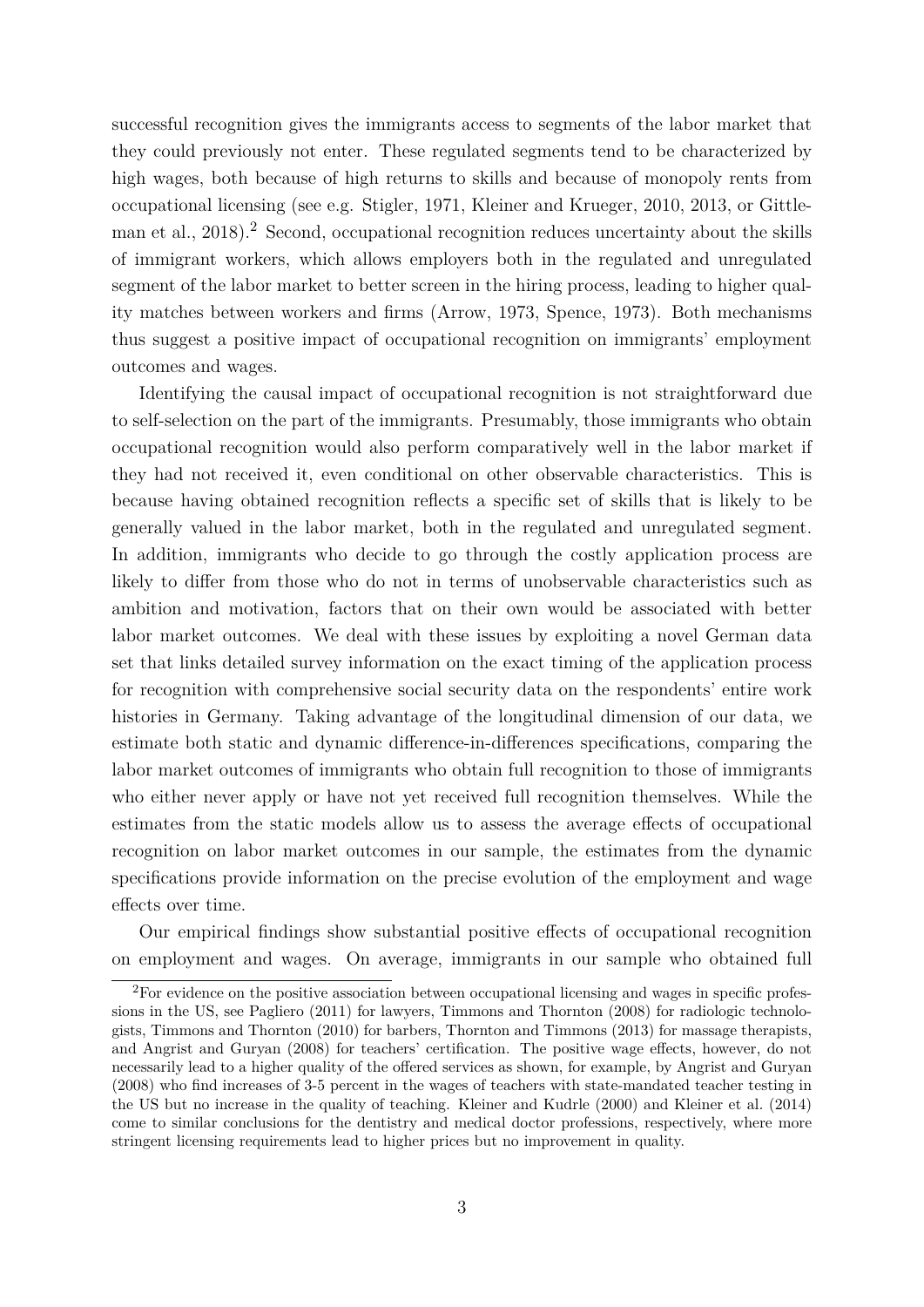recognition in the past are 16.5 percentage points more likely to be employed and earn 15.1 percent higher wages than comparable immigrants who have either not applied or not yet received recognition themselves. We show that these employment effects are primarily driven by successful immigrants moving into occupations that were previously not accessible because of licensing restrictions. These movements into regulated occupations occur both out of non-employment and by workers moving from unregulated to regulated occupations.

Turning to the dynamic processes underlying these average effects, our estimates show that the probability of being employed relative to the control group increases rapidly with the receipt of occupational recognition, reaching 17.1 percentage points within the first twelve months. In subsequent years, the employment gap continues to widen, though at a lower pace, reaching a value of 24.5 percentage points three years after recognition. The wage gains from occupational recognition take a little longer to materialize but increase steadily after obtaining recognition, reaching 19.8 percent after three years. There is no evidence of any significant anticipation effects, neither in the employment nor in the wage regressions. The relative shift into the regulated segment of the labor market starts directly after recognition, primarily through movements out of non-employment. Movements from unregulated to regulated occupations, in contrast, only start intensifying with some delay.

Studying the heterogeneity of these effects across different subgroups of immigrants, our findings suggest that occupational recognition is beneficial for all groups considered. The effects on employment, wages, and access to regulated occupations are positive for all education levels and particularly large for individuals holding a foreign doctoral degree. When looking at the type of occupation for which individuals apply for recognition, our estimates are largest for the group of physicians, dentists, veterinarians and pharmacists for whom recognition is mandatory to practice their profession. However, occupational recognition improves the employment and wage outcomes also for those groups of workers who do not have mandatory recognition requirements, indicating that the certification of the quality of training received in the home country has an independent value in the German labor market.

While our administrative data do not allow us to analyze directly the quality of immigrants' work in regulated occupations vis-a-vis that of their native counterparts, we estimate standard earnings assimilation profiles in which we allow the speed of convergence to change with the recognition of immigrants' foreign qualifications. We show that earnings growth relative to natives accelerates after obtaining recognition, and that the earnings of immigrants who receive full recognition eventually fully converge to those of comparable natives, which could be interpreted as evidence for a similar quality in the services provided by immigrants and natives.

Our paper relates to the literature on the economic assimilation of immigrants (see,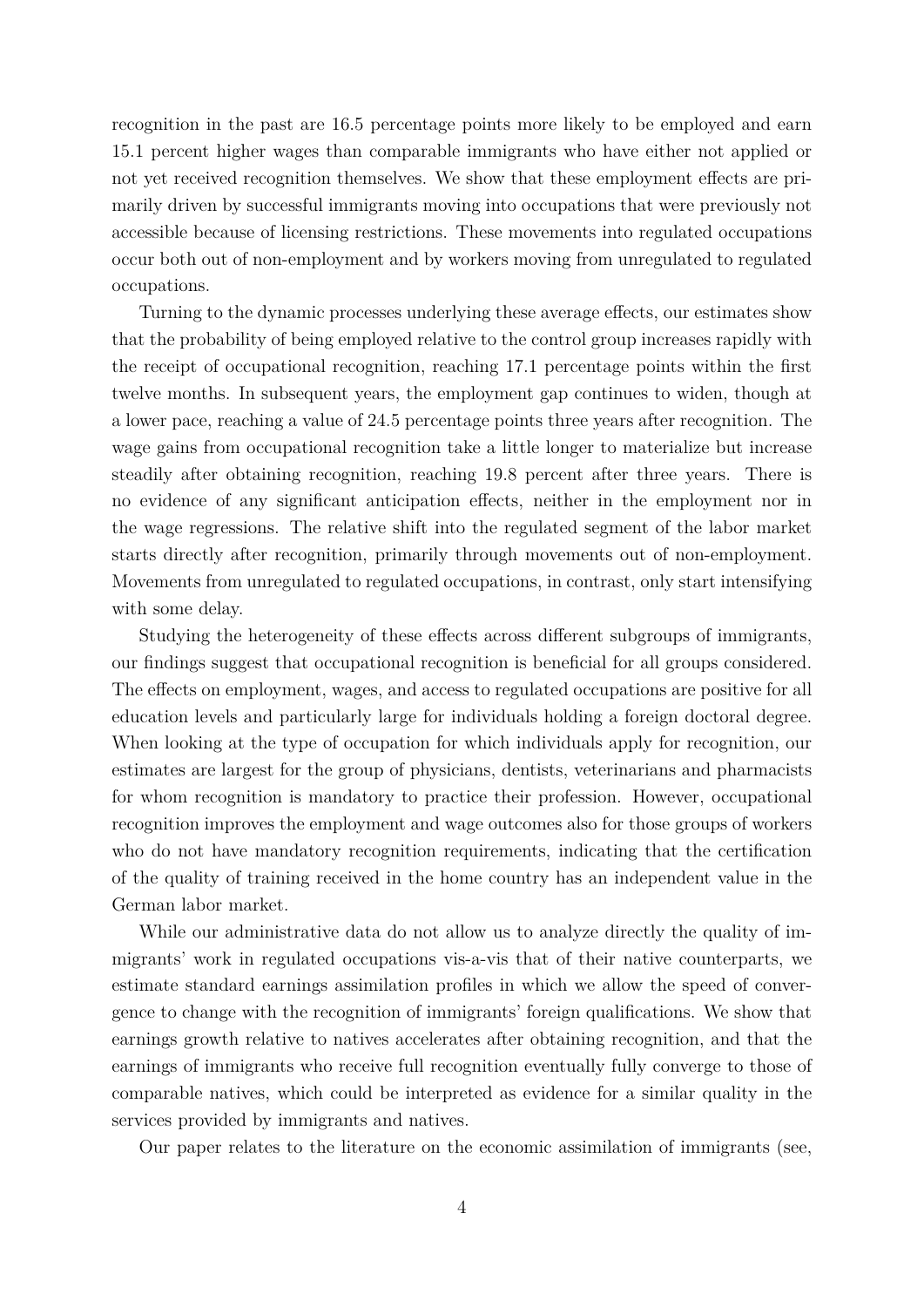e.g., [Borjas, 1995,](#page-32-3) or [Lubotsky, 2007\)](#page-34-10) in that it studies a specific mechanism through which immigrants may be held back in the host country's labor market. In comparison to this extensive literature, the evidence regarding the impact of occupational recognition on immigrant labor market outcomes is scarce.<sup>[3](#page-6-0)</sup> [Kugler and Sauer](#page-34-11)  $(2005)$  address this research question by exploiting the fact that Soviet trained physicians who immigrated to Israel in the early 1990s were exogenously assigned to different re-training tracks that differentially affected the probability of eventually obtaining a medical license. Their instrumental variable estimates show substantial monetary returns from obtaining a medical license of the order of 200 percent of monthly earnings within 3 to 4 years after arrival in Israel. [Gomez et al.](#page-33-8) [\(2015\)](#page-33-8) study the effect of occupational licensing on immigrant labor market outcomes in Canada, using annual data from the Survey of Labour and Income Dynamics (SLID). Controlling for time-invariant unobserved heterogeneity, their estimates show that immigrants receive a 20 log points earnings premium for working in a licensed occupation but are also 20 percent less likely to work in such an occupation than natives with similar observable characteristics. In similar regressions based on the Longitudinal Survey of Immigrants to Australia (LSIA), [Tani](#page-34-12) [\(2018\)](#page-34-12) finds that immigrants working in licensed occupations earn around 15 log points higher wages than comparable immigrants working in unlicensed occupations. Focussing more specifically on the role of occupational recognition on labor market outcomes, [Chapman and Iredale](#page-32-4) [\(1993\)](#page-32-4) find that immigrant men who unsuccessfully apply for recognition in Australia earn 15 to 30 percent lower wages than their successful counterparts, while [Tani](#page-34-13) [\(2015\)](#page-34-13) provides some evidence that the official assessment of immigrants' foreign educational degrees after arrival in Australia is associated with significantly higher wage rates.

While the qualitative results of these studies are similar to some of ours, there are a number of important differences. First, rather than approaching the question of how occupational recognition affects immigrant labor market outcomes indirectly by studying the effects of working in a licensed occupation on wages, we analyze this question directly by focussing on the actual occupational recognition process. Since access to licensed occupations is only one channel through which occupational recognition can improve immigrants' labor market outcomes, our analysis thus provides a more comprehensive assessment of this important labor market institution. Second, apart from wages, we also consider employment and occupational mobility as distinct outcomes in our empirical analysis. Third, we analyze the effects of occupational recognition for a broader set of qualifications, including both post-secondary education and vocational training. Finally, we exploit unique information about the precise timing of the recognition process to estimate dynamic effects at monthly frequency, allowing us to identify both shortand long-run effects and to argue more convincingly for a causal relationship between

<span id="page-6-0"></span><sup>&</sup>lt;sup>3</sup>For an overview of the literature on occupational regulation and its interplay with the recognition of foreign qualifications, see [Sweetman et al.](#page-34-0) [\(2015\)](#page-34-0).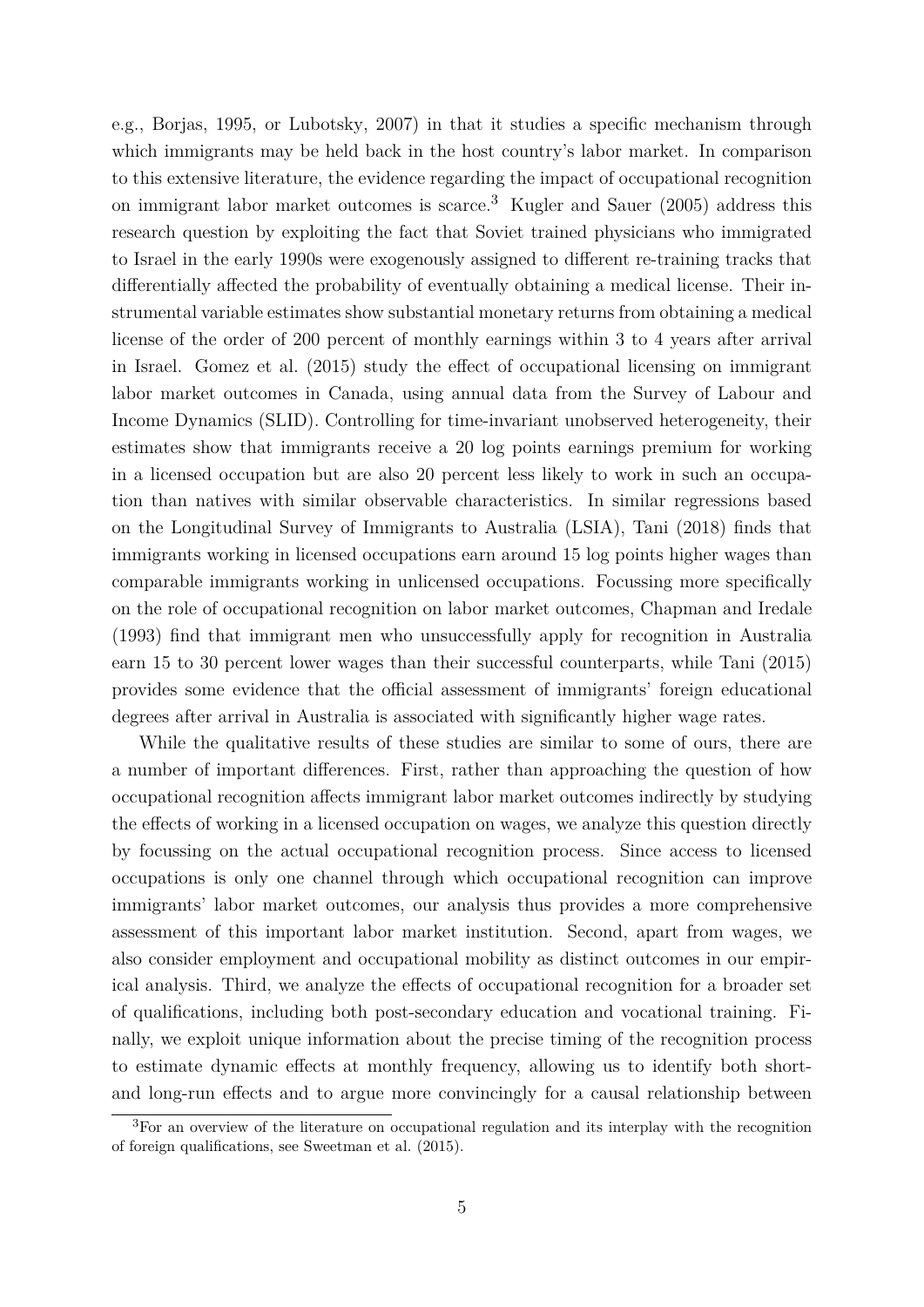occupational recognition and immigrants' labor market outcomes.

The paper is structured as follows. The next section describes the institutional setting in which the occupational recognition process takes place in Germany. Section [3](#page-10-0) presents the empirical model and identification strategy. Section [4](#page-13-0) describes our data set and provides some key summary statistics. Section [5](#page-19-0) presents the main results together with a number of robustness checks and further supportive analysis. Section [6](#page-28-0) links our findings to the earnings assimilation process of immigrants in Germany. Section [7](#page-31-0) concludes the paper.

### 2 Institutional Setting

For an immigrant about to enter the German labor market, the distinction between regulated and unregulated occupations is of central importance. As many other European countries, Germany has a long tradition of regulated occupations dating back to medieval times. The entry and practice of regulated occupations is thereby governed by legal or administrative provisions that require proof of specific professional qualifications. Only individuals who have the required qualifications or, in the case of immigrants, obtained formal recognition of their foreign qualifications, are entitled to work in regulated occupa-tions and use the corresponding professional job titles.<sup>[4](#page-7-0)</sup> As of 2018, the regulated segment of the German labor market comprises 419 occupations [\(Bundesagentur für Arbeit, 2018\)](#page-32-5), of which 29 percent are professions in the health sector (e.g. physicians, psychotherapists, pharmacists, nurses, physiotherapists), 27 percent professions in the technical sector (e.g. architects, engineers, physicists), 17 percent professions in the public sector (e.g. civil servants, policemen, firemen), 12 percent professions in the educational sector (e.g. teachers, educators, social workers), 7 percent professions in the transport sector (e.g. pilots), and 2 percent legal professions (e.g. lawyers, judges, attorneys).<sup>[5](#page-7-1)</sup>

The authorities in charge of the recognition process for regulated occupations in Germany are very heterogeneous, depending on the particular occupation pursued. In the important health sector, the recognition of the degrees of physicians, dentists, pharmacists and nurses is regulated by governmental health authorities at the state (*Länder*) level, in case of specialists (*Fachärzte*) additionally by the respective chambers. The entry to most occupations in the education sector, in turn, is regulated by educational

<span id="page-7-0"></span><sup>&</sup>lt;sup>4</sup>In practice, occupational regulation can take many different forms with the literature mainly distinguishing between *registration*, *certification* and *licensure*. While there are no uniform definitions of these types of regulation, only licensure is generally viewed as being exclusionary in that it restricts access to certain occupations (see e.g. [Kleiner and Krueger, 2013](#page-34-6) or [Sweetman et al., 2015\)](#page-34-0). In distinguishing between regulated and unregulated occupations, we follow the German terminology which uses the terms *regulated occupation* and *licensed occupation* synonymously. For more details about the recognition process and the legal background in Germany, see https://www.anerkennung-in-deutschland.de.

<span id="page-7-1"></span><sup>&</sup>lt;sup>5</sup>About three-quarters of the regulated occupations in Germany require an academic degree, sometimes in conjunction with further training. The remaining quarter of occupations require vocational training degrees or an occupational training in the public sector.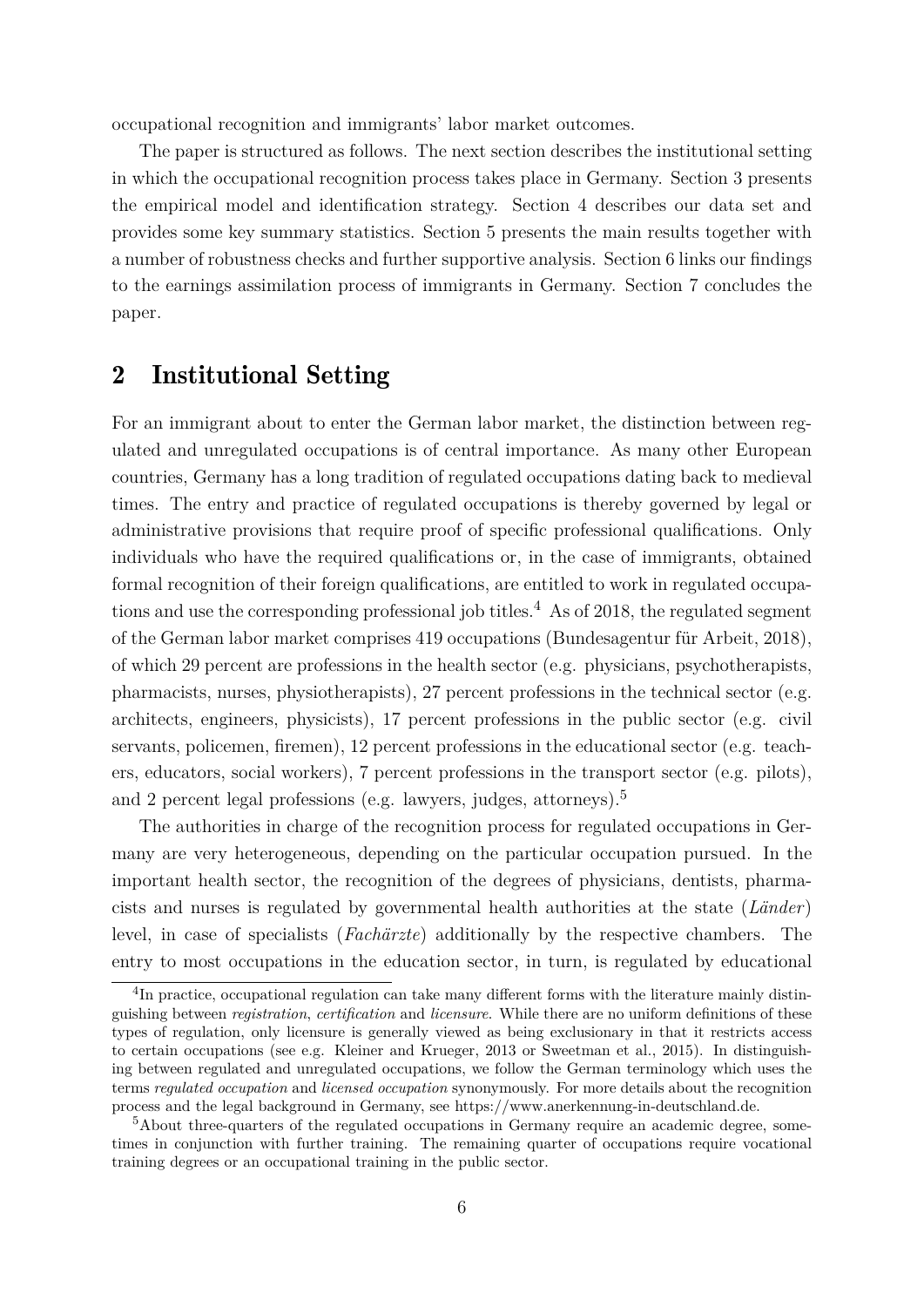authorities at the state level, and the entry to most regulated technical occupations by either governmental authorities or chambers, also at the state level. In contrast, in some selected occupations, for instance in the transport sector, the responsible authorities operate at the national level while for some occupations relevant for local authorities, the municipalities themselves are in charge of the recognition process.

In contrast to regulated occupations, formal recognition is not a precondition for the practice of unregulated occupations. Immigrants may work in these occupations without a license and thus without obtaining recognition for their foreign qualifications. For most unregulated occupations, however, immigrants can voluntarily apply for an assessment of their foreign qualifications. In case of a successful evaluation, the notice received at the end of this process serves as an official and legally secure document confirming the equivalence of the foreign qualification with the relevant German reference qualification. Examples of unregulated occupations where this type of certification is possible are socalled training occupations (e.g. office management clerks, mechanics or electricians) and advanced training occupations (e.g. master craftsman qualifications, certified advisors, certified senior clerks, specialist commercial clerks or business economists).[6](#page-8-0) The most important authorities for the certification process of unregulated occupations are the chambers of industry and commerce (*Industrie- und Handelskammern*) and the chambers of crafts (*Handwerkskammern*). While the chambers of industry and commerce have set up a central authority at the national level responsible for the recognition of foreign qualifications, the chambers of crafts are organized at the state level.

In order to apply for recognition, immigrants are not required to hold German citizenship or be in the possession of a residence permit for Germany. There is also no need to be living in Germany at the time of application, allowing immigrants to initiate the process while still being located abroad. Applications for occupational recognition need to be accompanied by extensive documentation: proof of identity, tabular summary of the training courses completed including previous occupational activity if relevant, proof of vocational qualification, proof of relevant occupational experience, evidence of other qualifications (e.g. continuing vocational training courses), a declaration of having not previously submitted an application, and evidence of the intention to work in Germany (which does not apply to nationals of the EU/EEA/Switzerland and persons residing in the EU/EEA/Switzerland). All documents must be submitted in German, with the relevant translations made by publicly authorized or certified interpreters or translators. Applications are subject to an administrative fee ranging between 100 and 600 euros depending on the occupation and the federal state in which the application is submitted. The costs of fees and other expenses, for instance for translations and certifications of

<span id="page-8-0"></span> $6$ All training occupations, i.e. occupations for which training takes place within the dual system, are unregulated in Germany. In contrast, recognition is compulsory in order to work as a self-employed in some craft trades that require a license.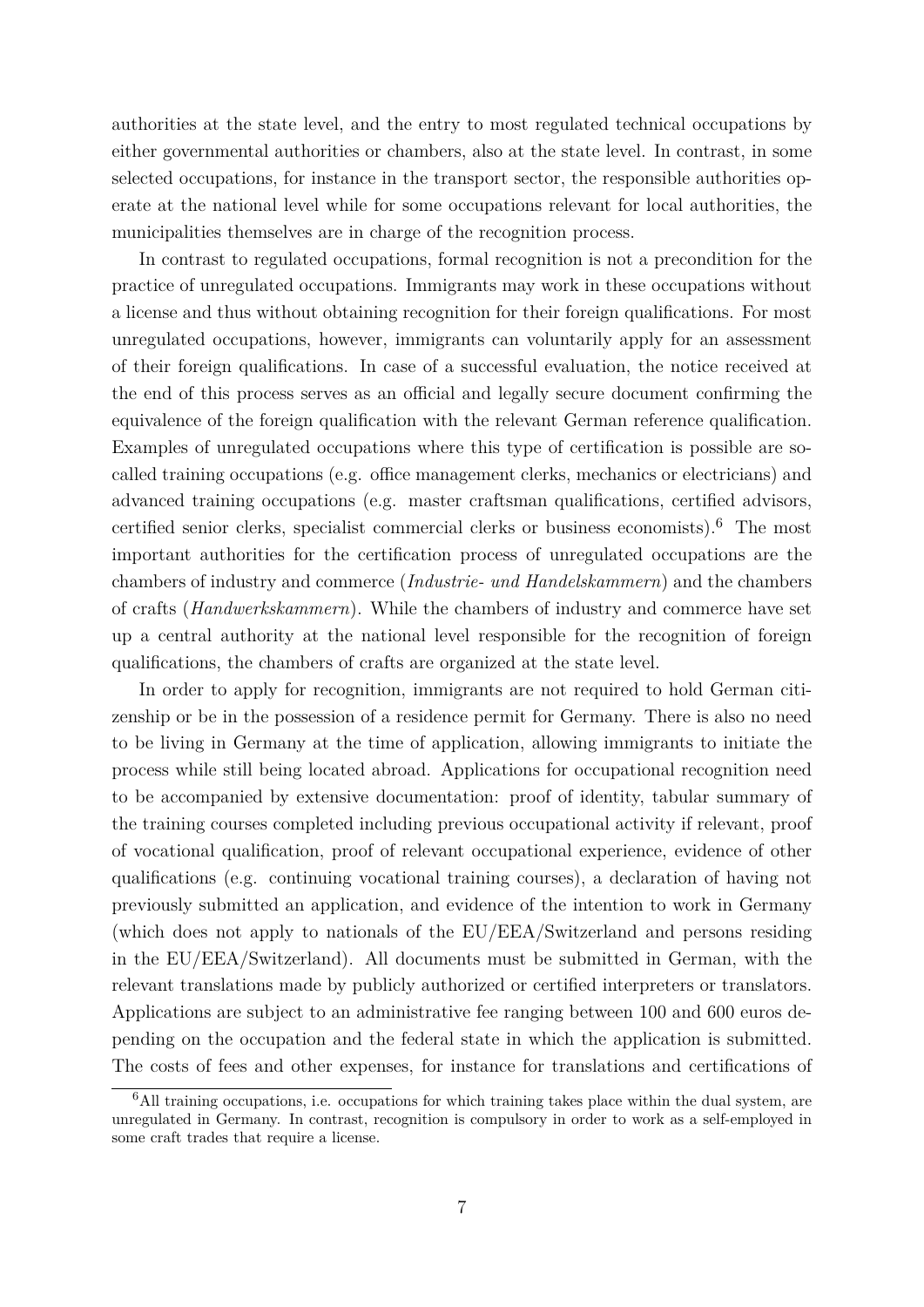documents, must be borne by the applicants themselves.<sup>[7](#page-9-0)</sup> Since 2005, a proof of language proficiency can be made an additional requirement for the recognition of foreign credentials, as for example in the case of physicians.

These administrative features of the application process suggest that the bureaucratic hurdles to obtain occupational recognition in Germany are not negligible. According to our survey data, among those immigrants who hold a foreign certificate and could therefore, in principle, apply for occupational recognition, only 35.8 percent end up doing so. The main reasons put forward for not applying are that a recognition is not considered important by the respondent (38.1 percent), that an application would have no chance of succeeding (12.9 percent), that the respondent does not know how to apply (6.6 percent), that the procedure is too bureaucratic or time-consuming (6.6 percent) and that important documentation is missing (4.6 percent). Monetary costs, in contrast, seem to constitute only a minor obstacle to applying (2.8 percent).

At the end of the recognition process, there are three possible outcomes: denial, partial recognition and full recognition.[8](#page-9-1) In the case of partial recognition, which is a possible outcome only in the context of unregulated occupations, the assessment notification issued by the responsible authorities includes a detailed description of the existing qualifications as well as the knowledge that is still missing relative to the German reference qualification. The notification also provides concrete suggestions for training or apprenticeship measures which, if completed successfully, can then lead to a new application. A decision of full recognition, in turn, certifies the equivalence of the foreign qualification with the relevant German reference qualification and gives the worker full access to the relevant occupation and job title.

During most of our sample period, the recognition of European professional and vo-cational qualifications was regulated at the European level.<sup>[9](#page-9-2)</sup> In contrast, for immigrants from third countries outside the EU, the EAA and Switzerland, there was no common official procedure regulating the recognition of foreign qualifications. In the absence of a legal basis, decisions on the equivalence between foreign and German qualifications for this group of immigrants were more idiosyncratic, with the applicant's country of origin often playing a decisive role for the outcome of the application. This unsatisfactory situation largely motivated the introduction of the Federal Recognition Act (*Anerkennungsgesetz*) in April 2012 whose aim was to simplify, standardize and accelerate the

<span id="page-9-0"></span><sup>&</sup>lt;sup>7</sup>In some circumstances, and on an individual case basis, these fees may be paid by other administrative entities. For example, prior to submitting an application, unemployed applicants or applicants registered as job seekers can seek clarification from their local employment offices or job centres whether they will cover the costs of the procedure. The labor administration authorities only provide such support if they consider the recognition of a foreign training qualification necessary for the holder to be integrated into the labor market. In these cases, adaptation measures such as continuing training courses or examination preparations may also be funded.

<span id="page-9-2"></span><span id="page-9-1"></span> $8F$  For more details about the potential outcomes, see https://www.bq-portal.de/de

<sup>&</sup>lt;sup>9</sup>The relevant legislation was the EU Directive  $2005/36$ /EC on the recognition of professional qualifications, which came into force on 20 October 2005 and was introduced in Germany in 2007.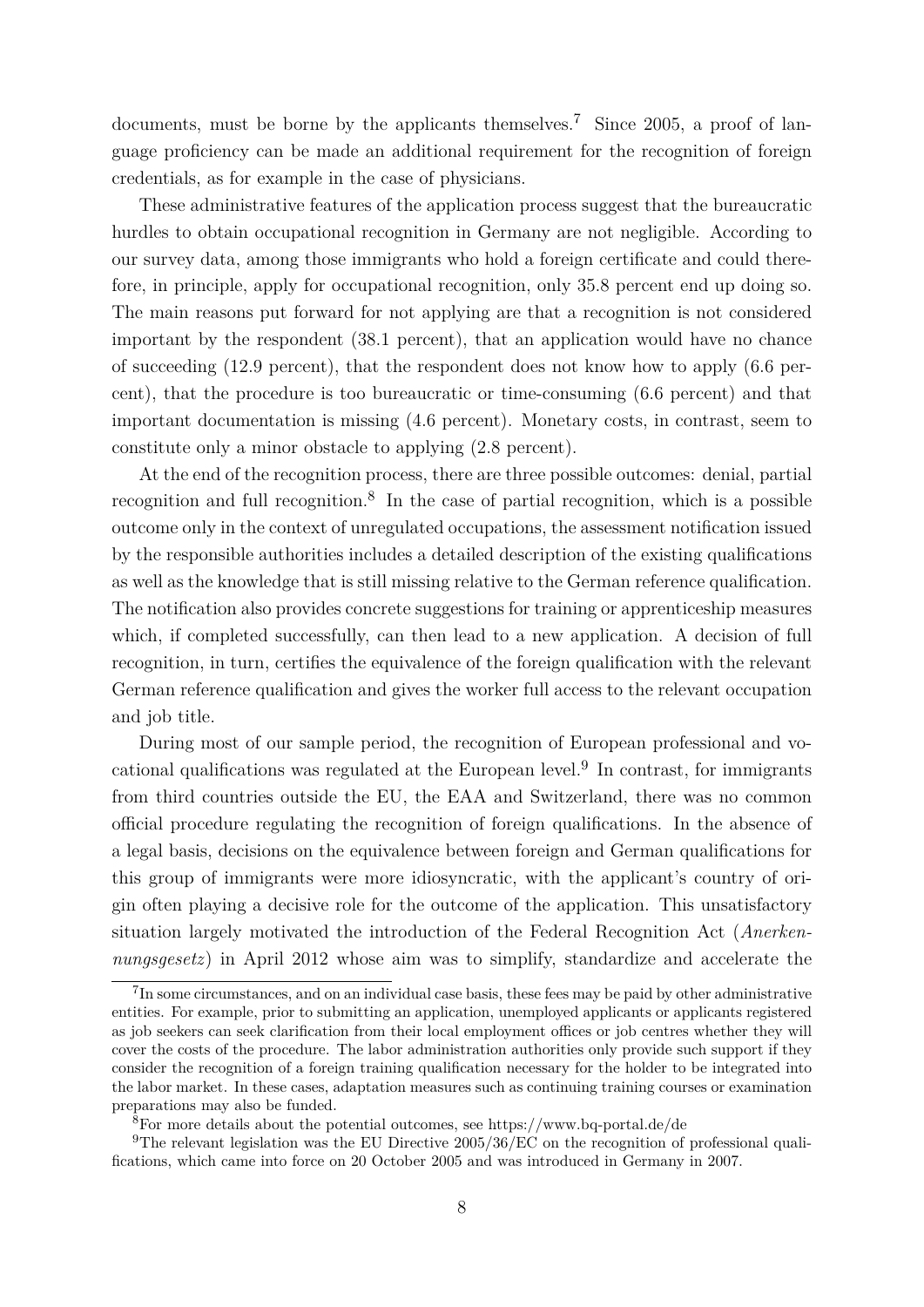procedure for the recognition of foreign qualifications governed by federal law, and open up such procedures to groups not covered by previous legislation.[10](#page-10-1) However, 80 percent of immigrants in our sample applied for recognition before April 2012, so that our estimates largely reflect observations under the old legislative regime.

### <span id="page-10-0"></span>3 Empirical Framework

In the administrative component of our data set, we are able to continuously track immigrants after their arrival in Germany. We also know from the survey component if and when they receive occupational recognition. We exploit this information to compare the labor market outcomes of individuals after successful recognition with those of individuals who have either not yet received recognition or never applied for it. To facilitate the interpretation of our results, and because of limited sample sizes, we only consider full recognitions as successful and exclude individuals with partial or denied recognition.

Adopting a standard difference-in-differences approach, we start with the following fixed effects regression to obtain an overall estimate of the impact of recognition:

<span id="page-10-2"></span>
$$
y_{it} = \beta \text{CertRecog}_{it} + X_{it}'\gamma + \lambda_t + \lambda_p + \lambda_i + \varepsilon_{it}.
$$
\n(1)

The variable y*it* denotes a specific labor market outcome of individual *i* at time *t*. In particular, we examine the impact of occupational recognition on an immigrant's employment, wages, and an index tracking the degree of regulation of the observed occupation (which we discuss in more detail in the next section). The first two outcomes provide general insights into the effects of occupational recognition on immigrants' labor market performance and are particularly important when viewed in the context of the rather poor employment and wage outcomes of immigrants, documented in much of the migration literature (for Germany, see, for example, [Algan et al., 2010\)](#page-32-6). The latter outcome is more specific to our setup and provides insights into the mechanism through which occupational recognition affects labor market outcomes. In particular, it sheds light on the central question whether occupational recognition indeed allows immigrants to move into regulated occupations. By running the regressions first without conditioning on immigrants' employment status, assigning a level of zero regulation to non-employment, and then conditional on employment, we are able to assess whether the movements into

<span id="page-10-1"></span> $10$ An additional shortcoming before the introduction of the Recognition Act was the absence of a binding time frame for processing the applications which lead to sometimes unnecessarily lengthy procedures. With the introduction of the Recognition Act, the maximum duration for the recognition process was mandated, with the responsible authorities now having to make a decision within 3 months of receipt of the applicant's full documentation (with a single extension possible in difficult cases). This acceleration of the recognition process is already noticeable in our sample, where the average duration between application and final decision was 5.5 months before the introduction of the Recognition Act (with a standard deviation of 13.4 months) and 3.8 months afterwards (with a standard deviation of 3.6 months).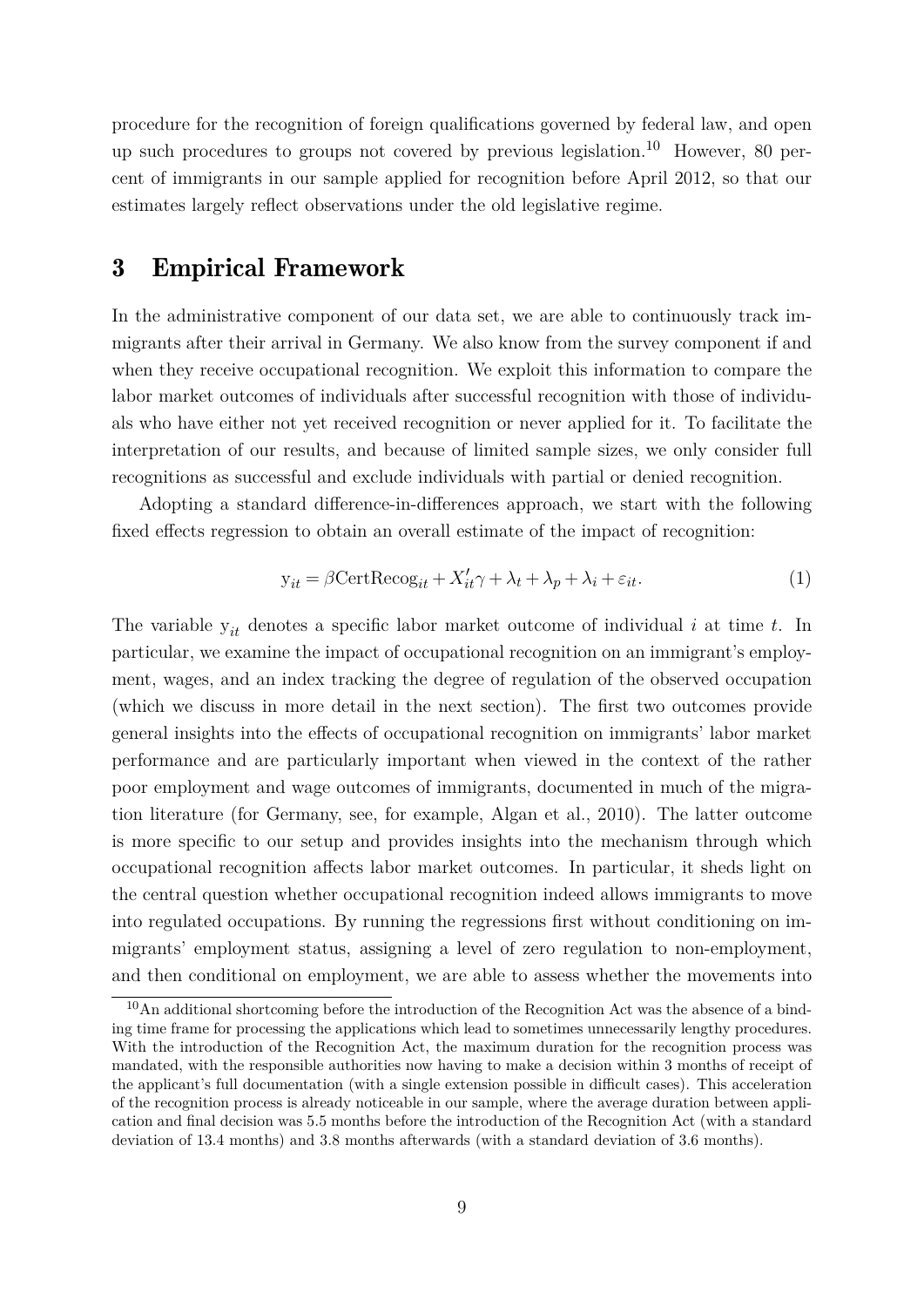regulated occupations occur primarily out of non-employment or through gradual job changes from unregulated to regulated occupations.

The main regressor of interest, CertRecog*it*, is a dummy variable taking the value one if individual *i* has a foreign qualification that was recognized before or in time period *t*. For individuals who never apply, this value is zero for all time periods. We are interested in identifying  $\beta$ , the causal effect of occupational recognition on labor market outcomes. For this, we require that, in the absence of recognition, the outcomes of individuals who receive full recognition would have evolved in the same way as those of individuals who have either not yet applied or who never apply during our observation window. Below we explain how we assess the validity of this crucial identification assumption based on observable differences in the pre-trends between treatment and control group. To control for general changes in labor market conditions, for example due to seasonal variation or business cycle fluctuations, we include time (month  $\times$  year) fixed effects  $(\lambda_t)$  in our estimation of equation [\(1\)](#page-10-2). We also add a full set of months since migration fixed effects  $(\lambda_p)$  which capture the dynamic evolution of immigrants' labor market outcomes as a result of their ongoing integration into the host country's economy. To account for time-invariant observable and unobservable heterogeneity, we further include a full set of individual fixed effects  $(\lambda_i)$ . Their inclusion accounts for much of the personal characteristics associated with better labor market outcomes and the selection into the occupational recognition process, such as country of origin, gender, the level of education before migration, and time-invariant ability and motivation. In addition to the comprehensive set of fixed effects, we also control for a quadratic term in  $age^{11}$  $age^{11}$  $age^{11}$  in the spirit of Mincerian wage equations and a proxy for German language proficiency  $(X_{it})$  to capture further heterogeneity in the labor market trajectories of immigrants.<sup>[12](#page-11-1)</sup> We cluster standard errors at the individual level as suggested for difference-in-differences estimations by [Bertrand et al.](#page-32-7) [\(2004\)](#page-32-7), thus allowing the error terms to be heteroscedastic and arbitrarily correlated over time for a given individual.

To evaluate the sensitivity of our results to changes in behavior after applying for recognition, we also include an indicator variable that switches on during the time period between initial application and final recognition in an alternative specification. It is possible that after submitting their application, individuals wait for the outcome of the recognition process and, if unemployed, search less intensively for a new job or, if employed, stop working altogether or put less effort into their on-going jobs (and thus earn lower wages). On the other hand, being in the process of applying for occupational recognition may already serve as a positive signal in the labor market, improving ap-

<span id="page-11-0"></span><sup>&</sup>lt;sup>11</sup>Since we include both individual and time fixed effects, the linear age effect is not separately identified.

<span id="page-11-1"></span><sup>&</sup>lt;sup>12</sup>The survey provides information on self-reported language proficiency at two points in time, before migration and at the time of the interview. Linearly interpolating between the two data points, we construct proxies for language proficiency at monthly intervals.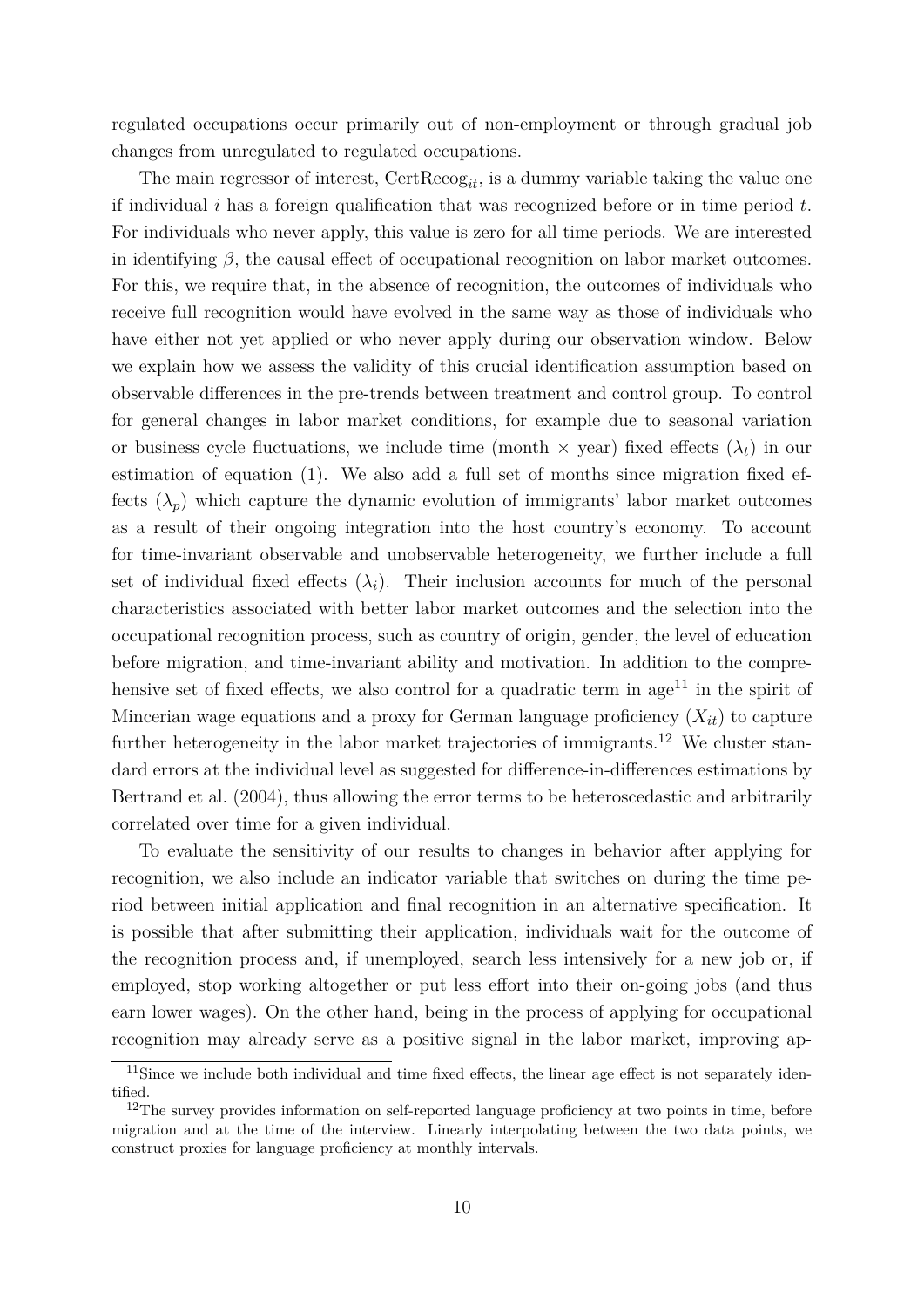plicants' labor market outcomes. By including the application dummy, we ensure that our estimate of  $\beta$ , which measures the change in the outcome variable after recognition relative to the control group, are not confounded by this type of anticipatory behavior.

While specification [\(1\)](#page-10-2) provides a useful summary measure of the average impact of occupational recognition on employment, wages and the degree of regulation in immigrants' occupations, it conceals valuable information about the dynamic process through which the effects of recognition evolve over time. As an extension, we therefore introduce individual dummy variables for the months around the date of recognition as additional regressors, allowing us to distinguish between short- and long-term labor market effects in an event study type setup. More specifically, we use the regression model:

$$
y_{it} = \sum_{q=-24}^{-1} \delta_{t-q} \text{CertRecogMth}_{i,t-q} + \delta_{t+25} \text{CertRecog}_{i,t+25}
$$
  
+ 
$$
\sum_{q=1}^{60} \delta_{t-q} \text{CertRecogMth}_{i,t-q} + \delta_{t-61} \text{CertRecog}_{i,t-61}
$$
  
+ 
$$
X'_{it}\gamma + \lambda_t + \lambda_p + \lambda_i + \varepsilon_{it},
$$
 (2)

<span id="page-12-0"></span>where the dummy variables CertRecogMth*i,t*−*<sup>q</sup>* , which equal one if individual *i*'s qualification was recognized in period *t*−*q*, now capture the effect of occupational recognition in specific months around the recognition date. We create these dummy variables starting 24 months before the recognition date and ending 60 months thereafter. All dummy variables are equal to one only in the relevant time period and zero otherwise. For example, CertRecogMth*i,t*−<sup>10</sup> is equal to one when the successful recognition was ten months before period *t*, so that the corresponding estimate  $\delta_{t-10}$  measures the effect of recognition ten months after it was obtained. CertRecog*i,t*−<sup>61</sup> is a dummy variable for individuals having a foreign qualification that was recognized before or in period  $t-61$ . Thus,  $\delta_{t-61}$ picks up the long-run average effect of recognition on labor market outcomes during all months more than five years after the recognition date. Similarly,  $CertRecog_{i,t+25}$  is a dummy variable for all periods at least 25 months before an individual's recognition date. By definition, non-applicants get assigned zero for all these dummy variables. Importantly, equation [\(2\)](#page-12-0) does not include a separate dummy variable for the time period when recognition was actually obtained  $(q = 0)$ , so that the estimated dynamic effects of recognition are measured relative to this baseline period.<sup>[13](#page-12-1)</sup> Just as for the static analysis, it is possible to control for the timing of the application by including a dummy for the application period as an additional regressor.

The main concern regarding our difference-in-differences approach is that unobserved time-varying factors related to both labor market outcomes and the recognition process

<span id="page-12-1"></span> $13$ Any level differences in outcomes between treatment and control group in the time period when recognition was obtained are absorbed by the individual fixed effects  $\lambda_i$ , so that the effect of recognition in this baseline period is essentially normalized to zero.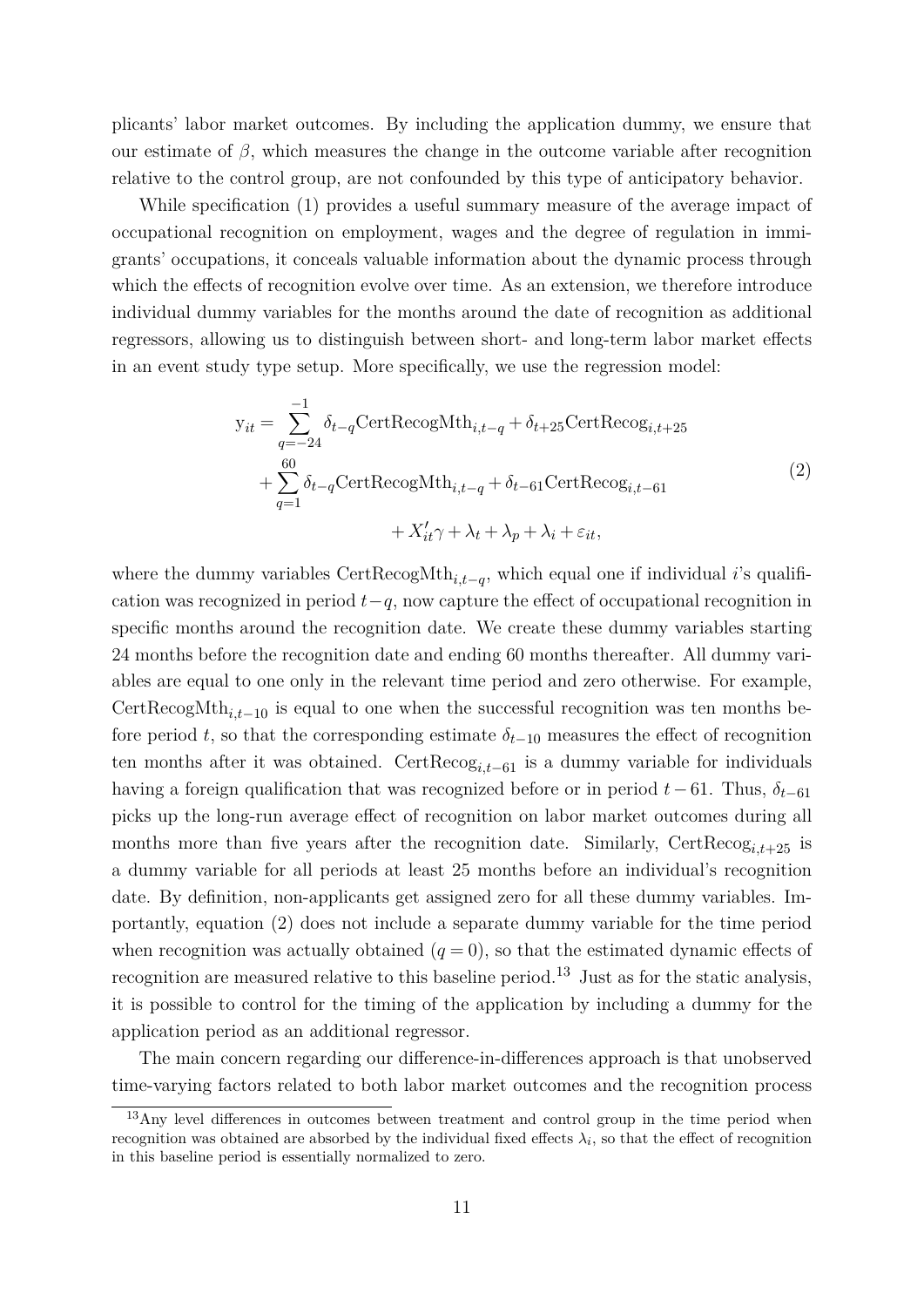might confound our estimation results. The inclusion of separate dummy variables for the months prior to recognition allows us to directly assess the relevance of this type of endogeneity as it would typically manifest itself through a violation of the parallel trends assumption. For instance, if some positive labor market shock (e.g. landing a new job) incentivizes an immigrant to apply for recognition (maybe because that would allow the worker to further advance in the new job), diverging trends in labor market outcomes relative to the control group should already materialize before the official recognition is received. Conversely, if in anticipation of a positive recognition outcome, applicants hold back in the labor market even before submitting their application, a deterioration in their labor market trajectories relative to non-applicants should show up in the pre-recognition period. The observation of insignificant estimates close to zero in all months prior to the actual recognition date and significant effects moving away from zero soon after would lend support to a causal interpretation of our findings.

While the relatively small sample size of treated individuals with full recognition in our data prevents us from following alternative approaches for the estimation of dynamic treatment effects (see e.g. [Fredriksson and Johansson, 2008,](#page-33-9) [Crépon et al., 2009,](#page-33-10) or [Vikström, 2017\)](#page-35-3), we also use a pooled version of the synthetic control method developed by [Abadie et al.](#page-32-8) [\(2010\)](#page-32-8) to further check the robustness of our findings. In this approach, each immigrant who receives full recognition is matched to an appropriate control group of immigrants who never applied for recognition but whose labor market outcomes in the period prior to application are similar to those of the treated immigrant. Appendix [A.2](#page-42-0) provides more details on the implementation of this alternative procedure and documents the corresponding findings, which largely corroborate our main regression-based results.

### <span id="page-13-0"></span>4 Data

The basis of our empirical analysis are the first three waves of a novel longitudinal survey of people with migration background in Germany, the IAB-SOEP Migration Sample [\(Brücker et al., 2014\)](#page-32-9). This survey, jointly conducted by the Institute for Employment Research (IAB) and the German Socio-Economic Panel (SOEP), was initiated in 2013 and designed to oversample recent immigrants who arrived in Germany after 1994.<sup>[14](#page-13-1)</sup> The initial sample comprised around 5,000 first- and second-generation immigrants who were

<span id="page-13-1"></span><sup>&</sup>lt;sup>14</sup>The sampling of anchor persons proceeded as follows. In a first step, the IEB records were restricted to individuals who first appeared in the data after 1994. Individuals with a migration background were then identified based on their foreign, i.e. non-German, citizenship or their participation in measures of the Federal Employment Agency specifically designed for persons with a migration background (e.g. language classes). A short screening interview was then conducted with each cooperating anchor person after which around 30 percent of all households were screened out because anchor persons turned out not to be part of the target population. In more than half of the cases, screen-out was due to immigration before 1995 and in about one-third of the cases to not having a migration background. Note that other interviewed household members might have arrived in Germany before 1995.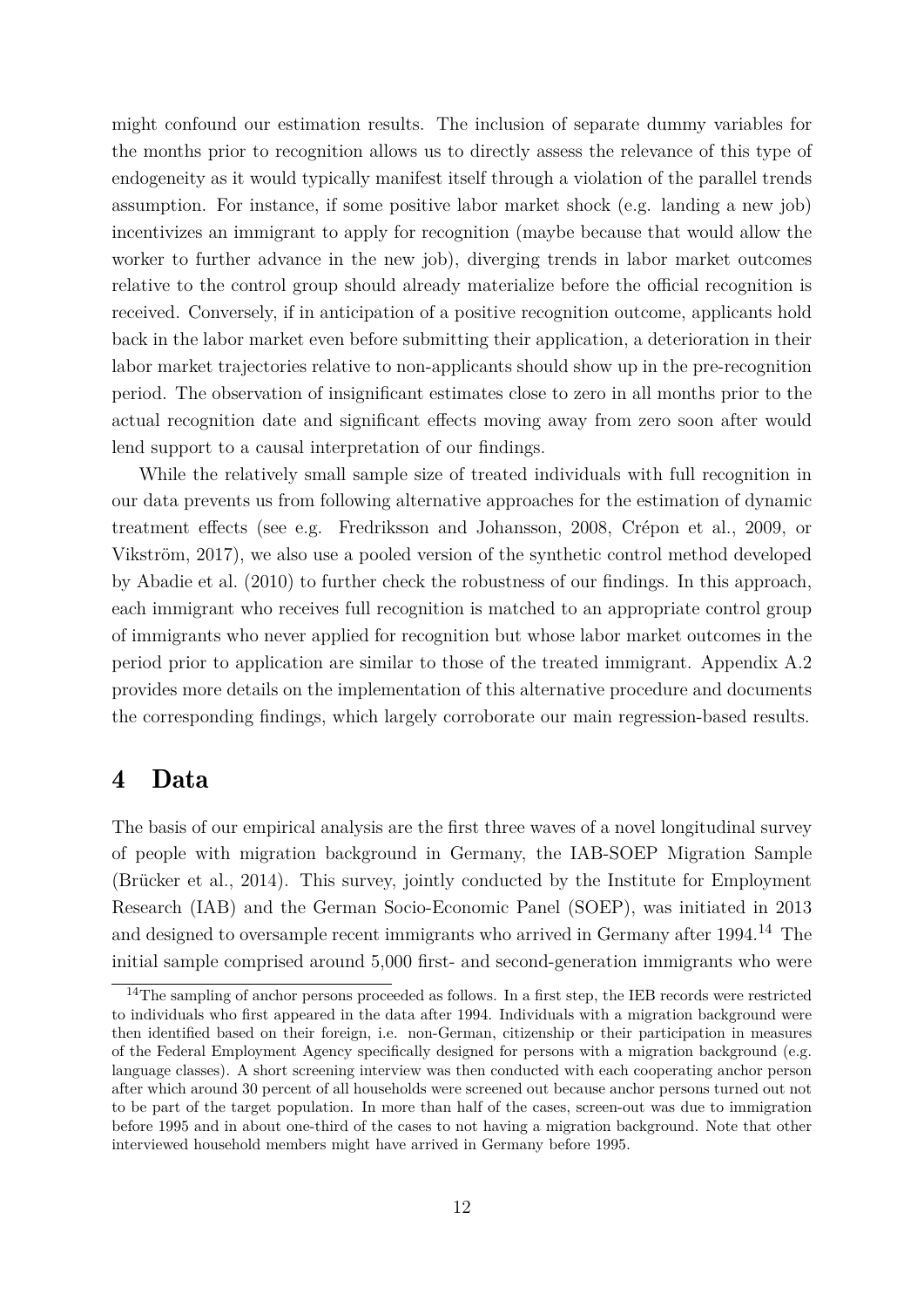then interviewed on an annual basis, with a refreshment sample added every year to deal with sample attrition. The most innovative feature of this data set is its linkage with the German administrative data of the IEB (the so-called *Integrierte Erwerbsbiografie*), which comprise full employment histories of the universe of workers covered by the social security system in Germany during the period  $1975$  to  $2014<sup>15</sup>$  $2014<sup>15</sup>$  $2014<sup>15</sup>$  For data protection reasons, respondents to the survey component of the IAB-SOEP Migration Sample were asked to give their prior consent to the record linkage by signing a corresponding statement. The overall approval rate was about 50 percent, giving rise to a linked sample of 2,606 individuals: 1,992 from the first wave, 48 from the second wave, and 566 from the third wave. Out of this sample, we only consider first generation immigrants in our analysis and further exclude those individuals with missing information on the variables of interest.

The linked IAB-SOEP Migration Sample is particularly suited for our analysis for two reasons. First, the survey component contains detailed information on occupational qualifications obtained both before migration and after arrival in Germany. Importantly, this includes a full module devoted to the recognition process of foreign qualifications, with information about the month and year when the application process was initiated and the month and year when a final decision (denial, partial recognition, full recognition) was obtained.<sup>[16](#page-14-1)</sup> Second, the social security component of the data allows us to observe an immigrant's entire work history after arrival in Germany. Linking the information about the precise timing of the recognition process to the spell structure of the administrative data, we can observe each individual's labor market outcomes before, during, and after the application process at monthly intervals.

We construct all our monthly outcome variables from the administrative spell data of the IEB. Employment is measured as the share of days during which an individual is in contractual employment in a given month (thus varying between 0 and 1).<sup>[17](#page-14-2)</sup> Wages in the IEB are measured as log gross daily wages which we average across all full-time spells in a given month and translate into hourly wages by dividing by 8.[18](#page-14-3) As indicated before, we also use an index tracking the degree of regulation in an immigrant's current occupation. The use of an index is necessary because even though each 8-digit occupation in the German system can be unambiguously classified as either regulated (licensed) or unregulated, occupations in the IEB data are not recorded at such fine level of disaggregation. We therefore employ the mapping constructed by [Vicari](#page-35-4) [\(2014\)](#page-35-4) in which, based on information from the full IEB-registry for the year 2012, each 3-digit occupation is

<span id="page-14-1"></span><span id="page-14-0"></span><sup>15</sup>Civil servants, self-employed and military personnel are thus excluded from the IEB.

<sup>&</sup>lt;sup>16</sup>There are also few cases where the status is pending and the individual still waiting for the result of the application. We exclude those cases from our analysis.

<span id="page-14-2"></span><sup>&</sup>lt;sup>17</sup>The administrative data refer only to formal employment so that we cannot observe movements from informal to formal employment.

<span id="page-14-3"></span><sup>&</sup>lt;sup>18</sup>Wages in the administrative data are right-censored at the social security contribution ceiling. This does not constitute a major issue in the context of this study since immigrants in Germany tend to earn wages well below the censoring limit.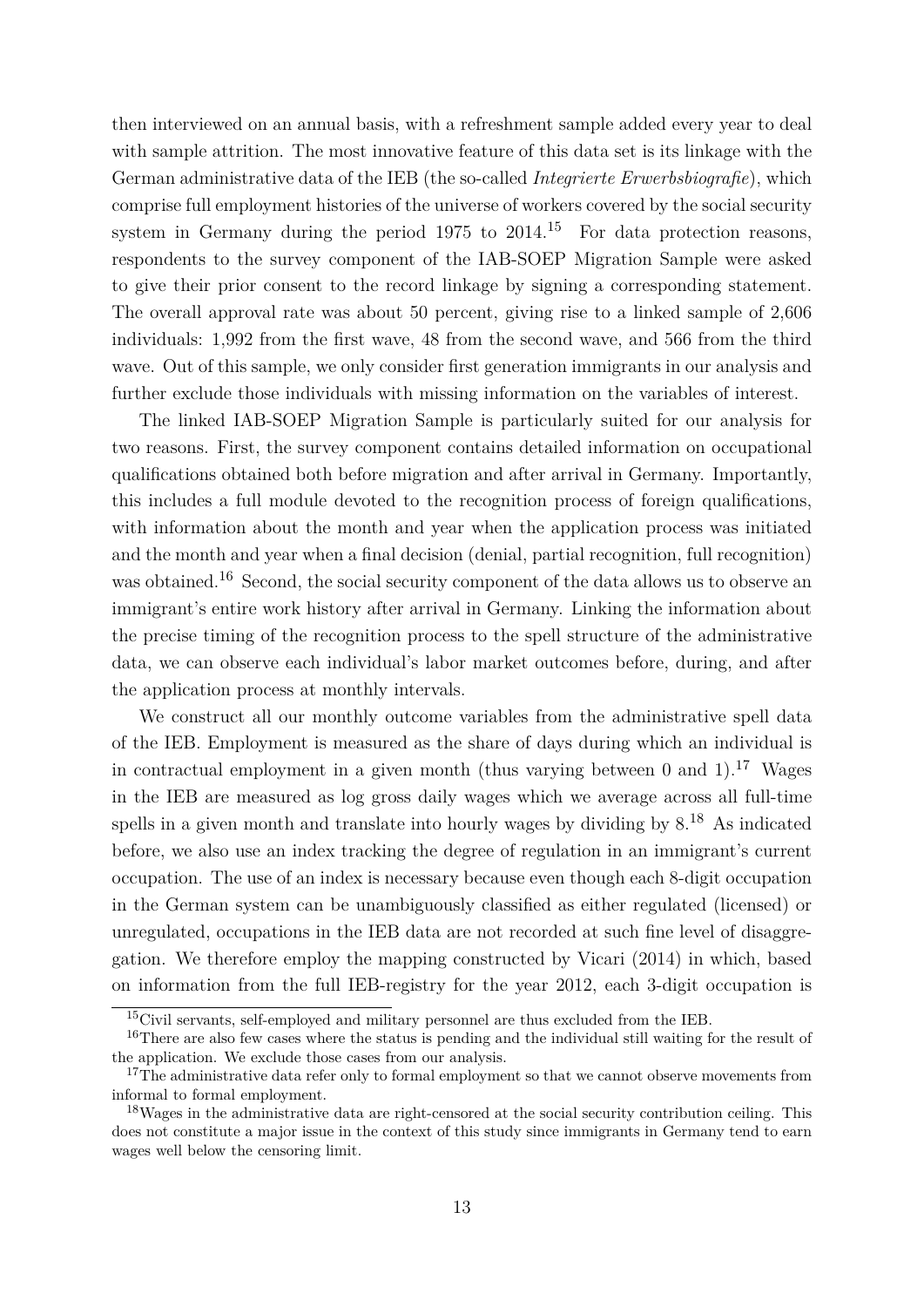assigned an index that represents the share of 8-digit subcategories within that occupation that requires a formal recognition of foreign qualifications in order to be accessible for immigrants. Weighting each 8-digit occupation by its relative size among the working population, the index ranges from zero (no subcategories requiring recognition) to one (all subcategories requiring recognition). We use this continuous index as a proxy for working in a regulated occupation.<sup>[19](#page-15-0)</sup>

To provide some examples, Table [1](#page-16-0) reports the ten 3-digit occupations with the highest (Panel A) and lowest (Panel B) share of regulated 8-digit occupations.<sup>[20](#page-15-1)</sup> Apart from the value of the regulation index, we report the fraction of the working population employed in each of these occupation, the average hourly wage in the occupation, the annual rate of wage growth and the rate of wage growth over the first three years in an occupation. The descriptive evidence shows that average wages in the ten occupations with the highest degree of regulation are significantly higher than average wages in the ten occupations with the lowest degree of regulation,  $11.70$  vs.  $8.73$  euros per hour. In addition, occupations with a higher degree of regulation are also characterized by faster wage growth. For example, those working in the ten most regulated occupations have an average annual (first 3-year) wage growth of 3.76 (17.05) percent compared to 3.12 (13.45) percent for those working in the ten least regulated occupations. These positive associations between wage levels and wage growth on the one hand and the degree of occupational regulation on the other hand is also more generally detectable in the data. For example, regressing occupation-specific log hourly wages and annual wage growth rates on the regulation index yields positive and highly significant coefficients of 0.425 (0.001) and 0.373 (0.020), respectively.

As mentioned above, we restrict our sample to foreign-born individuals who either eventually receive full recognition or never apply for recognition during our observation window.<sup>[21](#page-15-2)</sup> Out of this group, we select all individuals who migrated to Germany aged 18 or older and who remained in Germany thereafter. We further only consider observations for prime working age individuals aged between 25 and 59 and exclude individuals with a known incapacity for work. Finally, we condition on having requested recognition before 2015 to be able to observe post-recognition outcomes in the administrative data (which end in 2014). Our final estimation sample consists of 1,218 individuals, of which 140 receive full recognition and 1,078 never apply for recognition, either because they do not

<span id="page-15-0"></span><sup>19</sup>Note that if the distribution of immigrants with full recognition across 8-digit subcategories were the same as that of the existing working population, the interpretation of our parameter of interest *β* would be the same whether we use our continuous regulation index on the 3-digit level as the dependent variable or a binary measure on the 8-digit level for whether or not a specific occupation is regulated. In both cases, *β* would reflect the increase in the probability of working in a regulated occupation.

<span id="page-15-1"></span> $^{20}$ The reported order of occupations is obtained after sorting by the index value and the fraction of the working population.

<span id="page-15-2"></span> $^{21}$ The samples of immigrants whose application was denied  $(33)$  or who obtained only partial recognition (45) are too small to study separately in a meaningful way.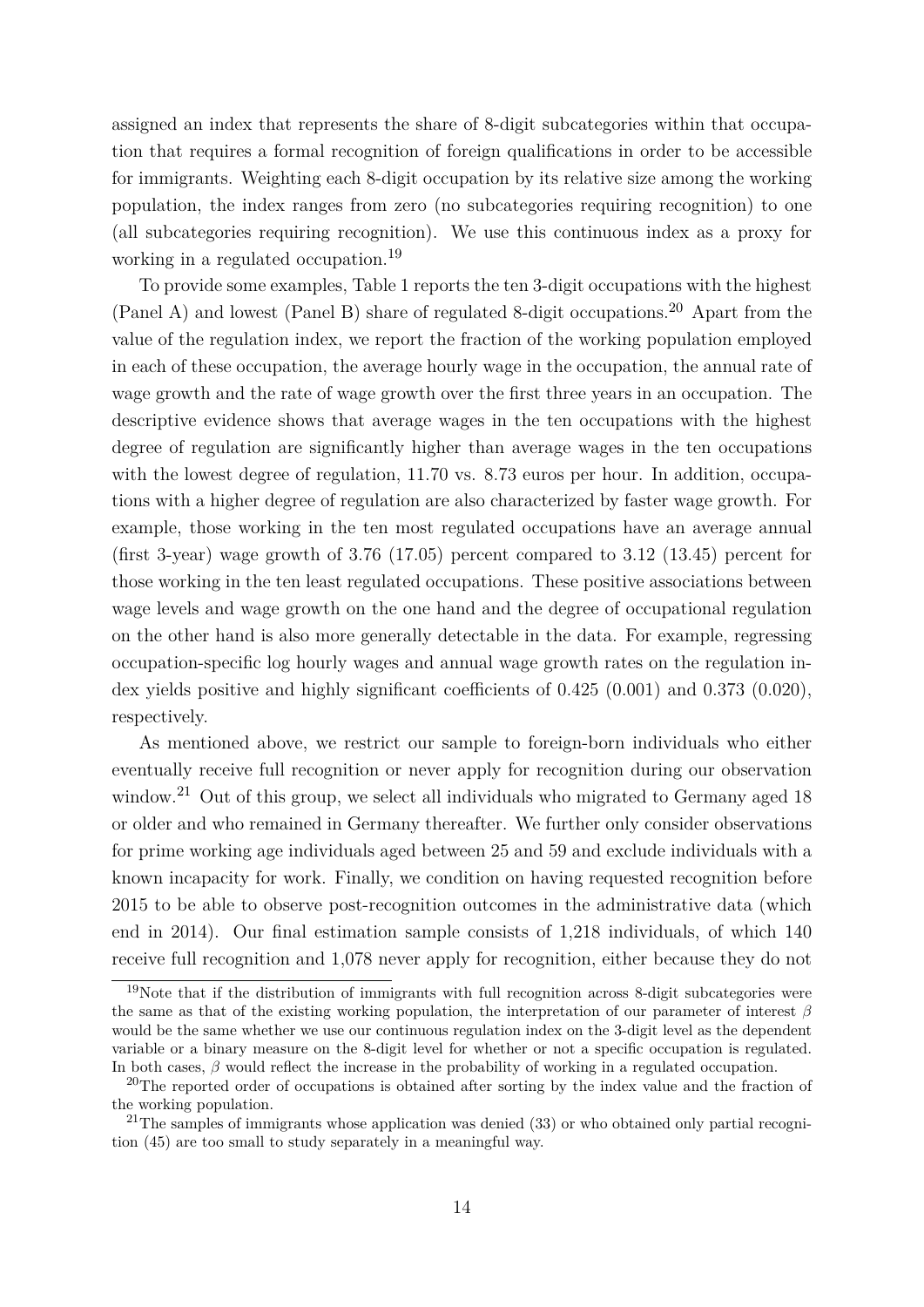|                                                                                          | Index of<br>Regulation<br>(1) | Fraction of<br>Working Pop. %<br>(2) | Mean<br>Wage<br>(3) | Annual Rate of<br>Wage Growth $\%$<br>(4) | First 3 Years Rate<br>of Wage Growth %<br>(5) |
|------------------------------------------------------------------------------------------|-------------------------------|--------------------------------------|---------------------|-------------------------------------------|-----------------------------------------------|
| Panel A. First 10 Occupations with High Degree of Regulation                             |                               |                                      |                     |                                           |                                               |
| Occupations in human medicine and dentistry                                              | 1.000                         | 0.544                                | 16.443              | 4.655                                     | 32.508                                        |
| Occupations in veterinary medicine and non-medical animal health practitioners           | 1.000                         | 0.020                                | 12.335              | 4.808                                     | 22.104                                        |
| Teachers in schools of general education                                                 | 0.991                         | 0.351                                | 13.228              | 3.143                                     | 13.089                                        |
| Occupations in police and criminal investigation, jurisdiction and the penal institution | 0.875                         | 0.038                                | 9.270               | 2.586                                     | 10.782                                        |
| Occupations in nursing, emergency medical services and obstetrics                        | 0.760                         | 2.223                                | 9.458               | 3.523                                     | 19.827                                        |
| Occupations in technical research and development                                        | 0.753                         | 1.752                                | 14.015              | 2.795                                     | 11.179                                        |
| Occupations in construction scheduling and supervision, and architecture                 | 0.708                         | 0.816                                | 13.907              | 2.786                                     | 13.534                                        |
| Occupations in geriatric care                                                            | 0.628                         | 0.102                                | 7.034               | 7.272                                     | 18.007                                        |
| Occupations in education and social work, and pedagogic specialists in social care work  | 0.445                         | 2.151                                | 9.454               | 3.365                                     | 17.045                                        |
| Ship's officers and masters                                                              | 0.442                         | 0.072                                | 11.827              | 2.620                                     | 12.450                                        |
| First 10 occupations (unweighted average)                                                | 0.760                         | 0.807                                | 11.697              | 3.755                                     | 17.052                                        |
| Panel B. Last 10 Occupations with Low Degree of Regulation                               |                               |                                      |                     |                                           |                                               |
| Sales occupations in retail trade (without product specialisation)                       | 0.000                         | 4.262                                | 6.844               | 3.689                                     | 16.922                                        |
| Driver of vehicles in road traffic                                                       | 0.000                         | 3.497                                | 8.849               | 1.613                                     | 9.523                                         |
| Occupations in metalworking                                                              | 0.000                         | 3.083                                | 9.684               | 2.714                                     | 13.842                                        |
| Trading occupations                                                                      | 0.000                         | 1.581                                | 11.048              | 3.747                                     | 16.606                                        |
| Gastronomy occupations                                                                   | 0.000                         | 1.230                                | 5.443               | 3.552                                     | 13.457                                        |
| Drivers and operators of construction and transportation vehicles and equipment          | 0.000                         | 0.793                                | 9.896               | 1.779                                     | 6.780                                         |
| Occupations in housekeeping and consumer counselling                                     | 0.000                         | 0.653                                | 5.977               | 2.637                                     | 11.331                                        |
| Occupations in technical media design                                                    | 0.000                         | 0.419                                | 10.684              | 3.150                                     | 17.591                                        |
| Occupations in advertising and marketing                                                 | 0.000                         | 0.339                                | 11.779              | 4.327                                     | 14.162                                        |
| Occupations in hotels                                                                    | 0.000                         | 0.272                                | 7.074               | 4.007                                     | 14.243                                        |
| Last 10 occupations (unweighted average)                                                 | 0.000                         | 1.613                                | 8.728               | 3.121                                     | 13.446                                        |

#### Table 1: Regulated and Unregulated Occupations

<span id="page-16-0"></span>Note: Data source: IEB data. Panel A refers to the first 10 occupations with the highest value of the regulation index. Panel B refers to the last 10 occupations with the lowest value of the regulation index. The index is provided by [Vicari](#page-35-5) [\(2014\)](#page-35-5) and is weighted according to the working population in each occupation in the full IEB registry in 2012. All descriptive values are computed using <sup>a</sup> <sup>2</sup> percentsample of the full (including immigrants and natives) IEB registry and refer to the years 1975-2014. Wages refer to the average real gross hourly wage considering all full-time spells. To mitigate the effect of outliers, we exclude the top and bottom 0.1 percentiles of the wage distribution. The rate of annual wage growth (column 4) refers to the within occupation relative difference in wages across two consecutive years. The first 3-year rate of wage growth (column 5) refers to the within occupation wage difference between the first and third year in <sup>a</sup> <sup>g</sup>iven occupation, relative to the first year wage.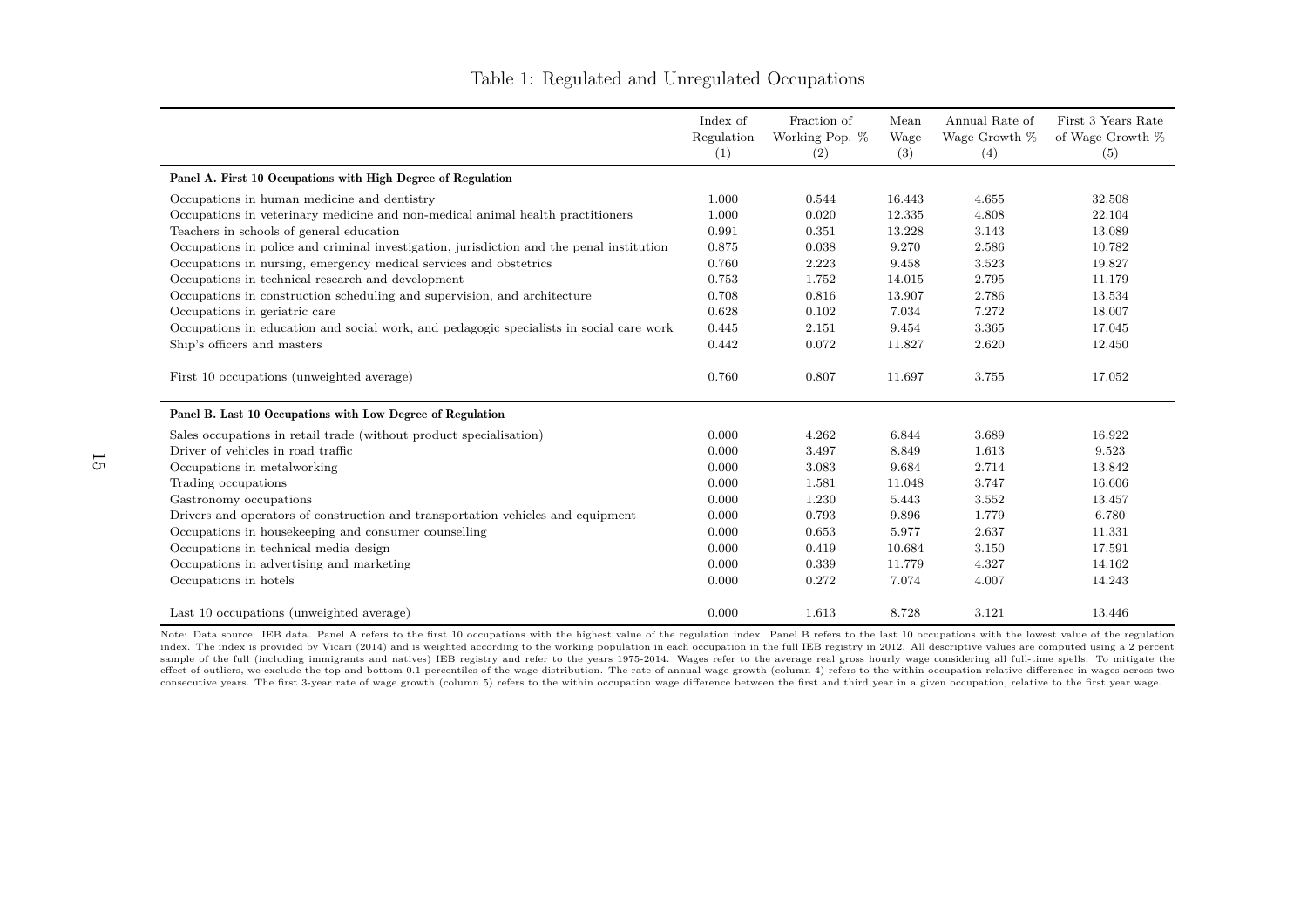have a foreign certificate with which to apply (568) or because they have one but choose not to apply (510).

Table [2](#page-18-0) shows a number of descriptive statistics for our estimation sample which comprises individuals who receive full recognition (column 1) and individuals who did not apply for recognition (column 4). For completeness, we also report descriptive statistics for those in the survey who only received partial recognition (column 2) or were denied recognition (column 3). Focusing first on the full recognition sample, we see that 42.9 percent of the immigrants are men, aged 41.8 years on average in their last observable spell in our data. The schooling level of these immigrants is relatively high with 11.0 years of education (not counting tertiary education). The table also provides information about the typical migration and recognition process. On average, immigrants entered Germany when they were 31.3 years old. After that, they take on average about 8 months before making an official recognition request. One of the reasons for this delay could be the demanding recognition process which is one of the most important reasons reported by those deciding not to apply (12.9 percent), together with the lack of knowledge about how to apply (6.6 percent) and the bureaucratic and time-consuming nature of the process (6.6 percent). After on average 5.2 months, successful immigrants get to know the result of their application. However, as indicated by the large standard deviation of 12.1 months, there is significant variation in the waiting times.

Table [2](#page-18-0) also provides information about each group's labor market outcomes, both during the first year after arrival in Germany and across all available time periods. In general, there are significant improvements in the employment rate between the first year and subsequent periods, particularly for those who applied for recognition. Average hourly wages for the full recognition and non-applicant group, in contrast, do not increase over time which is most likely due to strong positive selection into employment in the first year after arrival. When comparing across immigrant groups, there is substantial heterogeneity. Immigrants who obtain full recognition perform better in terms of wages relative to all other groups and in terms of initial employment relative to the two other applicant groups. They also tend to be younger when making their request than those immigrants whose application is eventually denied. Across all groups, the largest group in terms of country of origin are immigrants from the former USSR, mostly ethnic Germans, followed by immigrants from South East Europe. Given the heterogeneity in observable characteristics between the different immigrant groups, we analyze the robustness of our main results by replicating the analysis on the restricted sample of immigrants who eventually all received full recognition, thus only exploiting the differential timing of their recognition process for identification.

Unfortunately, until the third wave, the IAB-SOEP Migration Sample did not ask respondents explicitly for which specific occupation or field of study they requested recognition. If that information were available, we could separately study the labor market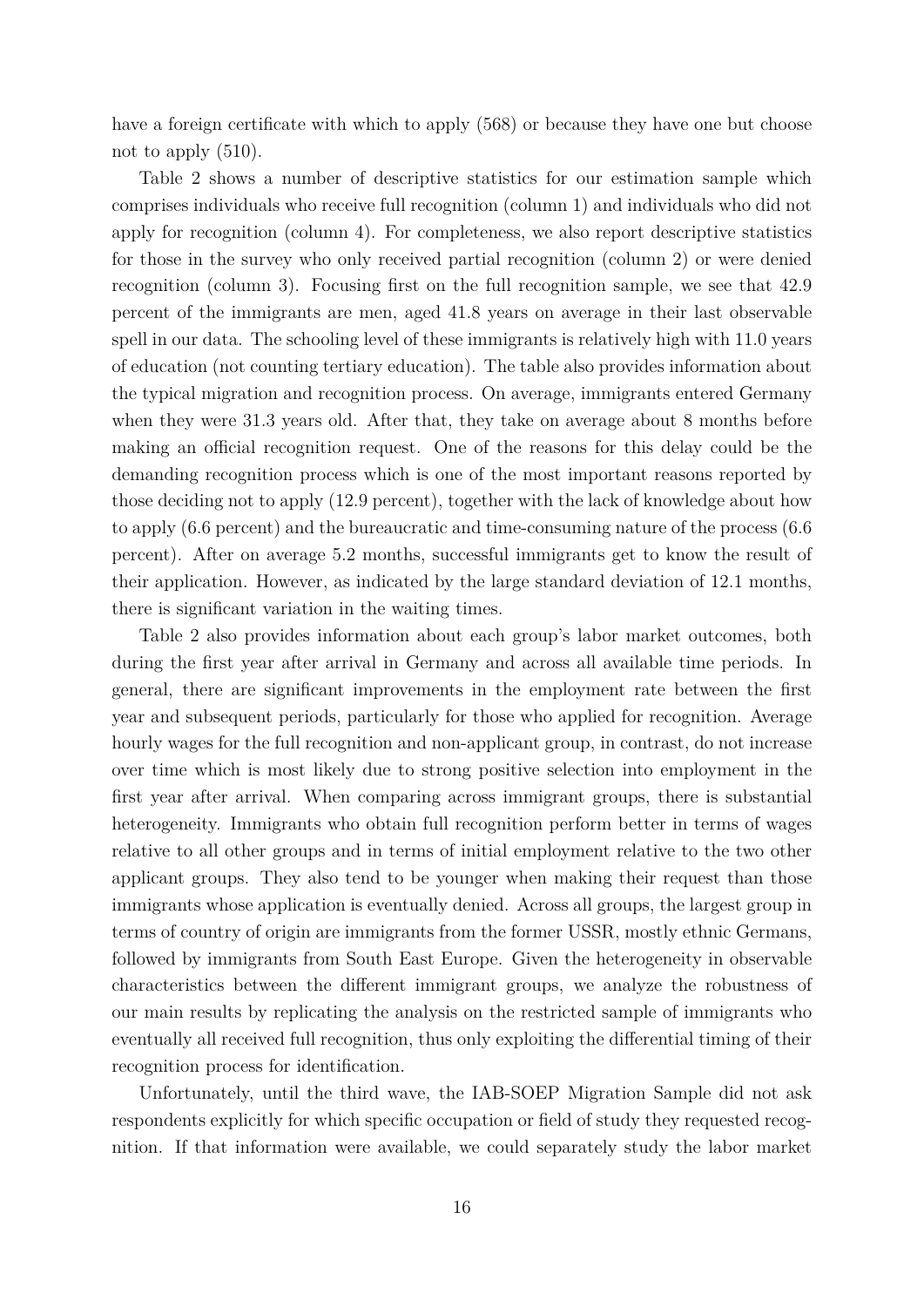<span id="page-18-0"></span>

|                                               | Full Recognition | Partial Recognition | Denied Recognition | Non-Applicant |
|-----------------------------------------------|------------------|---------------------|--------------------|---------------|
| Panel A. Immigrants                           |                  |                     |                    |               |
| Male %                                        | 42.9             | 48.5                | 33.3               | 46.6          |
|                                               | (49.7)           | (50.8)              | (47.7)             | (49.9)        |
| Yrs. Schooling                                | 11.0             | 10.1                | 10.0               | 10.4          |
|                                               | (1.7)            | (2.0)               | (1.4)              | (2.1)         |
| Age Last Spell                                | 41.8             | 43.1                | 44.9               | 41.2          |
|                                               | (9.6)            | (8.5)               | (8.5)              | (9.6)         |
| Age at first Migration                        | 31.3             | 29.5                | 32.8               | 31.3          |
|                                               | (7.4)            | (7.2)               | (8.5)              | (8.9)         |
| Age at Request of Recognition                 | 32.1             | 32.3                | 35.4               |               |
|                                               | (7.5)            | (9.8)               | (9.2)              |               |
| Time Request to Result (Month)                | 5.2              | 12.2                | 4.1                |               |
|                                               | (12.1)           | (23.2)              | (6.8)              |               |
| West %                                        | 9.3              | 0.0                 | 2.2                | 12.2          |
|                                               | (29.1)           | (0.0)               | (14.9)             | (32.7)        |
| East Europe %                                 | 12.9             | 12.1                | 4.4                | 16.3          |
|                                               | (33.6)           | (33.1)              | (20.8)             | (37.0)        |
| South East Europe %                           | 25.7             | 15.2                | 8.9                | 22.4          |
|                                               | (43.9)           | (36.4)              | (28.8)             | (41.7)        |
| USSR %                                        | 35.7             | 57.6                | 68.9               | 28.6          |
|                                               | (48.1)           | (50.2)              | (46.8)             | (45.2)        |
| Others %                                      | 16.4             | 15.2                | 15.6               | 20.6          |
|                                               | (37.2)           | (36.4)              | (36.7)             | (40.5)        |
| Panel B. Observations - First Year In Germany |                  |                     |                    |               |
| Employed %                                    | 29.7             | 13.0                | 7.6                | 31.2          |
|                                               | (45.7)           | (33.7)              | (26.5)             | (46.3)        |
| Index Regulation %                            | 10.6             | 3.7                 | 1.1                | 2.4           |
|                                               | (27.6)           | (16.0)              | (9.7)              | (10.3)        |
| Real Hourly Wage                              | 12.7             | 7.5                 | 5.2                | 9.0           |
|                                               | (5.2)            | (2.4)               | (2.7)              | (5.4)         |
| Panel C. Observations - Average Over Time     |                  |                     |                    |               |
| Employed %                                    | 66.1             | 52.9                | 53.5               | 58.3          |
|                                               | (47.3)           | (49.9)              | (49.9)             | (49.3)        |
| Index Regulation %                            | 13.7             | 11.9                | 7.7                | 3.8           |
|                                               | (27.4)           | (25.4)              | (22.0)             | (12.4)        |
| Real Hourly Wage                              | 10.7             | 8.8                 | 7.5                | 8.7           |
|                                               | (5.1)            | (4.2)               | (3.5)              | (4.3)         |
| Individuals                                   | 140              | 33                  | 45                 | 1,078         |

Table 2: Descriptive Statistics by Recognition Outcome

Note. Data source: IAB-SOEP Migration Sample linked to IEB data. Statistics depicted are means with standard deviations in parentheses. Statistics are based on individuals in upper panel and on monthly observations in the lower two panels. Employed % compares time periods of employment to times of employment and non-employment. Because information on regulated occupations is not available at the level of the single occupation, but only at the aggregate level of the regulation index provided by the IAB, each occupation has a degree of regulation corresponding to the regulation index ranging between 0 and 1. The table reports the average regulation index for the respective groups in the sample. Real hourly wages are constructed from daily wage information using only full-time spells and assuming that full-time employment is 8 hours per day.

effects for regulated and unregulated occupations, which would allow us to distinguish the pure signalling effect of occupational recognition from the effect arising due to better access to certain occupations.[22](#page-18-1) What we do observe in all three waves of the data, however, is the general type of certificate for which recognition is being requested, with

<span id="page-18-1"></span><sup>22</sup>Table [A.1](#page-36-0) in the appendix reports the occupational distribution for the 38 respondents in the refreshment sample of the third wave who received full recognition of their qualifications. In line with official aggregate figures, most of these occupations are indeed regulated (71.1 percent) and require comparatively high skill levels, such as nurses and doctors (23.7 percent of recognitions), engineers (13.2 percent), veterinaries (10.5 percent) and teachers (7.9 percent).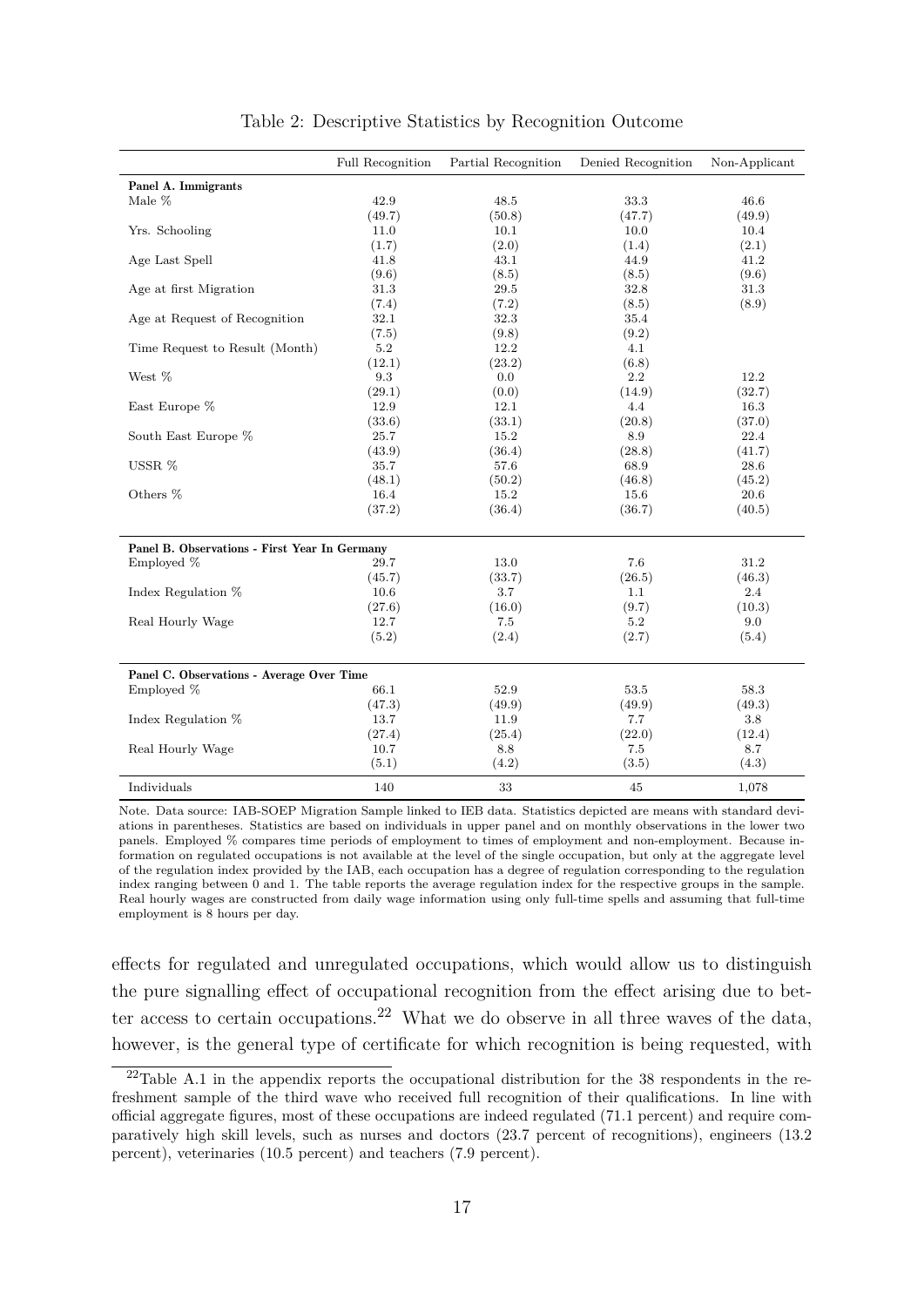the highest fraction applying for the recognition of a college/university degree (57.0 percent), followed by a vocational training (36.0 percent), a doctoral degree (4.5 percent) and some other education (2.5 percent). In the first two waves, we also observe the type of authority to which immigrants applied for recognition, which can be used as a proxy for seeking recognition of a regulated or unregulated occupation (see Section [5.3\)](#page-24-0).

#### <span id="page-19-0"></span>5 Main Results

In this section, we first present estimates of the average impact of recognition on employment, wages and the regulation index and check the robustness of these findings to different sample definitions. We then graphically show the results from our dynamic specification, followed by an analysis of heterogeneous treatment effects in terms of immigrants' characteristics and key features of their recognition process.

#### 5.1 Static Effects

In Panel A of Table [3,](#page-20-0) we report the static results from our baseline specification [\(1\)](#page-10-2). In Panel B, we add a dummy that turns on during the application period as an additional control variable to deal with any potential anticipatory behavior on the part of the applicants. The estimate in column (1) of Panel A shows that obtaining full occupational recognition increases the share of days in employment per month by 16.0 percentage points, suggesting that occupational recognition helps immigrants find and maintain employment. In the specification including the dummy for the application period (Panel B), the effect of receiving full recognition increases slightly to 16.5 percentage points. The point estimate for having applied, in turn, is close to zero and statistically not significant, indicating that applying in itself neither serves as a positive signal in the labor market nor does it reduce employment outcomes, for example because of a lower job search intensity in anticipation of the final result of the application.<sup>[23](#page-19-1)</sup> In most of the following discussion of our findings, we nonetheless focus on the specification with an included dummy for the application period. Column (2) shows the results of occupational recognition for log wages. Full recognition increases wages by 17.0 percent (15.7 log points) according to Panel A and 15.1 percent (14.1 log points) according to Panel B, suggesting that recognition enables immigrants to more effectively utilize their skills in the host country's labor market. Note, however, that the coefficient in Panel B is not significant at conventional levels.

Column (3) shows that after recognition, immigrants move increasingly into more regulated jobs, with the regulation index of their occupations increasing by around 15

<span id="page-19-1"></span> $^{23}$ An observationally equivalent explanation would be that both effects exist but that they compensate each other.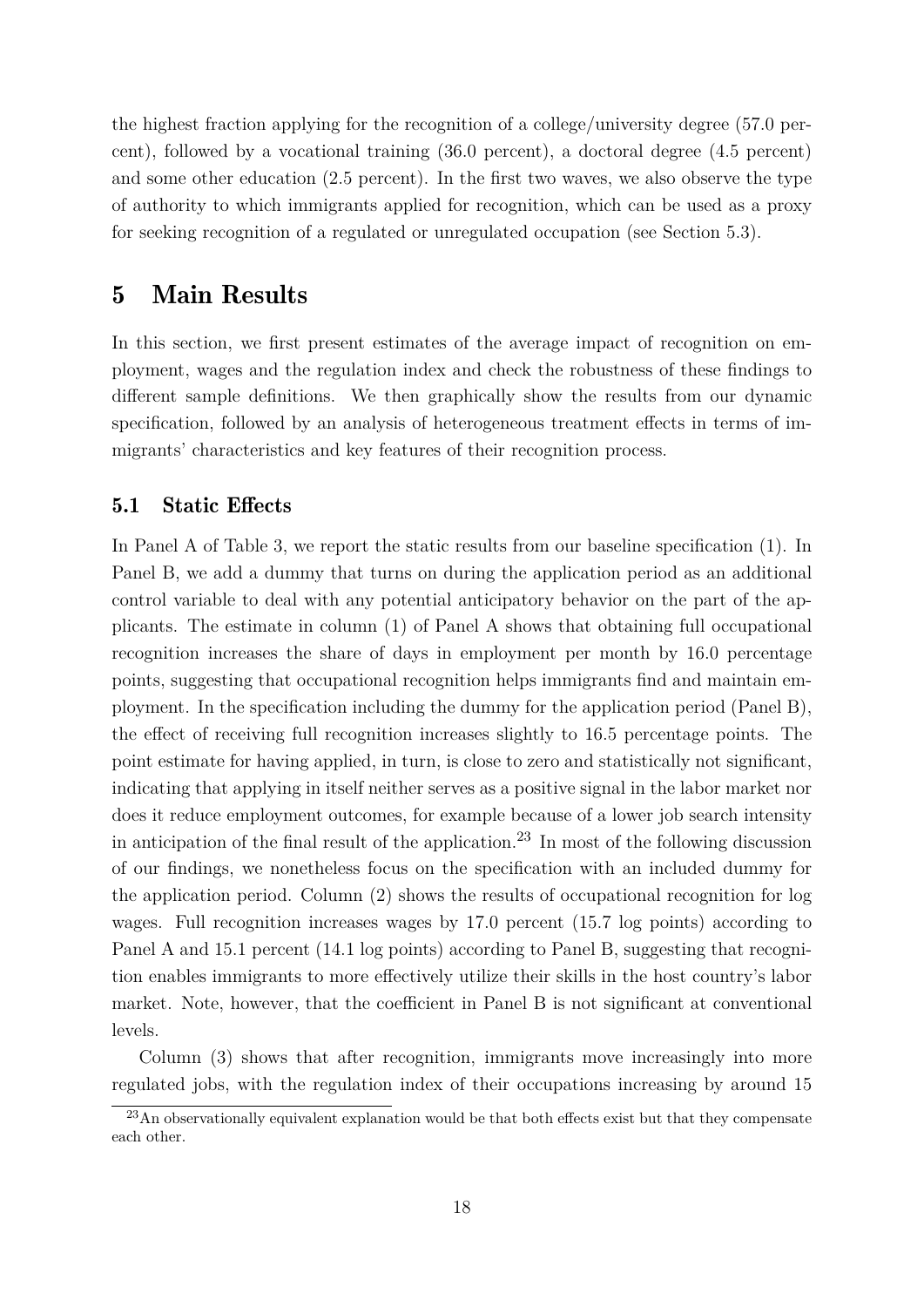|                           | Employment<br>(1) | Log Wages<br>(Full-time)<br>(2) | Regulation<br>Index<br>$\left( 3\right)$ | Regulation Index<br>(Employed)<br>$\left(4\right)$ |
|---------------------------|-------------------|---------------------------------|------------------------------------------|----------------------------------------------------|
| Panel A                   | $0.160***$        | $0.157*$                        | $0.150***$                               | $0.114**$                                          |
| Received full recognition | (0.050)           | (0.080)                         | (0.033)                                  | (0.056)                                            |
| Panel B                   | 0.024             | $-0.053$                        | 0.009                                    | 0.065                                              |
| Application period        | (0.067)           | (0.105)                         | (0.035)                                  | (0.065)                                            |
| Received full recognition | $0.165***$        | 0.141                           | $0.152***$                               | $0.129*$                                           |
|                           | (0.052)           | (0.103)                         | (0.035)                                  | (0.068)                                            |
| Individuals               | 1,218             | 830                             | 1,218                                    | 1,081                                              |
| with recognition          | 140               | 114                             | 140                                      | 132                                                |
| without recognition       | 1,078             | 716                             | 1,078                                    | 949                                                |
| Observations              | 136,306           | 50,971                          | 129,471                                  | 74,003                                             |

<span id="page-20-0"></span>Table 3: Occupational Recognition and Average Labor Market Outcomes

Note. Data source: IAB-SOEP Migration Sample linked to IEB data. Panel A reports the estimates based on specification [\(1\)](#page-10-2), Panel B adds a dummy variable for the application period as discussed in the text. The dependent variable is the share of days in employment per month in column (1), log real hourly wages for full-time employees averaged over all spells in a given month in column (2), the index of occupational regulation, assigning a value of zero to the non-employed, in column (3), and the index of occupational regulation in column (4). Additional controls are individual fixed effects, time fixed effects, time since migration fixed effects, age squared, and German language proficiency.

Standard errors in parentheses are clustered at the individual level: \*  $p<0.10$ , \*\*  $p<0.05$ , \*\*\*  $p<0.01$ .

percentage points on average. Since, for this estimation, we keep non-employed immigrants in the sample and set their regulation indices equal to zero, some of the positive effect is likely driven by the significant movement from non-employment to employment shown in column (1). However, given a mean regulation index of 0.066 for employed immigrants without recognition (0.130 for the 90th percentile), the estimated coefficient is large, suggesting that part of the increase is also driven by movements from unregulated to regulated occupations. To investigate this possibility, we study the effect of occupational recognition on the regulation index conditional on being employed in column (4). For the subset of employed workers, full occupational recognition leads to a move into occupations that are on average 12.9 percentage points more likely to be regulated. The similarity between the results in the last two columns suggests that movements into more regulated occupations happen to a similar extent from non-employment and unregulated jobs.

Table [A.2](#page-37-0) in the appendix provides robustness checks with respect to our sample selection procedure by introducing additional restrictions one at a time. Column (4) restates the baseline results of Table [3](#page-20-0) with our preferred and most restrictive sample. In column (1), we impose only the restriction of having migrated after the age of 18. Compared to our baseline results the effects are smaller, notably for the wage outcome. In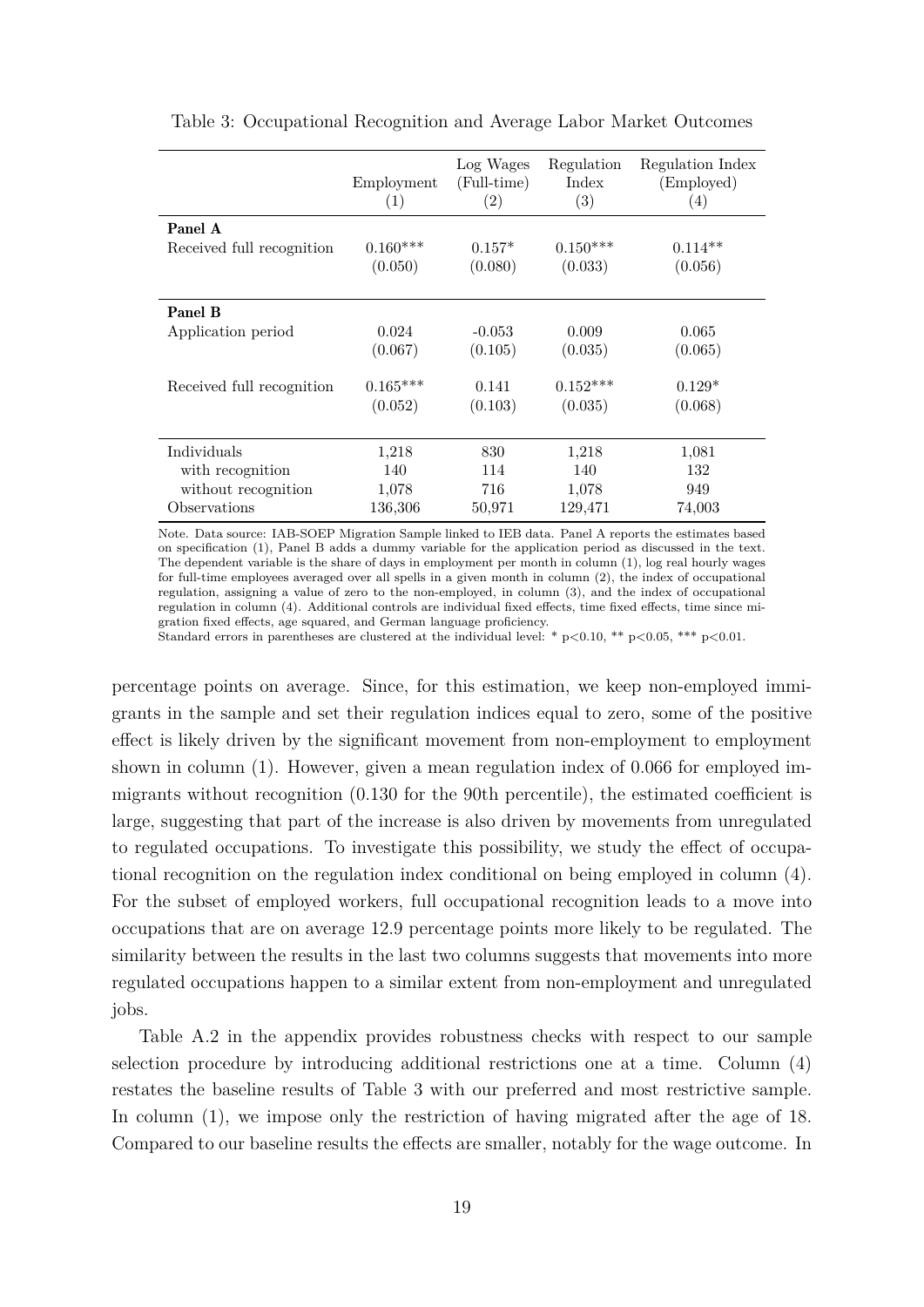column (2), we then exclude individuals who have an incapacity for work. The estimated effects of full recognition on employment, wages and the regulation index all increase somewhat, with the largest impact being on the employment outcome where the estimate increases from 0.149 to 0.172. In column (3), we impose the additional restriction of only including observations for individuals of prime working age (age 25-59). This leads to a lowering of the employment effect towards our baseline estimate but otherwise only minor changes. Finally, we exclude individuals that migrated to Germany more than once in column (4) which leads to an increase in the estimate for log real wages. We exclude these individuals in our preferred specification since we do not know their labor market outcomes during their time outside of Germany. Overall, the particular sample selection rules do not seem to have a large impact on the magnitude of our main estimates.

Table [A.3](#page-38-0) in the appendix shows how our estimates of the impact of occupational recognition on the different labor market outcomes vary with the set of control variables included in the specification. After controlling for time since migration and individual fixed effects, the further inclusion of time fixed effects, the quadratic age profile and the German proficiency control has little impact on our point estimates.

#### 5.2 Dynamic Effects

We now turn our attention to the results from the dynamic specification given in equation [\(2\)](#page-12-0). In all reported estimations, we include a dummy for the application period and use the same sample restrictions as for the static main results in Table [3.](#page-20-0) For better readability, we plot the estimates of the period-specific effects  $\delta_{t-q}$  graphically together with their corresponding 90% and 95% confidence intervals. Figure [1](#page-22-0) displays the effects of occupational recognition on employment (upper left panel), log real wages (upper right panel), the regulation index including the non-employed (lower left panel) and the regulation index conditional on employment (lower right panel) in the 24 months before and 60 months after recognition.

In the months after receiving full recognition, the difference in the share of days per month in employment increases rapidly relative to the control group, reaching 17.1 percentage points after 12 months. After that, the employment gap continues to grow albeit at a slower rate, reaching a value of 24.5 percentage points three years after recognition and stabilizing thereafter at slightly lower levels. This pattern suggests that occupational recognition increases the labor market opportunities of immigrants relatively quickly following the positive decision, and that their employability stays higher even in the long run, most likely due to their wider access to jobs. Reassuringly, there is no discernible difference in employment rates between those immigrants who obtain recognition within the following 24 months and those who do not, as indicated by the small and insignificant parameter estimates prior to the recognition date.

The corresponding dynamic pattern for log wages (upper right panel), shows an in-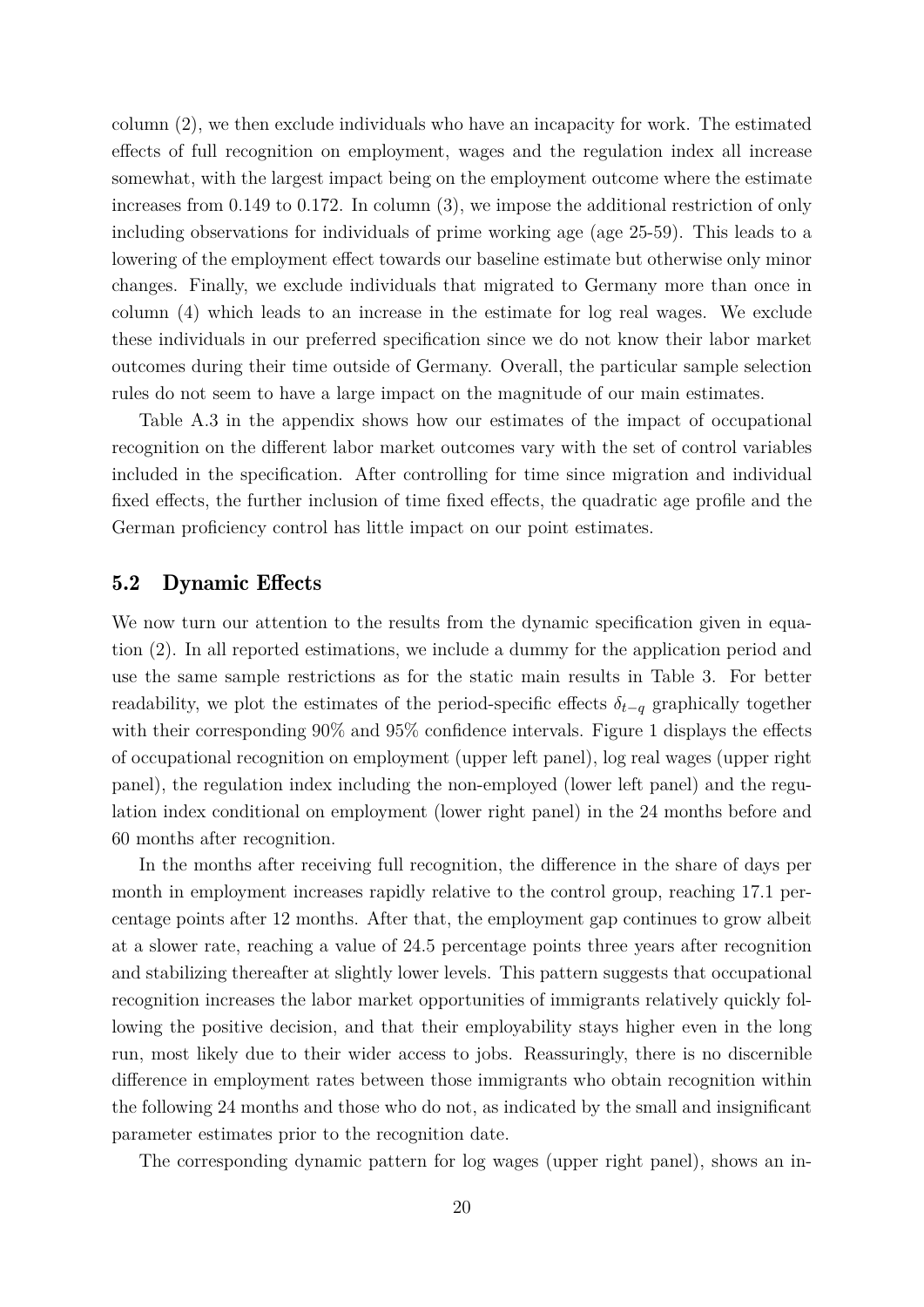<span id="page-22-0"></span>

Figure 1: Dynamic Effects of Occupational Recognition

Note. Data source: IAB-SOEP Migration Sample linked to IEB data. The figures report the coefficients of the period dummies obtained from estimating regressions of specification [\(2\)](#page-12-0) including a dummy for the application period. The dependent variable is the share of days in employment per month (upper left panel), log real wages for full-time employees (upper right panel), the index of occupational regulation, assigning a value of zero to the non-employed (lower left panel) and the index of occupational regulation (lower right panel). Additional controls are: the long-run average effect after recognition (CertRecog*i,t*−61), the long-run average effect before recognition (CertRecog*i,t*+25) an indicator for the application period, individual fixed effects, time fixed effects, time since migration fixed effects, age squared, and German language proficiency. 90% and 95% confidence intervals displayed using clustered standard errors at the individual level. Values of the confidence interval in the wage graph are cut at -0.5 for presentation purposes.

crease of the relative wage differential over time without any immediate jump. After receiving recognition, there is an increase in hourly wages that reaches 8.1 percent (7.8 log points) after one year and 19.8 percent (18.1 log points) after three years. From then onwards, the wage differential relative to those without occupational recognition levels off and coefficients fluctuate around a difference of around 16 percent. The reason for the delayed onset of significant wage gains from occupational recognition could be due to the fact that it takes time for immigrants to locate jobs in the higher paying and now accessible regulated segment of the labor market. It could also be that employers' remain initially skeptical regarding the equivalence between foreign and native credentials, and that this skepticism is only overcome with time. While somewhat more noisy due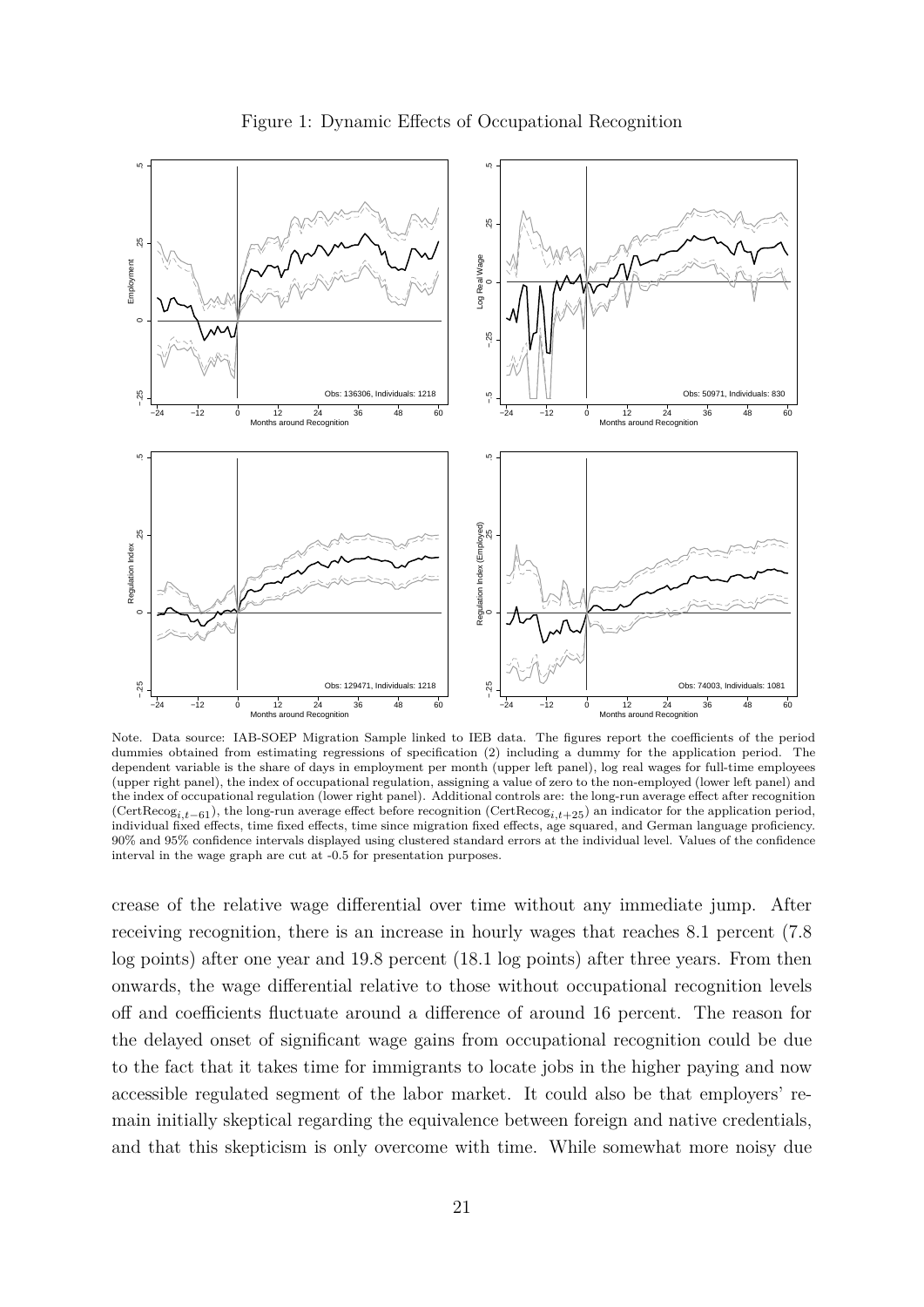to the smaller sample size of employed immigrants, there is once again no evidence of a significant wage gap in the months prior to recognition, especially in the immediately preceeding year, lending credibility to the claim that the subsequent positive wage effects are indeed causally related to the occupational recognition.

The dynamic results with respect to the occupational regulation index in the lower panel of the figure provide further insights into the ways immigrants gain employment after recognition by entering increasingly more regulated occupations. When including non-employed individuals in the estimation (lower left panel), there is a rapid increase in the regulation index starting immediately after recognition by 9.6 percentage points after 12 months. Subsequently, the occupations chosen by immigrants with successful occupational recognition continue to have a higher regulation index compared to those of immigrants' without recognition, with the gap increasing to 17.4 percentage points after three years. This delay until all occupational adjustments after recognition materialize is likely due to difficulties of locating a suitable job in the regulated market segment for some migrants.

When considering the effect of recognition on the regulation index conditional on employment (lower right panel), the pattern is slightly different. In this case, we do not observe differentials in the regulation of occupations between immigrants with and without occupational recognition until about 12 months after recognition, mirroring the corresponding pattern for log wages. Only after this initial time period, the relative movements into more regulated occupations become significant, evident by a steady increase in our sequence of estimates. After three years, the relative increase in the probability of working in a regulated occupation amounts to 11.5 percentage points and remains more or less constant over the remaining time period. Taken together, these two dynamic regressions show that a successful recognition is helpful in securing employment in regulated occupations. Initially, these employment gains are mostly due to non-employed workers finding jobs in the regulated segment but after some delay, there is also a shift among employed workers into more regulated occupations. These observations are in line with the suggested mechanism underlying the slow wage growth. Securing a regulated occupation does not directly imply higher wages. But the continuous employment in these occupations, which tend to be the jobs with higher wages and faster wage growth, generate the observed long-term wage effects.

The evidence presented in this section suggests that immigrants who have not yet applied for recognition and those who never apply can serve as a reasonable control group in our difference-in-differences setting. As a robustness check, we redo the analysis but restrict the sample to only those immigrants who eventually all get full recognition. By focussing a priori on this group of immigrants, we reduce observable and unobservable heterogeneity in the sample, and identify the parameters of interest exclusively from the differential timing of the recognition processes across individuals (compare e.g. [Arai and](#page-32-10)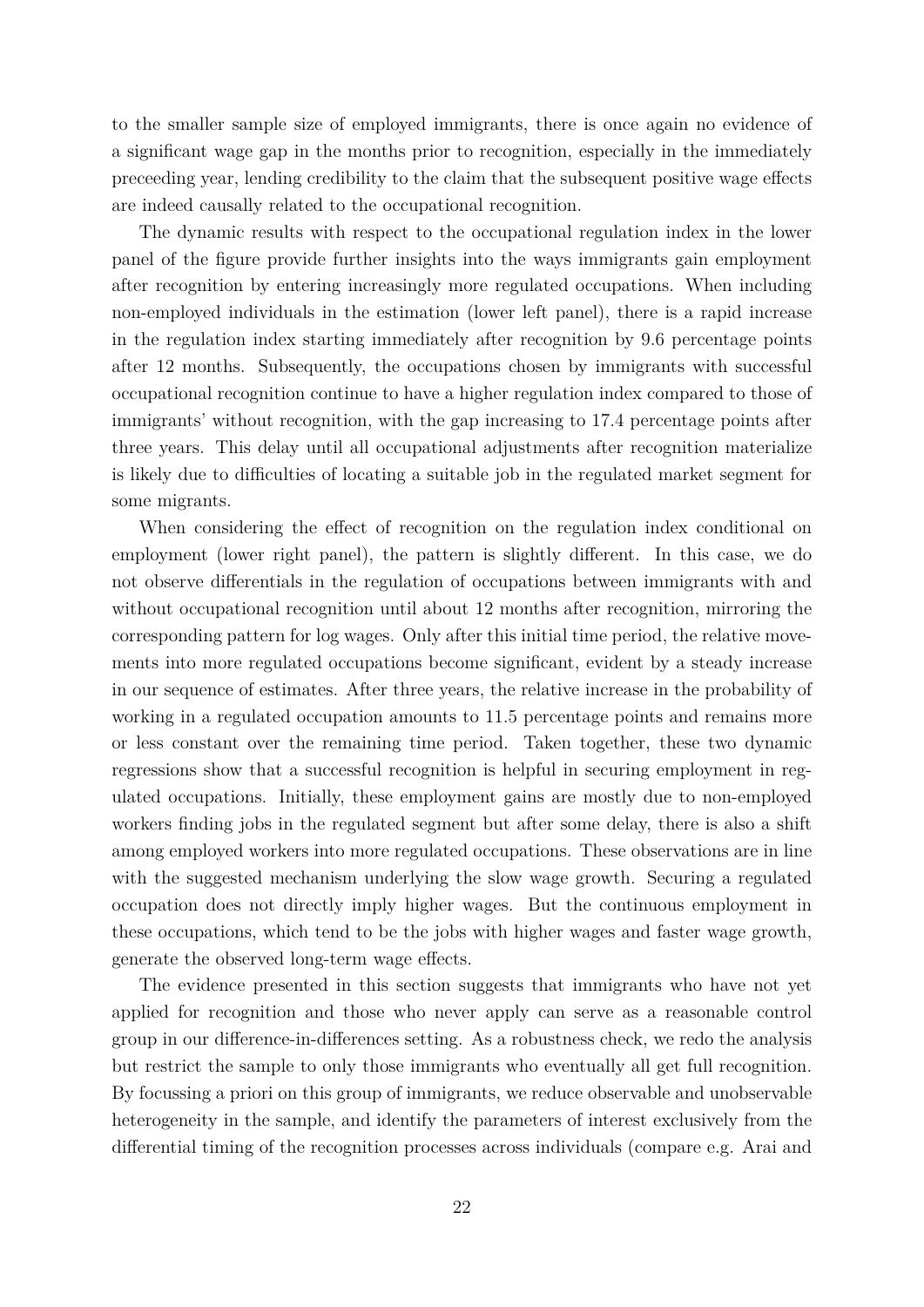[Thoursie, 2009,](#page-32-10) for a similar approach). As Figure [A.1](#page-41-0) and Table [A.4](#page-39-0) in the appendix show, our main results are robust to this alternative identification strategy, with average employment and wage effects slightly higher and movements into regulated occupations slightly lower. Similarly, the results from the pooled synthetic control method reported in Appendix [A.2](#page-42-0) confirm that occupational recognition has positive effects on immigrants' employment, hourly wages and probability of working in a regulated occupation.

#### <span id="page-24-0"></span>5.3 Heterogeneous Effects

Our results so far speak to the overall static and dynamic effects of occupational recognition on immigrants' labor market outcomes. In this section, we study the heterogeneity of these effects across a number of different dimensions. Because of our relatively small sample size, several of the estimates in this section suffer from low precision, making it hard to draw strong conclusions. Table [4](#page-25-0) presents results where we allow the treatment effect to vary by the type of foreign certificate for which immigrants applied for recognition. As mentioned before, we do not observe the exact certified occupation or field of study of a successful applicant, but we do observe the broad educational category for which recognition is requested, allowing us to distinguish four groups: vocational training, college/university degree, doctoral degree and any other education.[24](#page-24-1)

The empirical results suggest that the recognition process is important for most types of qualifications. Except for the category of *other education*, all coefficients for employment and wage regressions are positive though in several case not statistically significant. The group with a doctoral degree benefits the most with an employment increase of 45.6 percentage points and a wage effect of 35.7 percent (30.5 log points), followed by the group with vocational training with an employment effect of 26.9 percentage points and an insignificant wage effect of 6.3 percent (6.1 log points). The movement into regulated occupations is similar for the groups with vocational training and college/university degrees. For the group with doctoral studies, the movement from non-employment into regulated occupations is particularly important. Conditional on being employed, the coefficient is actually negative, although not significant, suggesting that these immigrants remain unemployed until they get a position in their desired regulated occupation.

A complementary analysis considers heterogeneous effects across the different types of authorities to which immigrants apply for recognition. To which specific institutions immigrants must apply depends on the particular occupation or field of study for which they seek recognition. Different authorities are associated with more or less regulated occupations, allowing us to use the information on the recognizing authority as a proxy

<span id="page-24-1"></span> $24$ The reported education levels in the survey are, in decreasing order: 1. doctoral degree, 2. university education, 3. college education, 4. vocational school, 5. apprenticeship, 6. practical training, 7. other education, 8. missing. We aggregate groups 2 and 3 into the group "college/university degree" and groups 4-6 into the group "vocational training". Since every immigrant with full recognition provided valid information about his or her education level, there is no "missing" category in Table [4.](#page-25-0)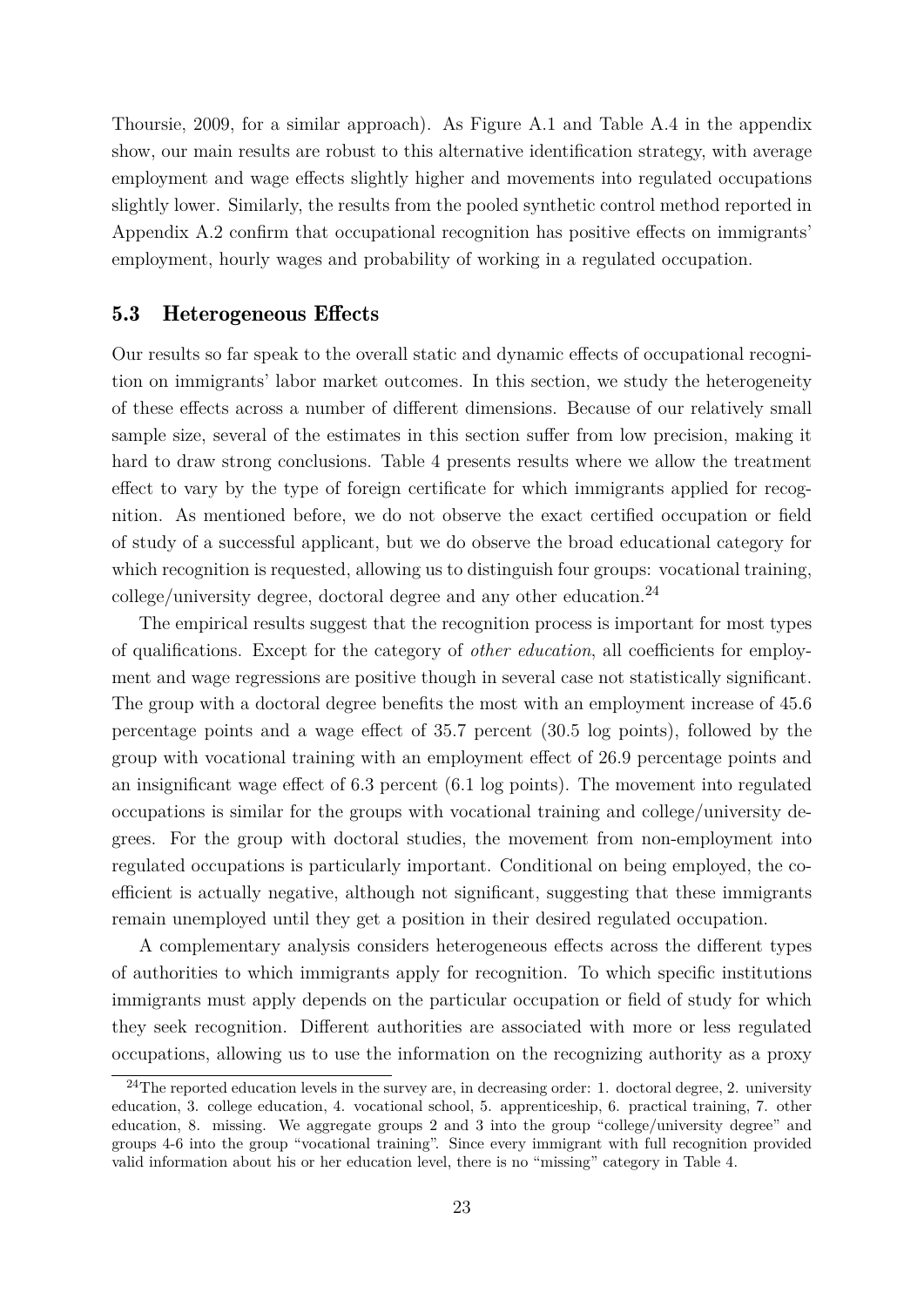<span id="page-25-0"></span>

|                           | Employment<br>(1) | Log Wages<br>(Full-time)<br>(2) | Regulation<br>Index<br>(3) | Regulation Index<br>(Employed)<br>(4) |
|---------------------------|-------------------|---------------------------------|----------------------------|---------------------------------------|
| Application period        | 0.026             | $-0.041$                        | 0.005                      | 0.062                                 |
|                           | (0.065)           | (0.104)                         | (0.035)                    | (0.066)                               |
| Full recognition of       |                   |                                 |                            |                                       |
| vocational training       | $0.269***$        | 0.061                           | $0.164**$                  | 0.189                                 |
|                           | (0.055)           | (0.174)                         | (0.065)                    | (0.122)                               |
|                           |                   |                                 |                            |                                       |
| college/university degree | 0.101             | 0.161                           | $0.132***$                 | $0.135**$                             |
|                           | (0.070)           | (0.122)                         | (0.039)                    | (0.065)                               |
| doctoral degree           | $0.456***$        | 0.305                           | $0.431**$                  | $-0.261$                              |
|                           | (0.095)           | (0.261)                         | (0.178)                    | (0.601)                               |
| other education           | $-0.148$          | $0.261***$                      | $-0.026***$                | $-0.008$                              |
|                           | (0.130)           | (0.028)                         | (0.009)                    | (0.015)                               |
|                           |                   |                                 |                            |                                       |
| Individuals               | 1,218             | 830                             | 1,218                      | 1,081                                 |
| with recognition          | 140               | 114                             | 140                        | 132                                   |
| without recognition       | 1,078             | 716                             | 1,078                      | 949                                   |
| Observations              | 136,306           | 50,971                          | 129,471                    | 74,003                                |

Table 4: Static Effects by Type of Recognized Certificate

Note. Data source: IAB-SOEP Migration Sample linked to IEB data. The estimates are based on specification [\(1\)](#page-10-2) including a dummy for the application period and separate treatment dummies for individuals with vocational training, university/college degree, doctoral degree and other education as their highest level of foreign training for which they requested recognition. The dependent variable is the share of days in employment per month in column (1), log real wages for full-time employees in column (2), the index of occupational regulation, assigning a value of zero to non-employed in column (3), and the index of occupational regulation in column (4). Additional controls are individual fixed effects, time fixed effects, time since migration fixed effects, age squared, and German language proficiency. For individuals with several foreign certificates, the highest in terms of educational value is chosen.

Standard errors in parentheses are clustered at the individual level: \*  $p < 0.10$ , \*\*  $p < 0.05$ , \*\*\*  $p < 0.01$ .

for recognition of a regulated versus unregulated occupation. We distinguish between five broad groups: the Chamber of Crafts, the Chamber of Industry and Commerce, and the Office for the Recognition of Foreign University Degrees, all of which are dealing primarily with unregulated occupations, and the Chambers of Physicians, Dentists, Veterinarians and Pharmacists, and Other Institutions, which are dealing primarily with regulated occupations.[25](#page-25-1)

As shown in Table [5,](#page-26-0) for trained physicians, dentists, veterinarians, and pharmacists, the benefits from obtaining a recognition are substantial, with an employment effect of 50.6 percentage points and a wage effect of 235.0 percent (120.9 log points). While this wage effect appears large, it is comparable to the findings by [Kugler and Sauer](#page-34-11) [\(2005\)](#page-34-11) who find a return to a medical license for immigrants in Israel between 180 and 340 percent. There is also a large impact on the probability of working in a regulated occupation, with

<span id="page-25-1"></span><sup>25</sup>To identify the particular authority responsible for the recognition of specific occupations we use information from https://www.anerkennung-in-deutschland.de/. The exact assignment can deviate within occupation, since rules vary by region and the information provided only reflects the current situation.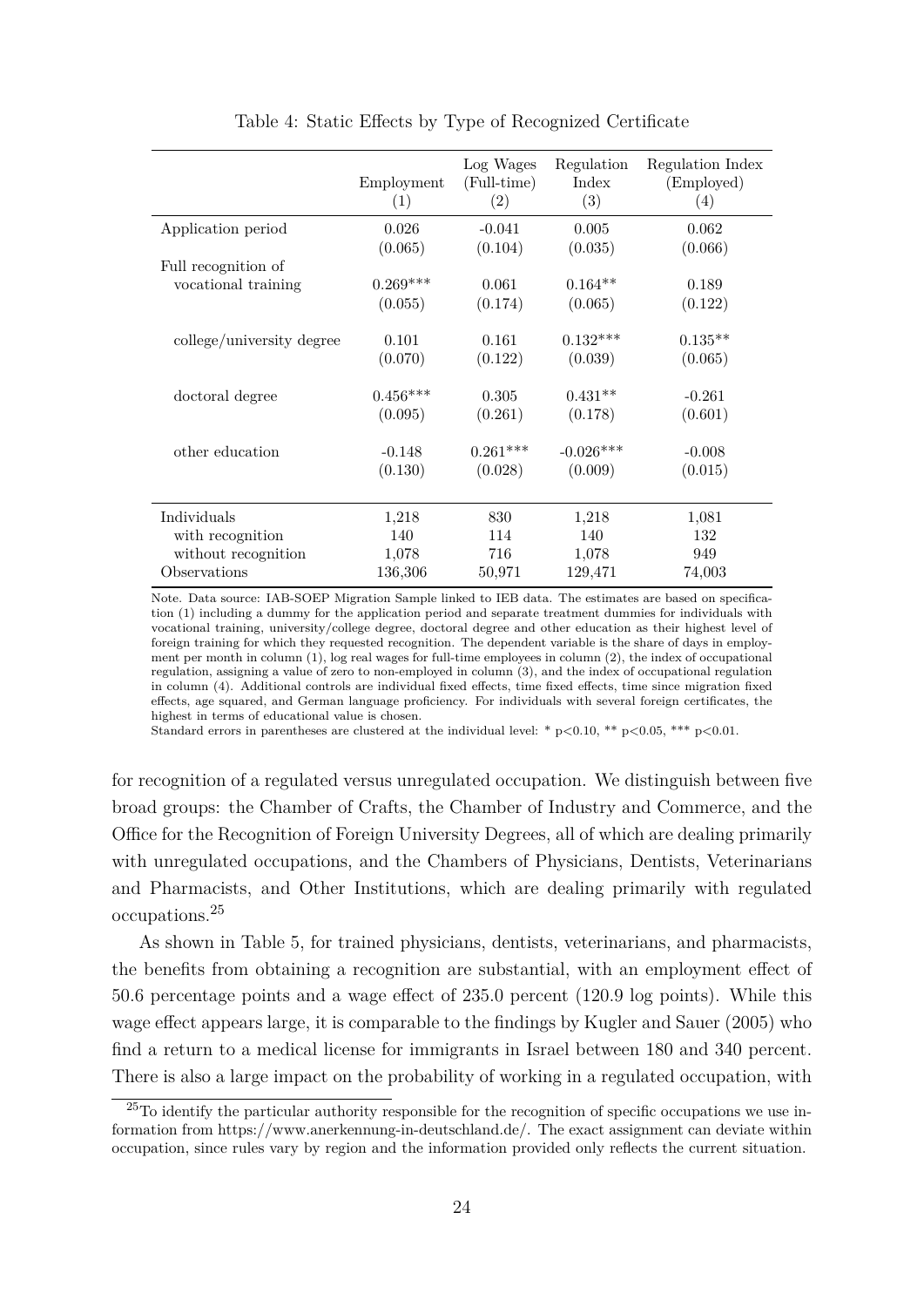<span id="page-26-0"></span>

|                                      | Employment<br>(1) | Log Wage<br>(Full-time)<br>(2) | Regulation<br>Index<br>(3) | Regulation Index<br>(Employed)<br>(4) |
|--------------------------------------|-------------------|--------------------------------|----------------------------|---------------------------------------|
| Application period                   | 0.023             | $-0.043$                       | 0.005                      | 0.063                                 |
|                                      | (0.074)           | (0.092)                        | (0.032)                    | (0.062)                               |
| Full recognition from                |                   |                                |                            |                                       |
| Chamber of Crafts                    | 0.096             | $0.327***$                     | 0.061                      | 0.004                                 |
|                                      | (0.120)           | (0.065)                        | (0.058)                    | (0.026)                               |
| Chamber of Industry and Commerce     | $0.258***$        | $-0.005$                       | 0.067                      | 0.193                                 |
|                                      | (0.065)           | (0.251)                        | (0.065)                    | (0.181)                               |
| Office Recognition University Degree | 0.109             | $0.434***$                     | 0.102                      | 0.072                                 |
|                                      | (0.150)           | (0.106)                        | (0.065)                    | (0.280)                               |
| Chambers of Physicians, etc.         | $0.506***$        | $1.209***$                     | $0.440***$                 | $0.284***$                            |
|                                      | (0.038)           | (0.115)                        | (0.169)                    | (0.064)                               |
| Other Institutions                   | 0.114             | 0.028                          | $0.197***$                 | $0.195**$                             |
|                                      | (0.083)           | (0.151)                        | (0.062)                    | (0.093)                               |
|                                      |                   |                                |                            |                                       |
| Individuals                          | 833               | 600                            | 833                        | 750                                   |
| with recognition                     | 99                | 82                             | 99                         | 93                                    |
| without recognition                  | 734               | 518                            | 734                        | 657                                   |
| Observations                         | 122,905           | 46,484                         | 116,316                    | 66,996                                |

Table 5: Static Effects by Type of Recognizing Authority

Note. Data source: IAB-SOEP Migration Sample linked to IEB data. The estimates are based on specification [\(1\)](#page-10-2) including a dummy for the application period and separate treatment dummies for recognition through the Chamber of Crafts, Chamber of Industry and Commerce, Office for the Recognition of Foreign University Degrees, Chambers of Physicians, Dentists, Veterinarians and Pharmacists, and Other Institutions. The dependent variable is the share of days in employment per month in column (1), log real wages for full-time employees in column (2), the index of occupational regulation, assigning a value of zero to the non-employed in column (3), and the index of occupational regulation in column (4). Additional controls are individual fixed effects, time fixed effects, time since migration fixed effects, age squared, and German language proficiency.

Standard errors in parentheses are clustered at the individual level: \*  $p<0.10$ , \*\*  $p<0.05$ , \*\*\*  $p<0.01$ .

an increase of the regulation index by 28.4 percentage points, conditional on employment. This reflects the fact that physicians, dentists, veterinarians, and pharmacists are all licensed occupations and hence a formal recognition indispensable for working in these occupations.

Immigrants who obtain recognition from the Office for the Recognition of Foreign University Degrees also experience substantial wage gains of 54.3 percent (43.4 log points) but the employment responses are relatively small, reflecting the fact that most of the relevant occupations are unregulated and thus already accessible prior to obtaining recognition. The same is true for the Chamber of Crafts and the Chamber of Industry and Commerce, where the effect on the probability of working in a regulated occupations, conditional on employment, is once again not as important. Interestingly, for these two cases there are, however, still sizeable employment and wage effects: the wage effect for recognitions from the Chamber of Crafts is 38.6 percent (32.7 log points) and the em-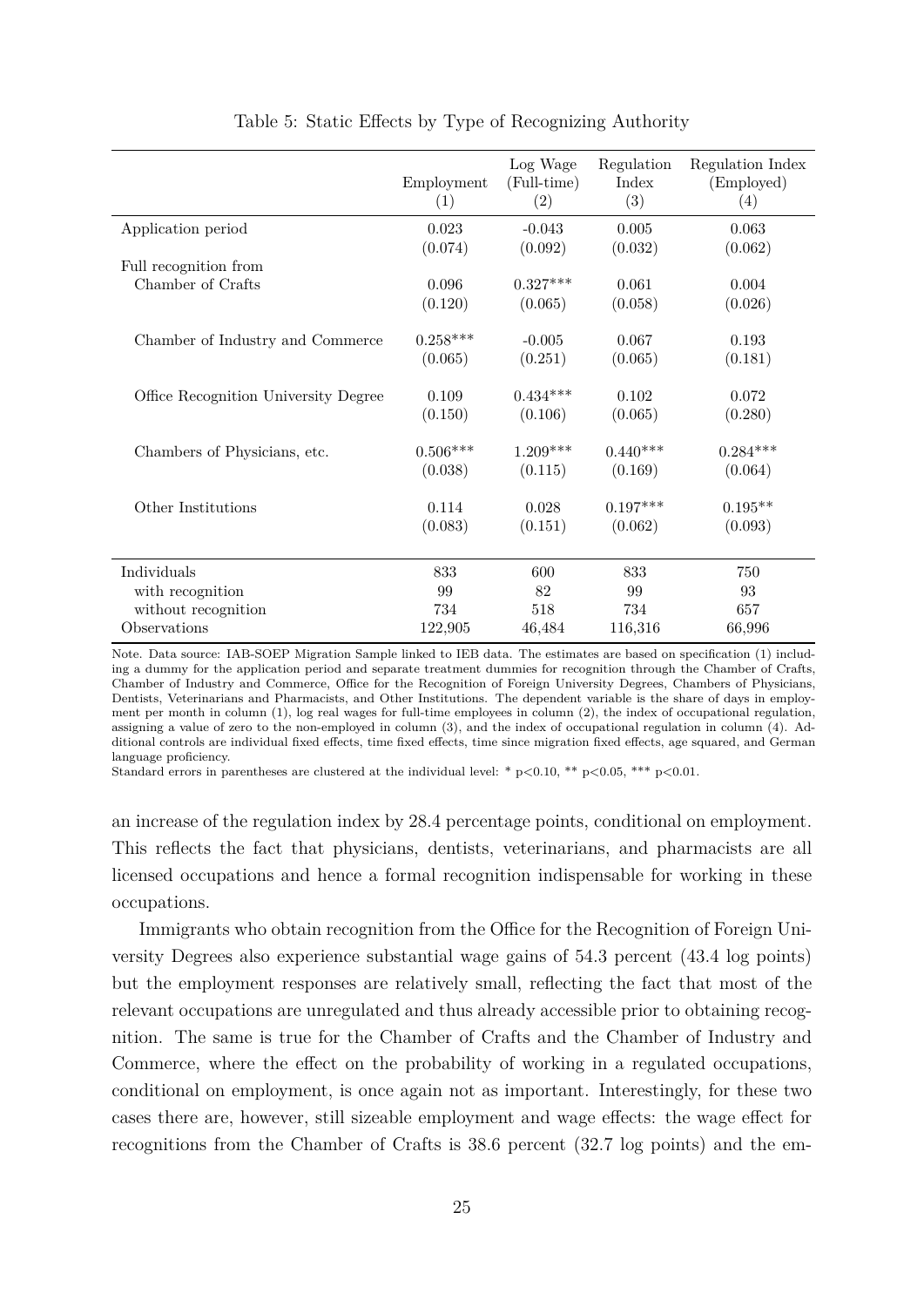<span id="page-27-1"></span>

|                                     | Employment<br>(1) | Log Wage<br>(Full-time)<br>(2) | Regulation<br>Index<br>(3) | Regulation Index<br>(Employed)<br>(4) |
|-------------------------------------|-------------------|--------------------------------|----------------------------|---------------------------------------|
| Application period                  | 0.031             | $-0.053$                       | 0.007                      | 0.068                                 |
|                                     | (0.068)           | (0.100)                        | (0.035)                    | (0.072)                               |
| Received full recognition           | $0.177***$        | 0.143                          | $0.149***$                 | $0.138*$                              |
|                                     | (0.052)           | (0.100)                        | (0.035)                    | (0.077)                               |
| Received full recognition           | $-0.000$          | $-0.016**$                     | 0.001                      | 0.000                                 |
| $\times$ GDP/capita 2015 (demeaned) | (0.004)           | (0.007)                        | (0.004)                    | (0.003)                               |
| Mean GDP/capita                     | 5.49              | 5.80                           | 5.56                       | 5.76                                  |
| Individuals                         | 1,140             | 780                            | 1,140                      | 1,014                                 |
| with recognition                    | 133               | 107                            | 133                        | 125                                   |
| without recognition                 | 1,007             | 673                            | 1,007                      | 889                                   |
| Observations                        | 124,982           | 46,925                         | 118,439                    | 68,362                                |

Table 6: Static Effects by GDP in Country of Origin

Note. Data source: IAB-SOEP Migration Sample linked to IEB data. Estimates based on specification [\(1\)](#page-10-2) including a dummy for the application period and an interaction term with demeaned GDP per capita. The dependent variable is the share of days in employment per month in column (1), log real wages for full-time employees in column (2), the index of occupational regulation, assigning a value of zero to the non-employed in column (3), and the index of occupational regulation in column (4). Additional controls are individual fixed effects, time fixed effects, time since migration fixed effects, age squared, and German language proficiency. The mean GDP/capita is the average among included individuals weighted by their number of observations (in \$1,000). GDP information is taken from World Bank database.

Standard errors in parentheses are clustered at the individual level: \*  $p<0.10$ , \*\*  $p<0.05$ , \*\*\*  $p<0.01$ .

ployment effect for recognitions from the Chamber of Industry and Commerce is 25.8 percentage points.<sup>[26](#page-27-0)</sup> Together with the positive wage effects estimated for recognitions from the Office for the Recognition of Foreign University Degrees, these results suggest that even for unregulated occupations a formal recognition in Germany has significant positive effects on subsequent labor market outcomes, possibly due to its role in signalling immigrants' skills to potential employers.

An important finding in the literature on immigrant assimilation is that the transferability of immigrants' skills depends on the closeness between the education system of the origin country and the host country. A natural question in this context is whether the effect of occupational recognition also varies with the characteristics of the immigrants' home countries. Using GDP per capita as a proxy for the closeness between the home country and Germany, the estimates in Table [6](#page-27-1) show that the effect of recognition is quite homogeneous across home countries. By demeaning the interaction variable, the coefficient on the main recognition dummy is close to the average effect we estimate in our baseline specification. The coefficients of the interaction terms, in turn, are very close to zero, with the only exception being the impact on wages, where an increase

<span id="page-27-0"></span> $^{26}$ Different labor market institutions, such as unionization and other occupation-specific regulations, might explain why recognitions from the Chamber of Crafts primarily affect wages while recognitions from the Chamber of Industry and Commerce mostly affect the employment margin.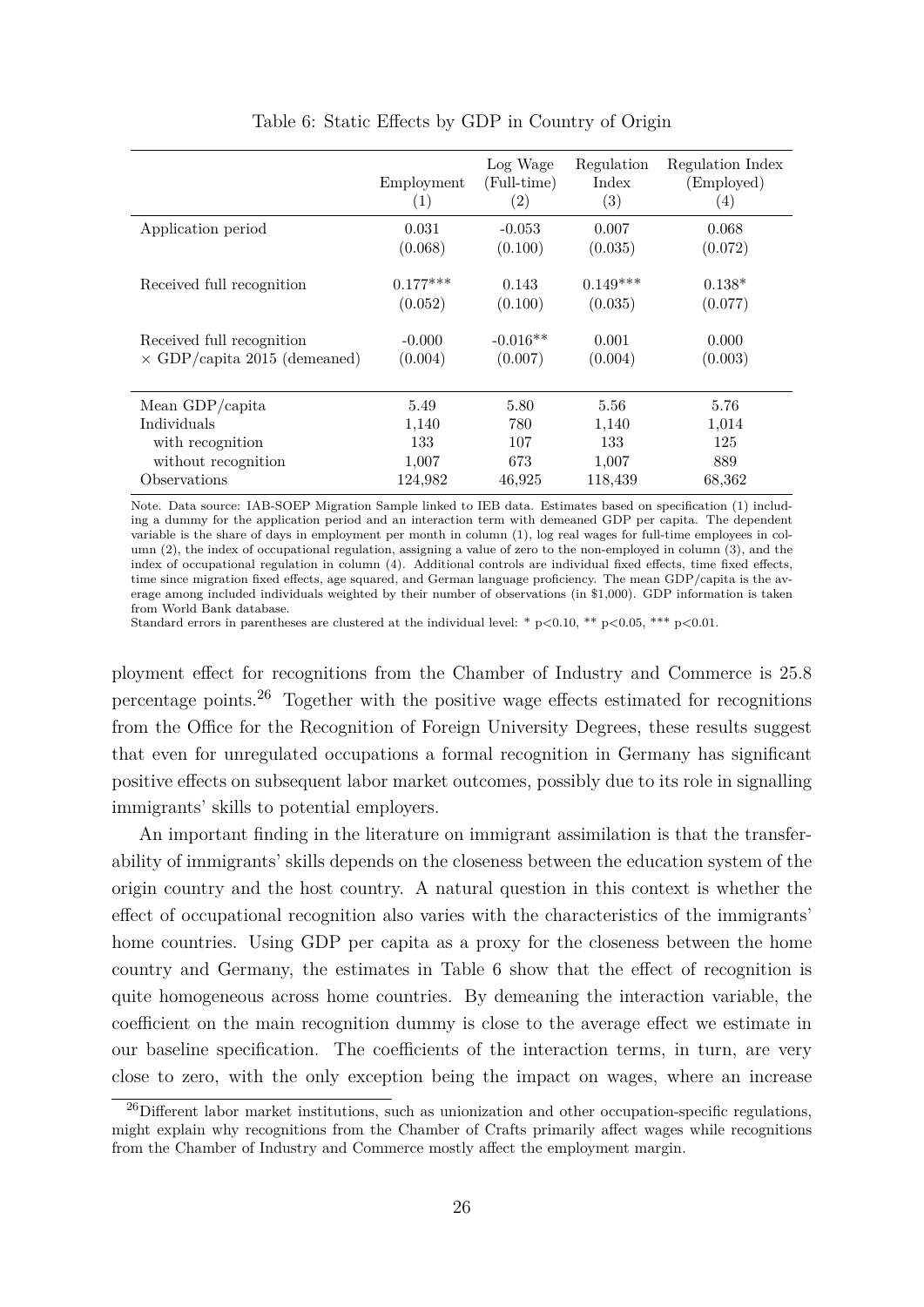of GDP per capita by \$1,000 leads to a 1.6 percent smaller increase in wages. This is not surprising since immigrants from richer countries are likely to earn higher wages in the German labor market to start with due to the better quality and transferability of their home country specific human capital, so that they have less to gain from obtaining occupational recognition than immigrants from poorer countries.

### <span id="page-28-0"></span>6 Implications for Immigrant Earnings Assimilation

Our results so far have shown significant positive long-run effects of occupational recognition on immigrants' employment and wage outcomes. In this section, we put these gains into perspective by relating them to standard earnings assimilation profiles of immigrants in Germany. For this purpose, we merge a 1 percent random sample of native German workers in the IEB to our IAB-SOEP Migration Sample and jointly estimate the following immigrant and native earnings equations:

<span id="page-28-2"></span>Immigrants: 
$$
\log w_{it} = \phi'_{m} X_{it} + \alpha_{m} \cdot \text{age}_{it} + \beta \cdot \text{ysm}_{it} + \gamma \cdot \text{ysr}_{it} + \delta C_{i} + \theta_{m} \pi_{t} + \varepsilon_{it}
$$
  
Natives: 
$$
\log w_{it} = \phi'_{n} X_{it} + \alpha_{n} \cdot \text{age}_{it} + \theta_{n} \pi_{t} + \varepsilon_{it},
$$
 (3)

where  $w_{it}$  are total monthly earnings of individual *i* at time *t*,  $X_{it}$  is a vector of socioeco-nomic characteristics (educational attainment<sup>[27](#page-28-1)</sup>, gender, federal state of residence),  $age_{it}$ represents a quartic function of the individual's age, ysm*it* represents a quartic function of the number of years since migration, ysr*it* represents a quartic function of the number of years passed since the result of the recognition process was obtained (set to zero for all immigrants who never applied for recognition),  $C_i$  is a vector of dummy variables indicating an immigrant's arrival cohort (1970-1994, 1995-2005, 2005-2013), and  $\pi_t$  is a vector of year fixed effects. Since aging, cohort and period effects are perfectly collinear, we impose the standard assumption that period effects are the same for immigrants and natives  $(\theta_m = \theta_n)$  as suggested by [Borjas](#page-32-3) [\(1995\)](#page-32-3). We estimate this model using all available monthly native and immigrant observations, clustering our standard errors at the individual level. The immigrants in the sample belong to four distinct groups: immigrants who never applied for recognition, immigrants who applied but were denied recognition, immigrants who applied and gained partial recognition, and immigrants who applied and gained full recognition. We drop immigrants who applied for recognition but whose decision is pending at the time of the survey from the sample. In the estimation, we allow the age, years since migration and years since recognition profiles to vary between each of the four immigrant groups.

Rather than presenting the full regression results, which can be found in Table [A.5](#page-40-0) in the appendix, we use the estimates from the two-equation regression model in [\(3\)](#page-28-2) to

<span id="page-28-1"></span> $27$ We use the imputed education variable obtained by applying the IP1 algorithm developed by [Fitzen](#page-33-11)[berger et al.](#page-33-11) [\(2005\)](#page-33-11).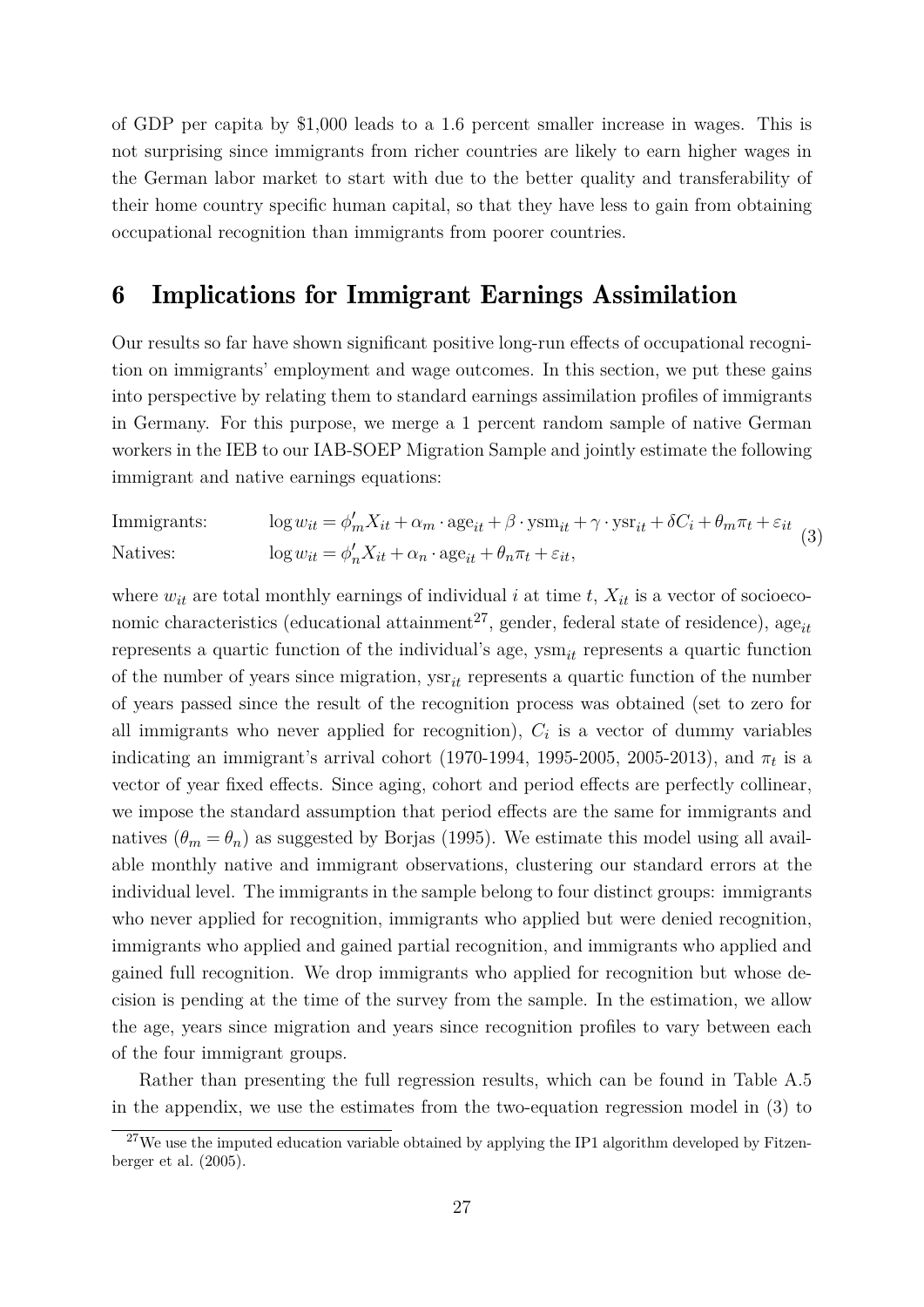

<span id="page-29-1"></span>

Note: The displayed simulations of earnings profiles in the left and right panel are based on parameter estimates reported in columns (2) and (4) of Table [A.5,](#page-40-0) respectively. Immigrants are assumed to enter Germany at the age of 25, with the comparison being relative to natives of the same age. We compute each profile for the mean values of all socioeconomic characteristics in the sample, thus accounting for observable differences in educational attainment, gender, federal state of residence and time period between the different immigrant groups and natives. The intercepts of the different immigrant groups reflect their weighted mean cohort effects. The left panel shows the predicted earnings profiles without controlling for occupations, the right panel the profiles after controlling for 3-digit occupations in the IEB data.

predict native and immigrant earnings profiles (compare column (2) of Table [A.5\)](#page-40-0). We simulate earnings profiles for immigrants who enter Germany at the age of 25 and compare them to the corresponding earnings profile of natives of the same age. We compute each profile for the mean values of all socioeconomic characteristics in the sample, thus netting out the effects arising from observable differences in educational attainment, gender, federal state of residence and time period between the different immigrant groups and natives. The intercepts of the four immigrant groups reflect the weighted means of their cohort effects.<sup>[28](#page-29-0)</sup> For clarity, the left panel of Figure [2](#page-29-1) only depicts the predicted log earnings profiles of native Germans, immigrant non-applicants, and immigrants who eventually receive full recognition, suppressing the corresponding profiles for immigrants whose application is denied and immigrants who only receive partial recognition, which together make up only a small fraction of the overall sample.

Immigrants who never apply for recognition (who make up 81.5 percent of the immigrant sample) initially face an earnings gap relative to native Germans of 40.5 percent (51.9 log points) which steadily declines over time, levelling off at around 22.5 percent (25.5 log points) after 15 years of residence in Germany. The earnings of immigrants who eventually obtain full recognition (11.6 percent of the immigrant sample) grow initially at a similar rate but start from a more advantageous position, with an earnings gap upon arrival of only 31.0 percent (37.1 log points). After obtaining full recognition, which for these simulations we assume to occur after three years of residence in Germany (the mean duration between arrival and recognition in the assimilation sample), the speed of

<span id="page-29-0"></span><sup>28</sup>Similarly to [Bratsberg et al.](#page-32-11) [\(2006\)](#page-32-11), we allow the returns to education and gender to vary between natives and immigrants, but not between different immigrant groups. We further assume that the region effects are the same for immigrants and natives.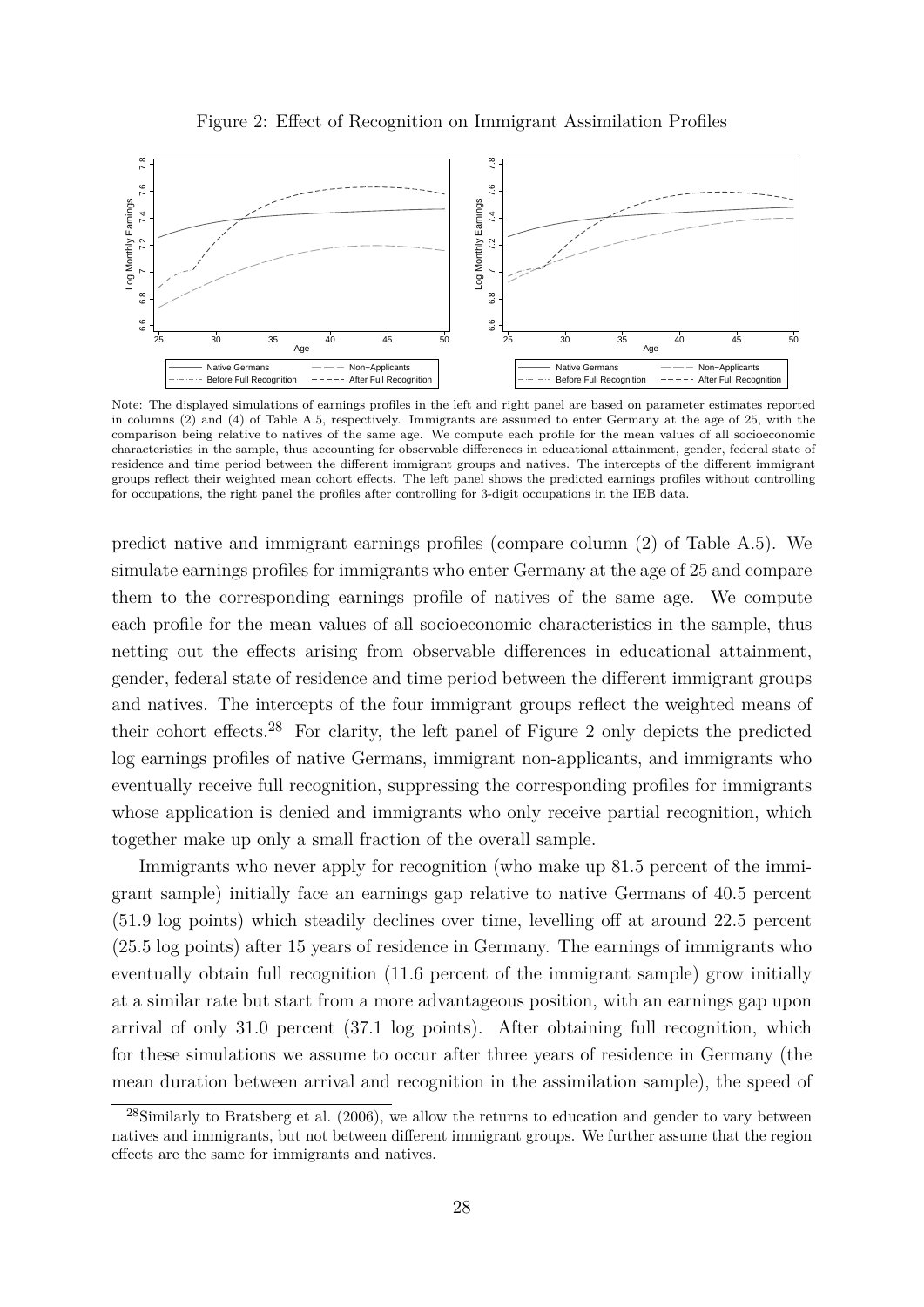convergence of these immigrants' earnings increases substantially (dashed line), leading to a catch-up and eventual overtaking of native earnings after about 8 years, with a maximum positive earnings advantage of around 19.8 percent (18.0 log points) observed after 17 years in the country. However, due to the small sample size, we lack precision in the estimates for the immigrant group with full recognition, so that from 5 years since migration onwards, their earnings gap relative to natives is no longer statistically significant. These findings suggest that occupational recognition has a significant effect on the speed of immigrants' economic assimilation in Germany.

Part of the reason for why immigrants who obtain full recognition may outperform the average native in the left panel of Figure [2](#page-29-1) is their greater likelihood of working in high-paying occupations, for example in the health sector. Controlling for educational attainment partly accounts for such heterogeneity but even within the group of say university-educated workers, immigrants with occupational recognition are likely to be working in more attractive occupations. In the right panel of Figure [2,](#page-29-1) we depict predicted assimilation profiles from an extended specification in which we control for a full set of 3-digit occupation dummies (compare column (4) of Table [A.5\)](#page-40-0). Since part of the growth in immigrants' earnings over time is due to their climbing of the occupational ladder, one would generally not want to control for occupation in these types of assimilation regressions. Including occupation fixed effects, however, improves the comparability of natives and immigrants in our sample and, importantly, reveals information about the relative earnings of immigrants and natives within the same occupations, which could be interpreted as a proxy for the quality of the services provided by immigrants relative to natives in the same types of jobs.

As the right panel of Figure [2](#page-29-1) shows, holding the occupational distribution constant across groups, reduces somewhat the earnings gaps of the different immigrants groups relative to natives. The initial gaps for non-applicants and immigrants who eventually obtain full recognition are now almost identical, 28.7 percent (33.8 log points) and 25.4 percent (29.4 log points) respectively. As before, we do observe an acceleration of the speed of assimilation at the time recognition is obtained and an eventual overtaking of native earnings after 10 years, with the maximum gap amounting to a statistically not significant 14.9 percent (13.9 log points) 17 years after arrival. The good relative performance of immigrants who obtain full recognition for their foreign qualifications is therefore not just due to their advantageous distribution across occupations relative to the representative sample of natives that serves as the comparison group. Rather, it appears that even conditional on occupation, these immigrants perform at least at the same level as their native counterparts, mitigating concerns that occupational recognition leads to a dilution of occupational standards and suggesting that the formal recognition process in Germany does a reasonable job in ensuring the equivalence of foreign qualifications with their native counterparts.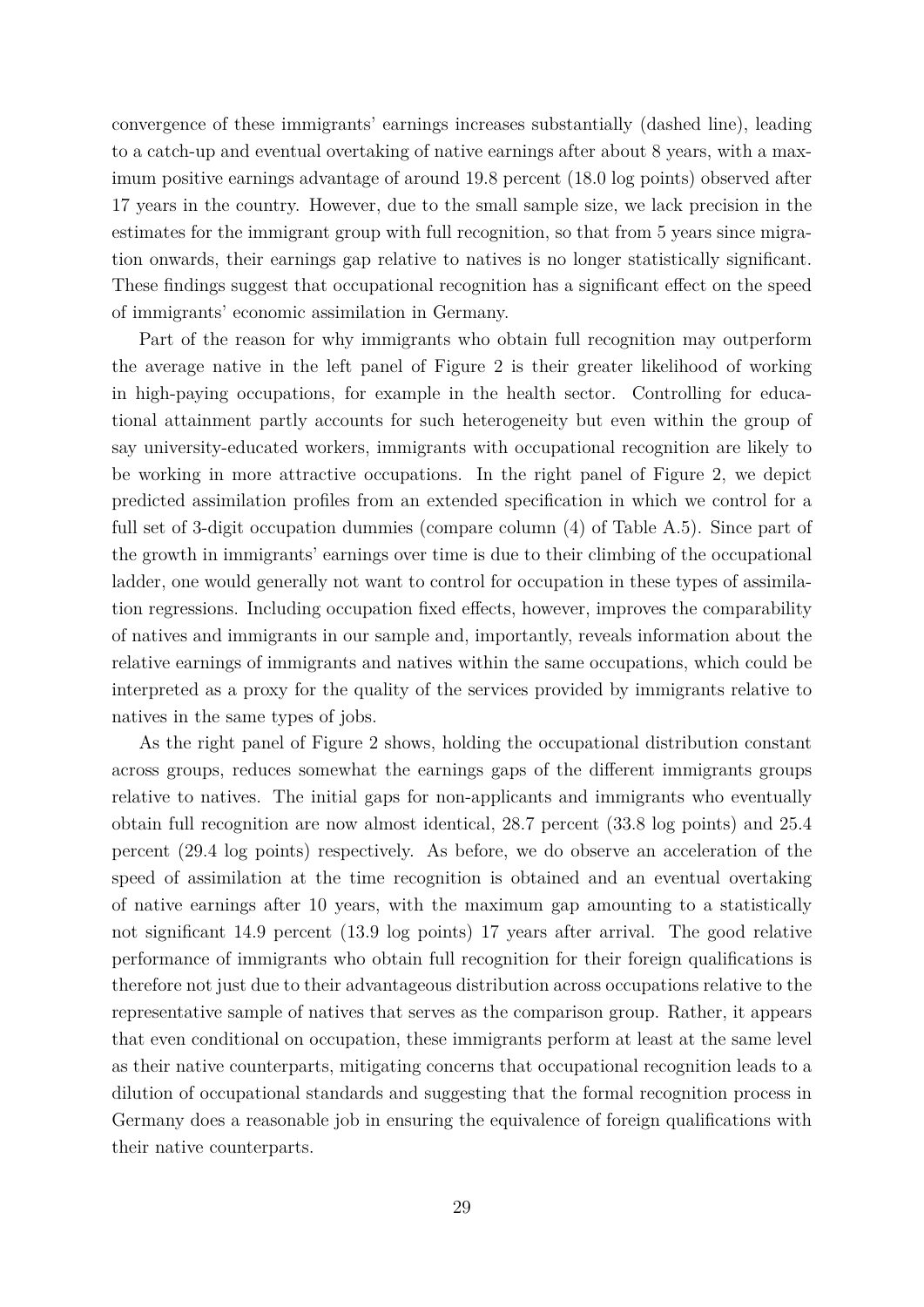### <span id="page-31-0"></span>7 Conclusion

In this paper, we analyze how the formal recognition of immigrants' foreign qualifications affects their subsequent labor market outcomes. For our analysis, we exploit a novel linked survey-social security data set which, besides including comprehensive information about workers' entire work histories, explicitly asks participants, if applicable, about the timing of their recognition process in Germany. This allows us to assess in detail how occupational recognition affects immigrant labor market outcomes, both from a static and dynamic point view. Comparing the labor market outcomes of immigrants who obtain full recognition to those of immigrants who either never apply or have not yet received full recognition themselves, the evidence from our dynamic difference-in-differences specification suggests large and long-lasting positive effects of occupational recognition on immigrants' labor market outcomes, with a 24.5 percentage point higher employment rate and a 19.8 percent higher hourly wage three years after obtaining recognition. We further document that occupational recognition indeed induces workers to enter regulated occupations, both directly out of non-employment and, with some delay, through horizontal movements of employed workers from unregulated into regulated occupations.

Further heterogeneity analysis suggests that formal recognition is not only beneficial with respect to regulated occupations but also when it comes to occupations that are freely accessible even in the absence of recognition. This important finding suggests that, besides granting access to regulated occupations, the certification of foreign qualifications also plays a signalling role in the German labor market, eliminating uncertainty about an immigrant worker's occupational skills. The signalling value of formal recognition appears to be particularly large for immigrants from less developed countries, who, at least in terms of wages, benefit significantly more from the recognition of their qualifications. This could be due to the higher initial degree of uncertainty in the German labor market regarding these immigrants' qualifications, which means there is more to gain from a formal certification of these qualifications' equivalence with their native counterparts.

We conclude by showing that occupational recognition leads to a significant acceleration of immigrants' earnings growth relative to natives. Recognizing immigrants' foreign credentials may thus be an effective way of tapping into their human capital and fostering their integration into the host country's economy. More generally, our results suggest that part of the substantial employment and wage gaps between natives and immigrants around the world may be due to the lack of formal recognition of the latter's occupational qualifications. The large positive wage effects and the eventual full convergence to native earnings indicate that, at least in Germany, foreign credentials, once declared equivalent to native ones, are indeed valued in the labor market, mitigating fears of a watering-down of occupational standards.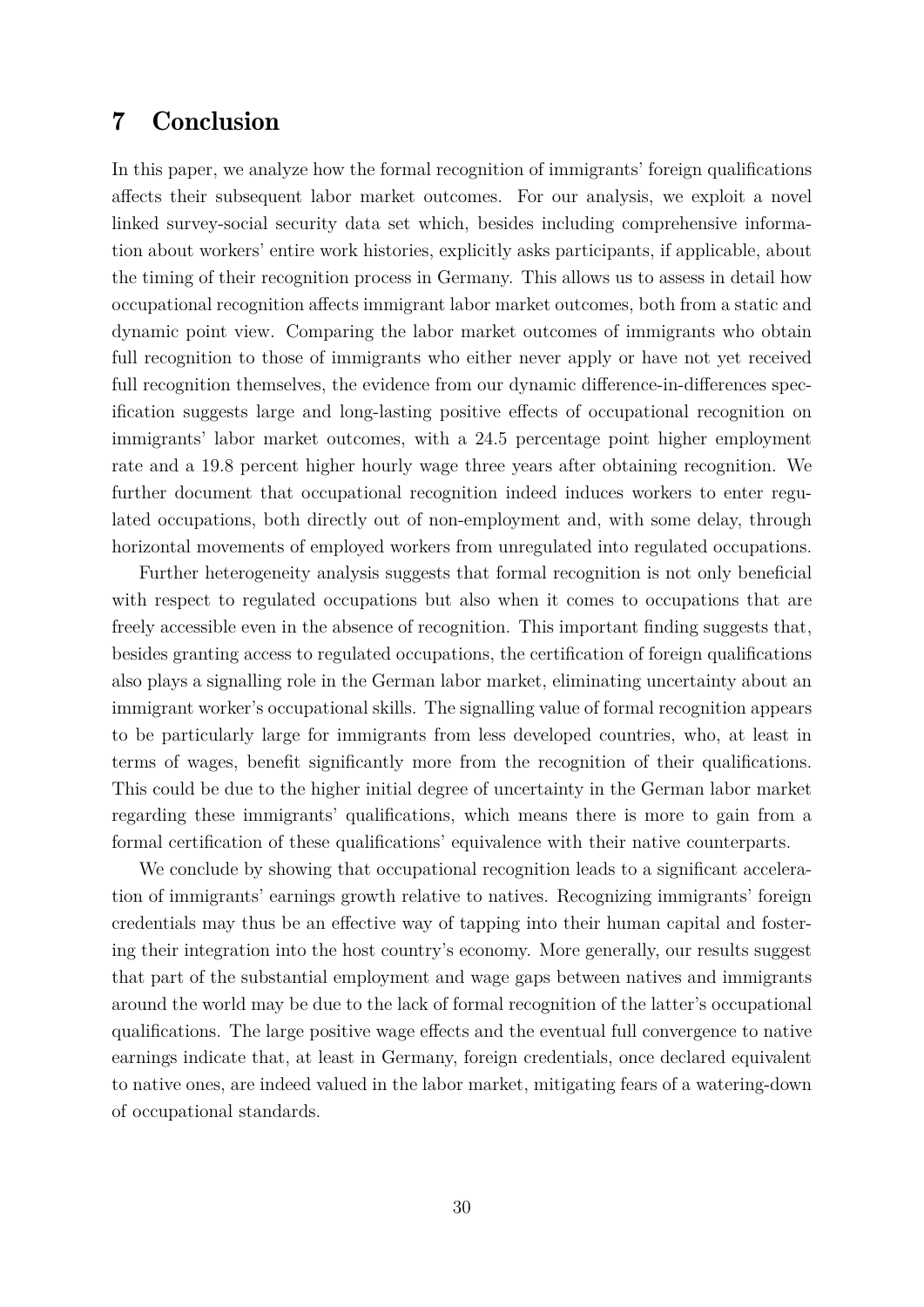#### References

- <span id="page-32-8"></span>Abadie, Alberto, Alexis Diamond, and Jens Hainmueller, "Synthetic Control Methods for Comparative Case Studies: Estimating the Effect of California's Tobacco Control Program," *Journal of the American Statistical Association*, 2010, *105* (490), 493–505.
- <span id="page-32-6"></span>Algan, Yann, Christian Dustmann, Albrecht Glitz, and Alan Manning, "The Economic Situation of First- and Second-Generation Immigrants in France, Germany, and the UK," *The Economic Journal*, 2010, *120* (542), F4–F30.
- <span id="page-32-2"></span>Angrist, Joshua D. and Jonathan Guryan, "Does teacher testing raise teacher quality? Evidence from state certification requirements," *Economics of Education Review*, 2008, *27* (5), 483 – 503.
- <span id="page-32-10"></span>Arai, Mahmood and Peter Skogman Thoursie, "Renouncing Personal Names: An Empirical Examination of Surname Change and Earnings," *Journal of Labor Economics*, 2009, *27* (1), 127–147.
- <span id="page-32-1"></span>Arrow, Kenneth J., "Higher Education as a Filter," *Journal of Public Economics*, 1973, *2* (3), 193–216.
- <span id="page-32-7"></span>Bertrand, Marianne, Esther Duflo, and Sendhil Mullainathan, "How Much Should We Trust Differences-In-Differences Estimates?," *The Quarterly Journal of Economics*, 2004, *119* (1), 249–275.
- <span id="page-32-3"></span>Borjas, George J., "Assimilation and Changes in Cohort Quality Revisited: What Happened to Immigrant Earnings in the 1980s?," *Journal of Labor Economics*, 1995, *13* (2), pp. 201–245.
- <span id="page-32-11"></span>Bratsberg, Bernt, Erling Barth, and Oddbjørn Raaum, "Local Unemployment and the Relative Wages of Immigrants: Evidence from the Current Population Surveys," *The Review of Economics and Statistics*, 2006, *88* (2), 243–263.
- <span id="page-32-9"></span>Brücker, Herbert, Martin Kroh, Simone Bartsch, Jan Göbel, Simon Kühne, Elisabeth Lindau, Parvati Trübswetter, Ingrid Tucci, and Jürgen Schupp, "The New IAB-SOEP Migration Sample: An Introduction into the Methodology and the Contents," *SOEP Survey Papers 216, Series C*, 2014.
- <span id="page-32-0"></span>Bryson, Alex and Morris M. Kleiner, "The Regulation of Occupations," *British Journal of Industrial Relations*, 2010, *48* (4), 670–675.
- <span id="page-32-5"></span>Bundesagentur für Arbeit, "Berufenet: Reglementierte Berufe," 2018.
- <span id="page-32-4"></span>Chapman, Bruce J. and Robyn R. Iredale, "Immigrant Qualifications: Recognition and Relative Wage Outcomes," *International Migration Review*, 1993, *27* (2), pp. 359–387.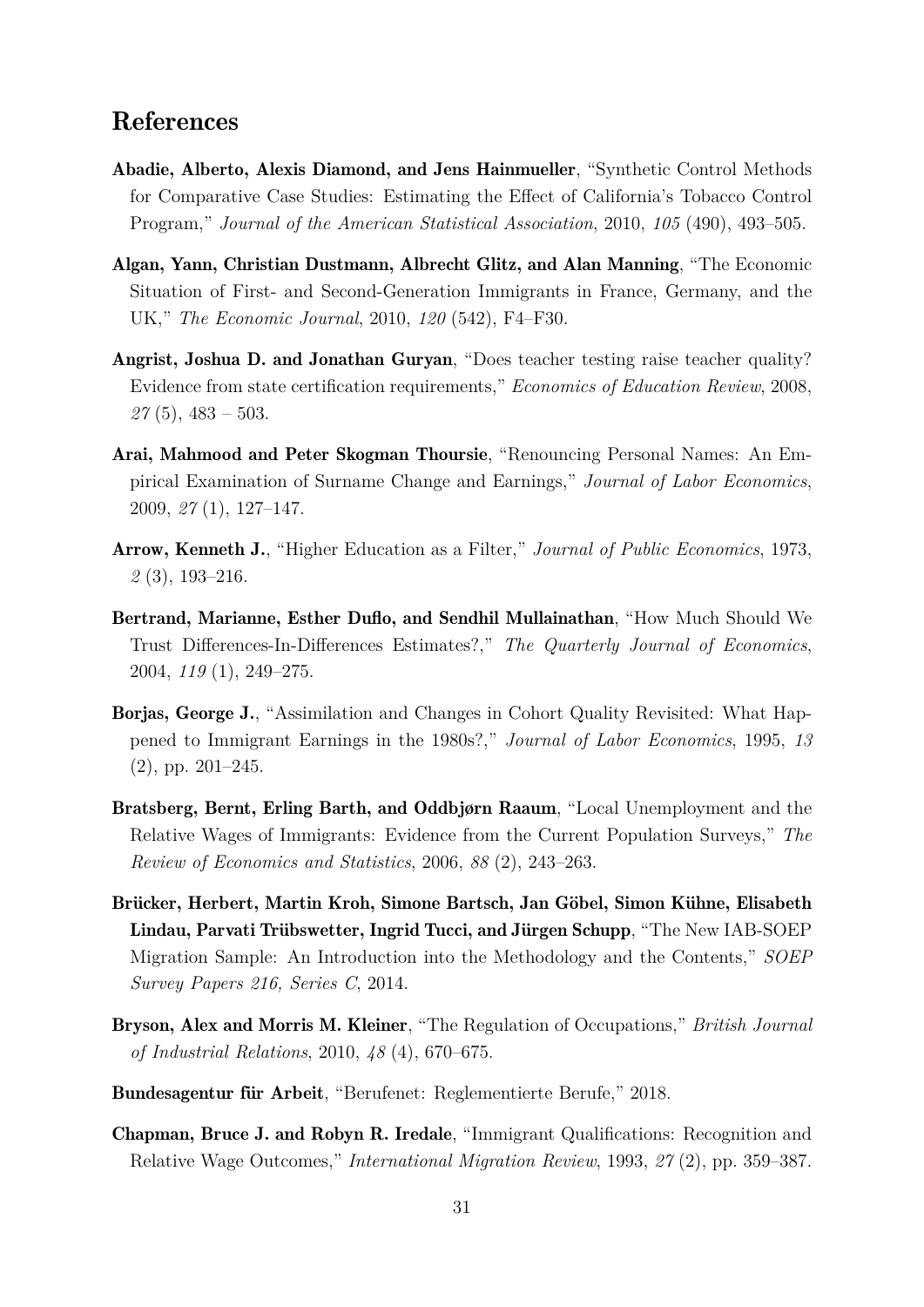- <span id="page-33-1"></span>Chiswick, Barry R. and Paul W. Miller, "The complementarity of language and other human capital: immigrant earnings in Canada," *Economics of Education Review*, 2003, *22* (5), 469 – 480.
- <span id="page-33-10"></span>Crépon, Bruno, Marc Ferracci, Grégory Jolivet, and Gerard J. van den Berg, "Active Labor Market Policy Effects in a Dynamic Setting," *Journal of the European Economic Association*, 2009, *7* (2-3), 595–605.
- <span id="page-33-5"></span>Dustmann, Christian and Albrecht Glitz, "Chapter 4 - Migration and Education," in Stephen Machin Eric A. Hanushek and Ludger Woessmann, eds., *Handbook of The Economics of Education*, Vol. 4 of *Handbook of the Economics of Education*, Elsevier, 2011, pp. 327 – 439.
- <span id="page-33-0"></span>and Tommaso Frattini, "Immigration: the European Experience," in David Card and Steve Raphael, eds., *Immigration, Poverty, and Socioeconomic Inequality*, Russell Sage Foundation, 2013, chapter 13.
- <span id="page-33-4"></span> $\ldots$ , and Ian P. Preston, "The Effect of Immigration along the Distribution of Wages," *The Review of Economic Studies*, 2013, *80* (1), 145–173.
- <span id="page-33-11"></span>Fitzenberger, Bernd, Aderonke Osikominu, and Robert Völter, "Imputation Rules to Improve the Education Variable in the IAB Employment Subsample," *FDZ-Methodenreport*, 2005, *03/2005.*
- <span id="page-33-9"></span>Fredriksson, Peter and Per Johansson, "Dynamic Treatment Assignment: The Consequences for Evaluations Using Observational Data," *Journal of Business & Economic Statistics*, 2008, *26* (4), 435–445.
- <span id="page-33-3"></span>Friedberg, Rachel M., "The Impact of Mass Migration on the Israeli Labor Market," *Quarterly Journal of Economics*, 2001, *116* (4), 1373–1408.
- <span id="page-33-6"></span>Gittleman, Maury, Mark A. Klee, and Morris M. Kleiner, "Analyzing the Labor Market Outcomes of Occupational Licensing," *Industrial Relations*, 2018, *57* (1), 57–100.
- <span id="page-33-8"></span>Gomez, Rafael, Morley Gunderson, Xiaoyu Huang, and Tingting Zhang, "Do Immigrants Gain or Lose by Occupational Licensing?," *Canadian Public Policy*, 2015, *41* (Supplement 1), S80–S97.
- <span id="page-33-2"></span>Kleiner, Morris M., "The influence of occupational licensing and regulation," *IZA World of Labor*, 2017, *392.*
- <span id="page-33-7"></span> $\Box$ , Allison Marier, Kyoung Won Park, and Coady Wing, "Relaxing Occupational Licensing Requirements: Analyzing Wages and Prices for a Medical Service," NBER Working Paper No. 19906 2014.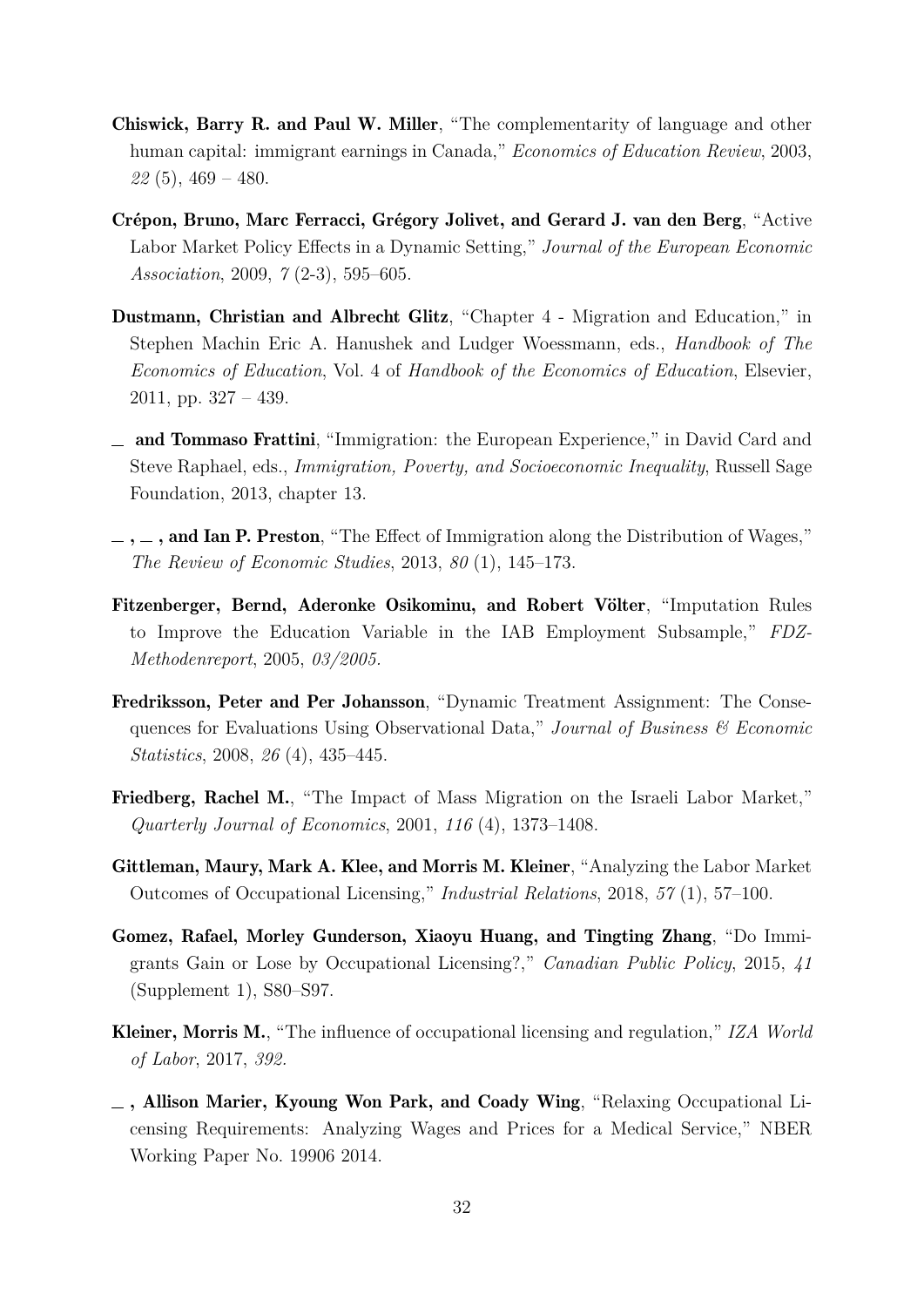- <span id="page-34-5"></span>and Alan B. Krueger, "The Prevalence and Effects of Occupational Licensing," *British Journal of Industrial Relations*, 2010, *48* (4), 676–687.
- <span id="page-34-6"></span> $\Box$  and  $\Box$ , "Analyzing the Extent and Influence of Occupational Licensing on the Labor Market," *Journal of Labor Economics*, 2013, *31* (2), S173–202.
- <span id="page-34-9"></span>and Robert T. Kudrle, "Does Regulation Affect Economic Outcomes? The Case of Dentistry," *The Journal of Law and Economics*, 2000, *43* (2), 547–582.
- <span id="page-34-1"></span>Koumenta, Maria and Mario Pagliero, "Measuring prevalence and labour market impacts of occupational regulation in the EU," Technical Report 2016.
- <span id="page-34-11"></span>Kugler, Adriana D. and Robert M. Sauer, "Doctors without Borders? Relicensing Requirements and Negative Selection in the Market for Physicians," *Journal of Labor Economics*, 2005, *23* (3), 437–466.
- <span id="page-34-2"></span>Leland, Hayne E., "Quacks, Lemons, and Licensing: A Theory of Minimum Quality Standards," *Journal of Political Economy*, 1979, *87* (6), 1328–1346.
- <span id="page-34-10"></span>Lubotsky, Darren, "Chutes or Ladders? A Longitudinal Analysis of Immigrant Earnings," *Journal of Political Economy*, 2007, *115* (5), pp. 820–867.
- <span id="page-34-3"></span>Mattoo, Aaditya, Ileana Cristina Neagu, and Caglar Ozden, "Brain Waste? Educated Immigrants in the US Labor Market," *Journal of Development Economics*, 2008, *87*  $(2), 255 - 269.$
- <span id="page-34-8"></span>**Pagliero, Mario**, "What is the objective of professional licensing? Evidence from the US market for lawyers," *International Journal of Industrial Organization*, 2011, *29* (4), 473 – 483.
- <span id="page-34-7"></span>Spence, Michael, "Job Market Signalling," *Quarterly Journal of Economics*, 1973, *87* (3), 355–374.
- <span id="page-34-4"></span>Stigler, George, "The Theory of Economic Regulation," *Bell Journal of Economics*, 1971, *2* (1), 3–21.
- <span id="page-34-0"></span>Sweetman, Arthur, James Ted McDonald, and Lesleyanne Hawthorne, "Occupational Regulation and Foreign Qualification Recognition: An Overview," *Canadian Public Policy*, 2015, *41* (S1), 1–13.
- <span id="page-34-13"></span>Tani, Massimiliano, "Local Signals and the Returns to Foreign Education," Technical Report, IZA Discussion Paper No 9597 2015.
- <span id="page-34-12"></span>, "Selective Immigration, Occupational Licensing, and Labour Market Outcomes of Foreign-Trained Migrants," Technical Report, IZA Discussion Paper No 11370 2018.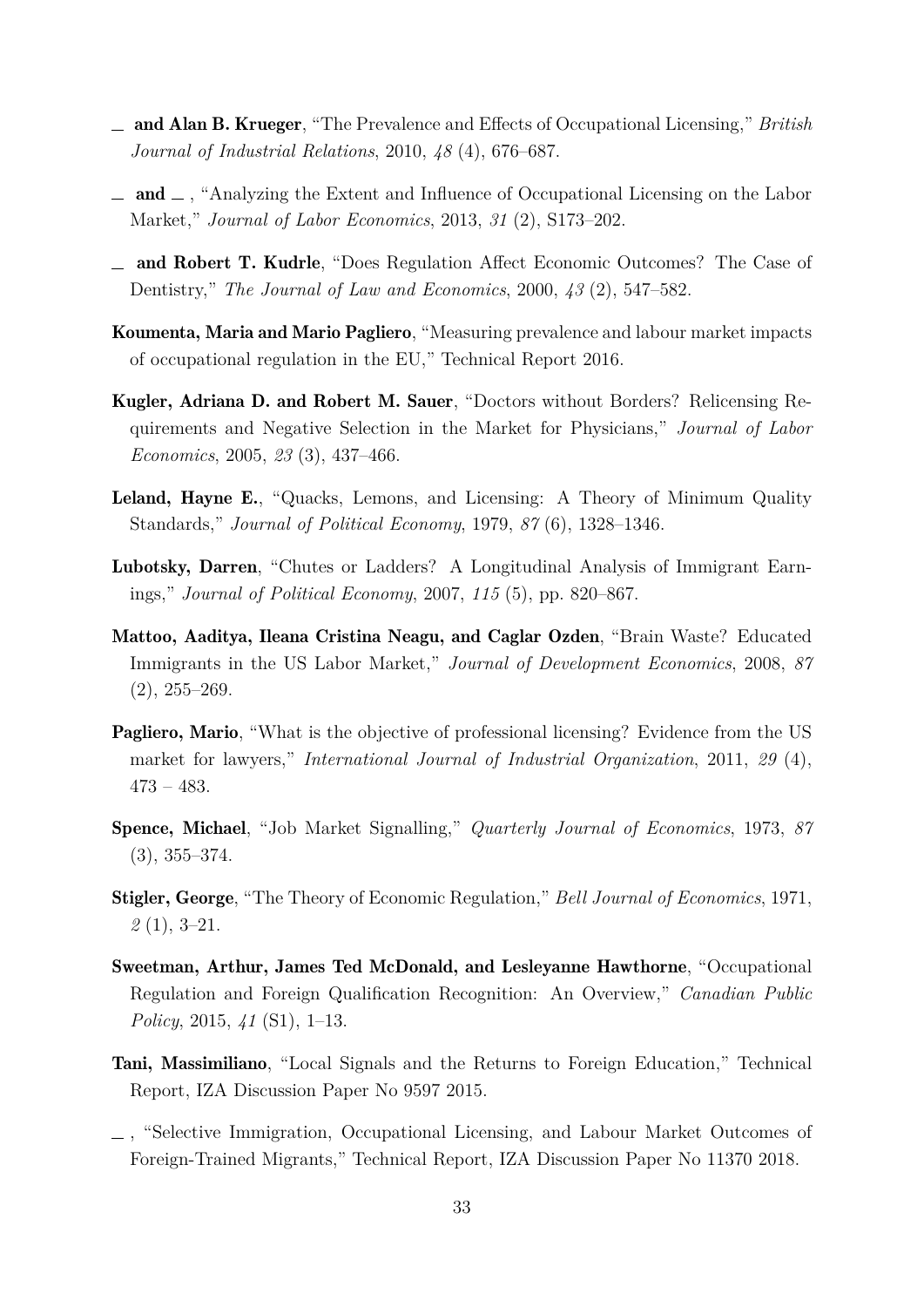- <span id="page-35-5"></span><span id="page-35-2"></span>Thornton, Robert J. and Edward J. Timmons, "Licensing One of the World's Oldest Professions: Massage," *The Journal of Law and Economics*, 2013, *56* (2), 371–388.
- <span id="page-35-0"></span>Timmons, Edward J. and Robert J. Thornton, "The Effects of Licensing on the Wages of Radiologic Technologists," *Journal of Labor Research*, Dec 2008, *29* (4), 333–346.
- <span id="page-35-1"></span>and , "The Licensing of Barbers in the USA," *British Journal of Industrial Relations*, 2010, *48* (4), 740–757.
- <span id="page-35-4"></span>Vicari, Basha, "Degree of Standardised Certification in Occupations," *FDZ-Methodenreport*, 2014, *4.*
- <span id="page-35-3"></span>Vikström, Johan, "Dynamic Treatment Assignment and Evaluation of Active Labor Market Policies," *Labour Economics*, 2017, *49*, 42–54.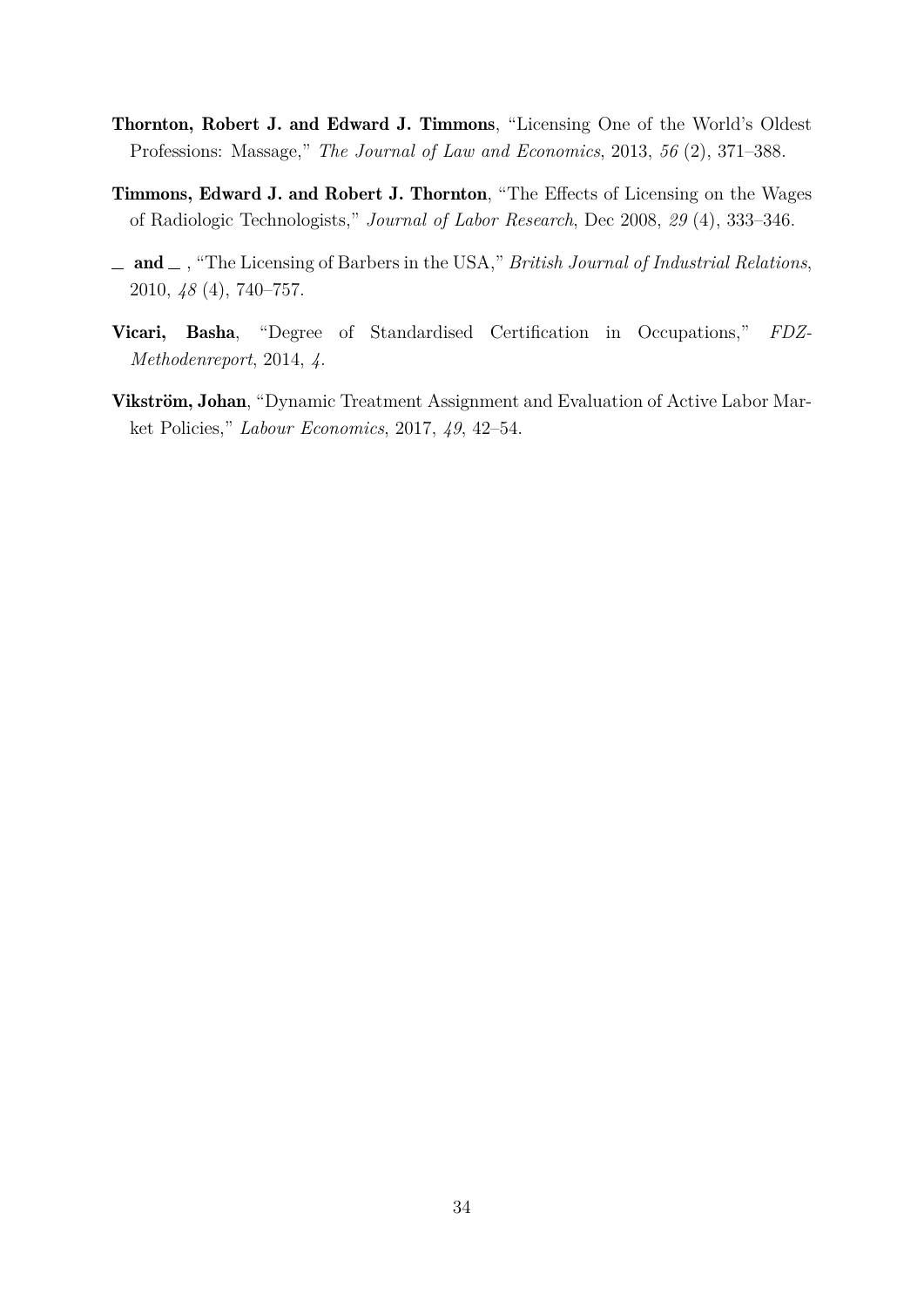## Appendix

## <span id="page-36-0"></span>A.1 Tables and Figures

| Table A.1: Distribution of Occupations for Requested |
|------------------------------------------------------|
| Recognition                                          |

| Occupation                                         | %      |
|----------------------------------------------------|--------|
| Doctor                                             | 13.16  |
| Engineer                                           | 13.16  |
| <b>Nurse</b>                                       | 10.53  |
| Veterinary                                         | 10.53  |
| Teacher                                            | 7.89   |
| Civil Servant (executive officer)                  | 2.63   |
| Pharmacist                                         | 2.63   |
| Midwife                                            | 2.63   |
| Shop Assistant                                     | 2.63   |
| Physioterapist                                     | 2.63   |
| Correspondent in foreign language                  | 2.63   |
| Agrotechnical Assistant (state approved)           | 2.63   |
| IT-Assistant (state approved)                      | 2.63   |
| Vocational College in Electronics (state approved) | 2.63   |
| Business Economist                                 | 2.63   |
| Biologic Laboratory Technician (state approved)    | 2.63   |
| Marketing Specialist                               | 2.63   |
| Cook                                               | 2.63   |
| Food Inspector                                     | 2.63   |
| Financial advisor                                  | 2.63   |
| Manufacturer                                       | 2.63   |
| Reseacher                                          | 2.63   |
| Total                                              | 100.00 |

Note. Data source: IAB-SOEP Migration Sample, third wave. The table refers to the distribution of occupations for which recognition was requested. Only individuals obtaining full recognition are considered.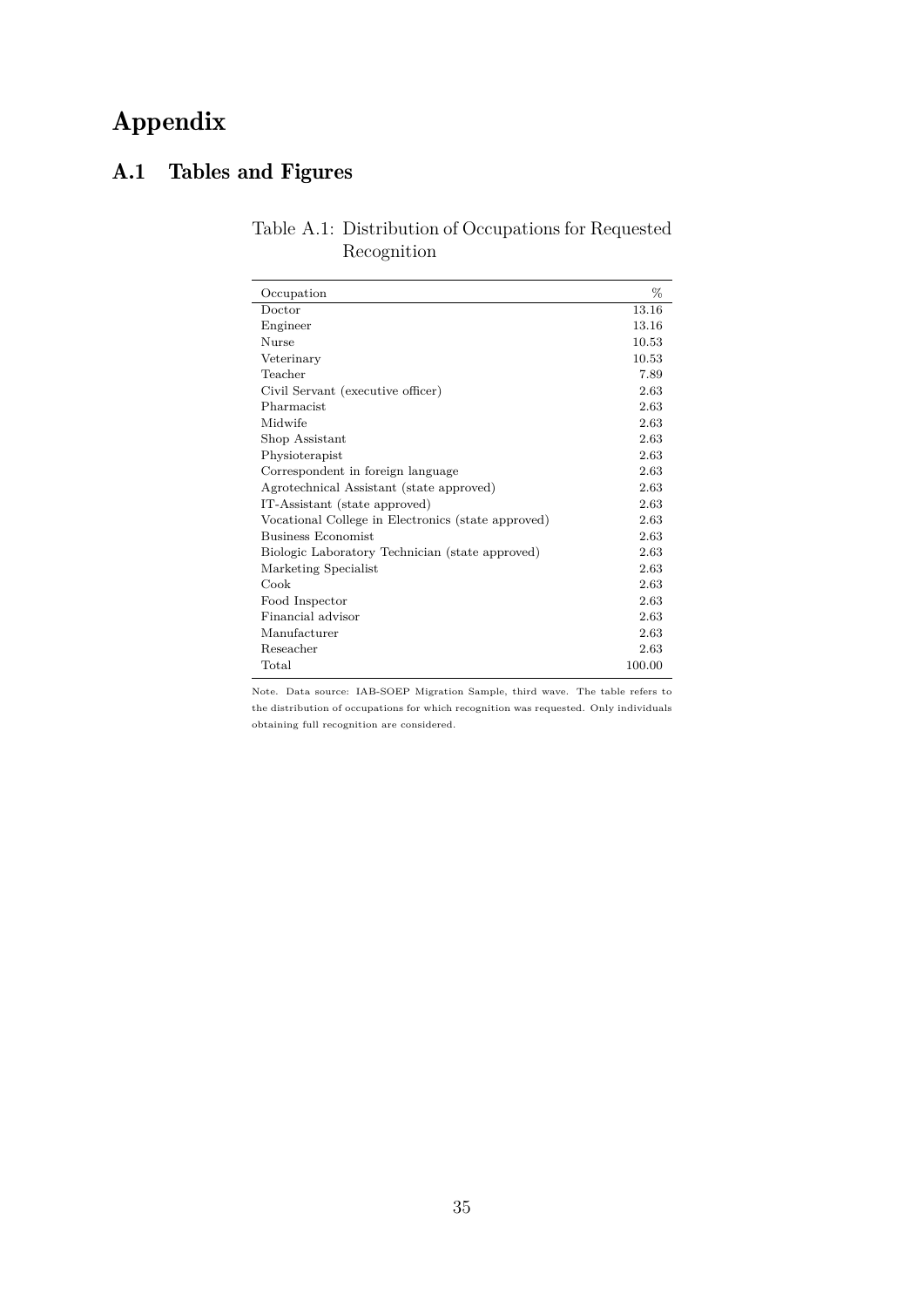<span id="page-37-0"></span>

|                                    | Migration<br>after 18yr<br>(1) | $(1) + w$ /o<br>incapacity<br>(2) | $(2) + \text{working}$<br>age<br>(3) | $(3) +$ stay<br>in Germany<br>(4) |
|------------------------------------|--------------------------------|-----------------------------------|--------------------------------------|-----------------------------------|
| Employment                         |                                |                                   |                                      |                                   |
| Application period                 | $-0.008$<br>(0.058)            | 0.023<br>(0.055)                  | 0.051<br>(0.060)                     | 0.024<br>(0.067)                  |
| Received full recognition          | $0.149***$<br>(0.055)          | $0.172***$<br>(0.049)             | $0.162***$<br>(0.055)                | $0.165***$<br>(0.052)             |
| Individuals                        | 1,470                          | 1,412                             | 1,346                                | 1,218                             |
| with recognition                   | 166                            | 159                               | 158                                  | 140                               |
| without recognition                | 1,304                          | 1,253                             | 1,188                                | 1,078                             |
| Observations                       | 189,027                        | 176,994                           | 155,566                              | 136,306                           |
| <b>Log Real Wage</b>               |                                |                                   |                                      |                                   |
| Application period                 | $-0.139$                       | $-0.117$                          | $-0.113$                             | $-0.053$                          |
|                                    | (0.097)                        | (0.098)                           | (0.102)                              | (0.105)                           |
| Received full recognition          | 0.070                          | 0.089                             | 0.086                                | 0.141                             |
|                                    | (0.096)                        | (0.103)                           | (0.106)                              | (0.103)                           |
| Individuals                        | 1,019                          | 976                               | 924                                  | 830                               |
| with recognition                   | 135                            | 129                               | 128                                  | 114                               |
| without recognition                | 884                            | 847                               | 796                                  | 716                               |
| Observations                       | 62,982                         | 59,280                            | 55,765                               | 50,971                            |
| <b>Regulation Index</b>            |                                |                                   |                                      |                                   |
| Application period                 | 0.020                          | 0.025                             | 0.028                                | 0.009                             |
|                                    | (0.029)                        | (0.030)                           | (0.033)                              | (0.035)                           |
| Received full recognition          | $0.144***$                     | $0.153***$                        | $0.157***$                           | $0.152***$                        |
|                                    | (0.032)                        | (0.033)                           | (0.037)                              | (0.035)                           |
| Individuals                        | 1,470                          | 1,412                             | 1,346                                | 1,218                             |
| with recognition                   | 166                            | 159                               | 158                                  | 140                               |
| without recognition                | 1,304                          | 1,253                             | 1,188                                | 1,078                             |
| Observations                       | 181,088                        | 169,313                           | 148,378                              | 129,471                           |
| <b>Regulation Index (Employed)</b> |                                |                                   |                                      |                                   |
| Application period                 | 0.041                          | 0.045                             | 0.040                                | 0.065                             |
|                                    | (0.051)                        | (0.053)                           | (0.057)                              | (0.065)                           |
| Received full recognition          | $0.118**$                      | $0.123**$                         | $0.123**$                            | $0.129*$                          |
|                                    | (0.054)                        | (0.056)                           | (0.059)                              | (0.068)                           |
| Individuals                        | 1,316                          | 1,268                             | 1,198                                | 1,081                             |
| with recognition                   | 159                            | 152                               | 150                                  | 132                               |
| without recognition                | 1,157                          | 1,116                             | 1,048                                | 949                               |
| Observations                       | 92,140                         | 87,004                            | 80,782                               | 74,003                            |

Table A.2: Impact of Different Sample Selection Procedures

Note. Data source: IAB-SOEP Migration Sample linked to IEB data. All estimations based on specification [\(1\)](#page-10-2) including a dummy for the application period. The dependent variable is the share of days in employment per month in Panel A, log real hourly wages for full-time employees averaged over all spells in a given month in Panel B, the index of occupational regulation, assigning a value of zero to the non-employed, in Panel C, and the index of occupational regulation in Panel D. Additional controls are individual fixed effects, time fixed effects, time since migration fixed effects, age squared, and German language proficiency. The sample comprises immigrants who either receive full recognition or never apply. Additional selection rules are described in the heading.

Standard errors in parentheses are clustered at the individual level. \*  $p < 0.10$ , \*\*  $p < 0.05$ , \*\*\*  $p < 0.01$ .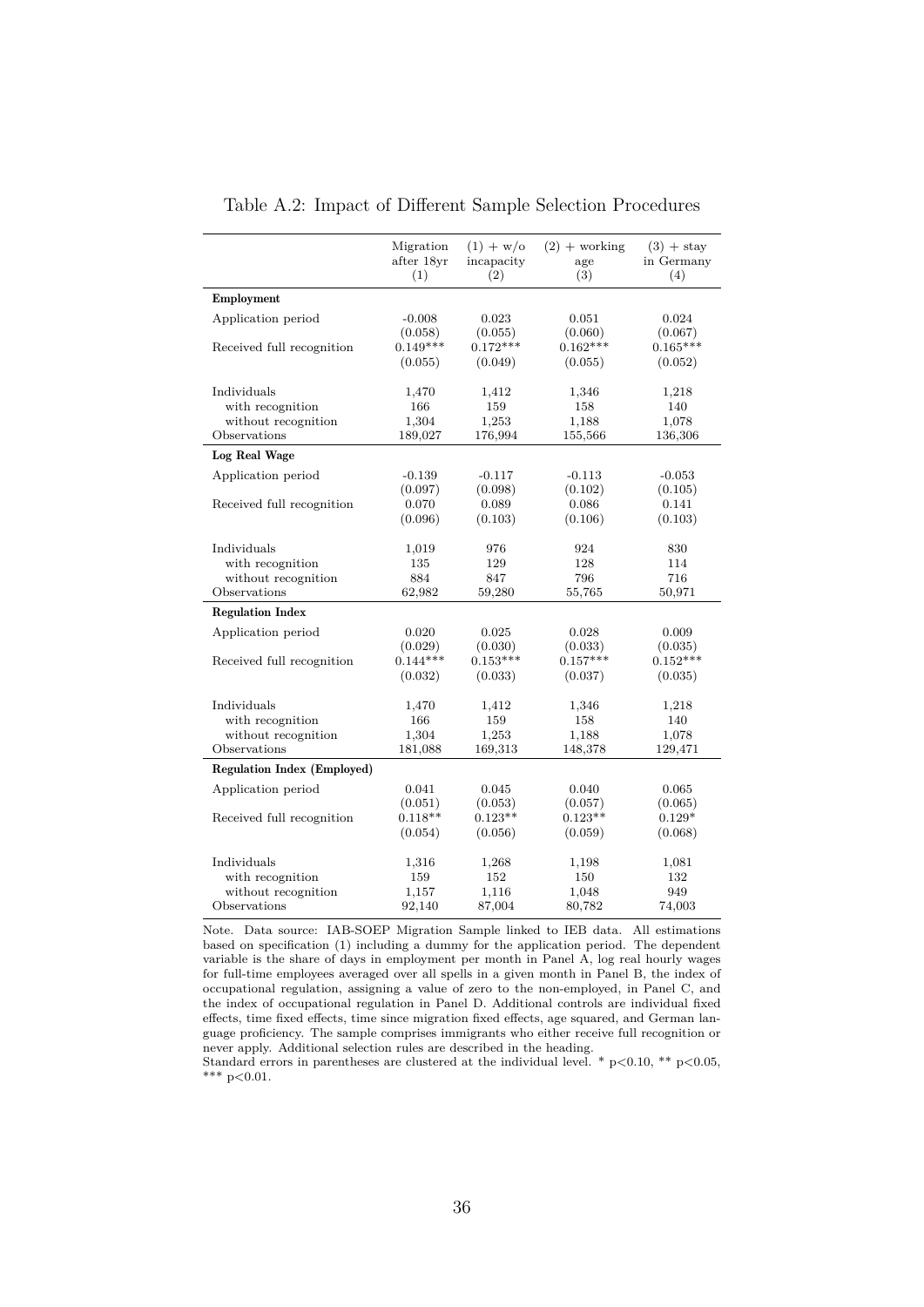<span id="page-38-0"></span>

|                                    | (1)         | (2)        | (3)        | (4)        | (5)        |
|------------------------------------|-------------|------------|------------|------------|------------|
| Employment                         |             |            |            |            |            |
| Application period                 | $-0.237***$ | $-0.108*$  | 0.032      | 0.027      | 0.024      |
|                                    | (0.066)     | (0.065)    | (0.066)    | (0.066)    | (0.067)    |
| Received full recognition          | $0.153***$  | $0.127***$ | $0.170***$ | $0.166***$ | $0.165***$ |
|                                    | (0.034)     | (0.035)    | (0.051)    | (0.051)    | (0.052)    |
| Individuals                        | 1,218       | 1,218      | 1,218      | 1,218      | 1,218      |
| with recognition                   | 140         | 140        | 140        | 140        | 140        |
| without recognition                | 1,078       | 1,078      | 1,078      | 1,078      | 1,078      |
| Observations                       | 136,306     | 136,306    | 136,306    | 136,306    | 136,306    |
| Log Real Wages (Full-time)         |             |            |            |            |            |
| Application period                 | $-0.061$    | $-0.026$   | $-0.034$   | $-0.047$   | $-0.053$   |
|                                    | (0.167)     | (0.161)    | (0.101)    | (0.105)    | (0.105)    |
| Received full recognition          | $0.242***$  | $0.242***$ | 0.136      | 0.148      | 0.141      |
|                                    | (0.056)     | (0.055)    | (0.101)    | (0.104)    | (0.103)    |
|                                    |             |            |            |            |            |
| Individuals<br>with recognition    | 830<br>114  | 830<br>114 | 830<br>114 | 830<br>114 | 830<br>114 |
| without recognition                | 716         | 716        | 716        | 716        | 716        |
| Observations                       | 50,971      | 50,971     | 50,971     | 50,971     | 50,971     |
| <b>Regulation Index</b>            |             |            |            |            |            |
|                                    |             |            |            |            |            |
| Application period                 | 0.019       | 0.023      | 0.013      | 0.011      | 0.009      |
|                                    | (0.018)     | (0.019)    | (0.035)    | (0.035)    | (0.035)    |
| Received full recognition          | $0.117***$  | $0.117***$ | $0.155***$ | $0.153***$ | $0.152***$ |
|                                    | (0.022)     | (0.021)    | (0.035)    | (0.035)    | (0.035)    |
| Individuals                        | 1,218       | 1,218      | 1,218      | 1,218      | 1,218      |
| with recognition                   | 140         | 140        | 140        | 140        | 140        |
| without recognition                | 1,078       | 1,078      | 1,078      | 1,078      | 1,078      |
| Observations                       | 129,471     | 129,471    | 129,471    | 129,471    | 129,471    |
| <b>Regulation Index (Employed)</b> |             |            |            |            |            |
| <b>Application Period</b>          | $0.096*$    | 0.082      | 0.068      | 0.066      | 0.065      |
|                                    | (0.054)     | (0.053)    | (0.066)    | (0.066)    | (0.065)    |
| Received full recognition          | $0.149***$  | $0.150***$ | $0.131*$   | $0.130*$   | $0.129*$   |
|                                    | (0.030)     | (0.029)    | (0.068)    | (0.068)    | (0.068)    |
| Individuals                        | 1,081       | 1,081      | 1,081      | 1,081      | 1,081      |
| with recognition                   | 132         | 132        | 132        | 132        | 132        |
| without recognition                | 949         | 949        | 949        | 949        | 949        |
| Observations                       | 74,003      | 74,003     | 74,003     | 74,003     | 74,003     |
| Time since migration fixed effects |             | Yes        | Yes        | Yes        | Yes        |
| Individual fixed effects           |             |            | Yes        | Yes        | Yes        |
| Time fixed effects                 |             |            |            | Yes        | Yes        |
| Controls                           |             |            |            |            | Yes        |

Table A.3: Impact of Control Variables

Note. Data source: IAB-SOEP Migration Sample linked to IEB data. All estimations based on specification [\(1\)](#page-10-2) including a dummy for the application period. The dependent variable is the share of days in employment per month in Panel A, log real hourly wages for full-time employees averaged over all spells in a given month in Panel B, the index of occupational regulation, assigning a value of zero to the non-employed, in Panel C, and the index of occupational regulation in Panel D. Sample selection is according to the results in Table [3.](#page-20-0) Additional controls are specified for each column in the table. The category *Controls* includes age squared and German language proficiency.

Standard errors in parentheses are clustered at the individual level. \*  $p<0.10$ , \*\*  $p<0.05$ , \*\*\*  $p<0.01$ .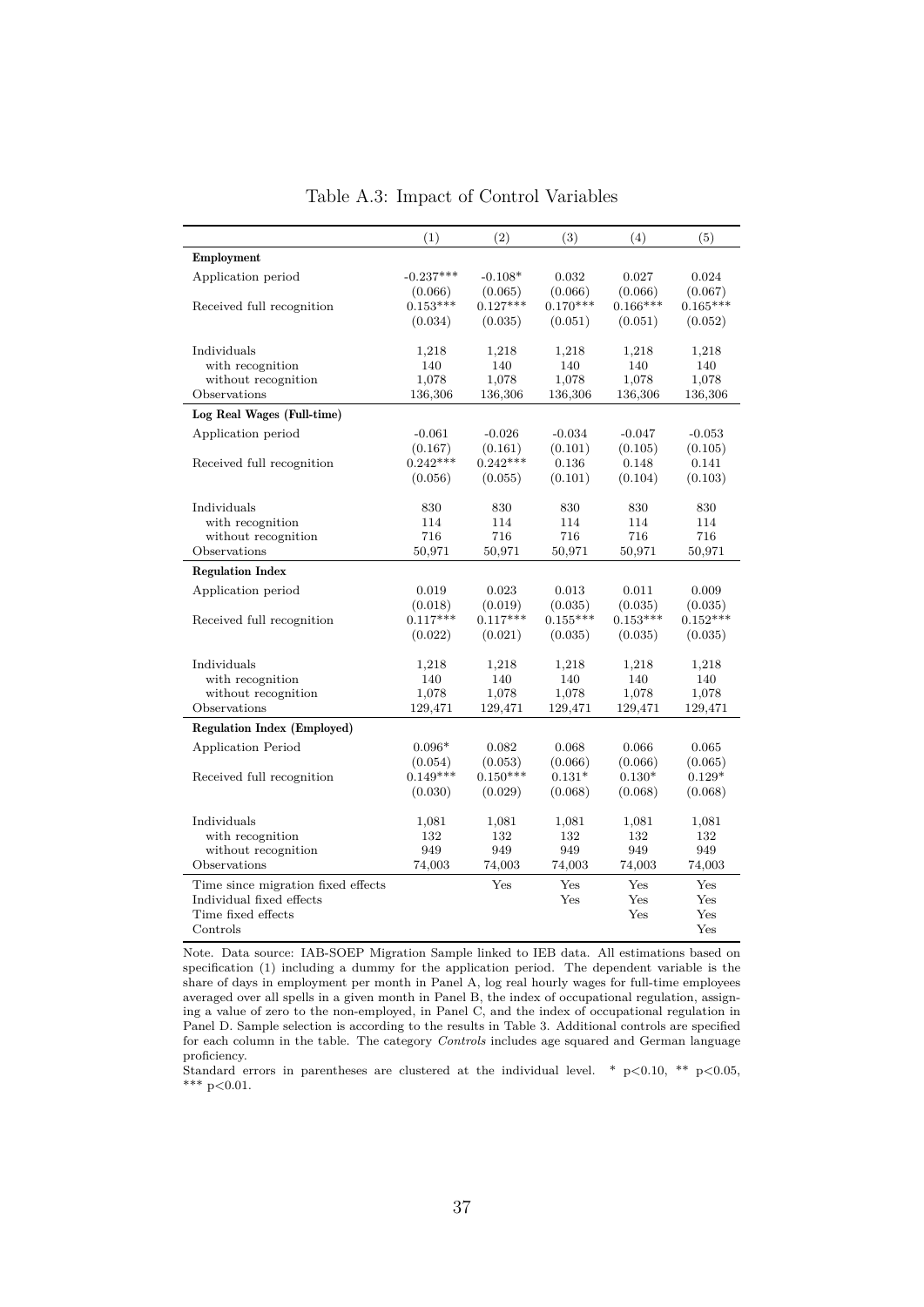|                           | Employment<br>(1) | Log Wage<br>(Full-time)<br>$\left( 2\right)$ | Regulation<br>Index<br>$\left( 3\right)$ | Regulation Index<br>(Employed)<br>$\left( 4\right)$ |
|---------------------------|-------------------|----------------------------------------------|------------------------------------------|-----------------------------------------------------|
| Panel A                   |                   |                                              |                                          |                                                     |
| Received full recognition | $0.186***$        | $0.154*$                                     | $0.137***$                               | 0.105                                               |
|                           | (0.062)           | (0.081)                                      | (0.037)                                  | (0.064)                                             |
|                           |                   |                                              |                                          |                                                     |
| <b>Panel B</b>            |                   |                                              |                                          |                                                     |
| Application period        | 0.020             | 0.031                                        | $-0.007$                                 | 0.048                                               |
|                           | (0.067)           | (0.097)                                      | (0.040)                                  | (0.071)                                             |
| Received full recognition | $0.191***$        | 0.163                                        | $0.136***$                               | 0.116                                               |
|                           | (0.065)           | (0.105)                                      | (0.041)                                  | (0.077)                                             |
|                           |                   |                                              |                                          |                                                     |
| Individuals               | 140               | 114                                          | 140                                      | 132                                                 |
| Observations              | 17,170            | 8,563                                        | 16,405                                   | 10,581                                              |

<span id="page-39-0"></span>Table A.4: Static Effects of Occupational Recognition - Excluding Non-Applicants

Note. Data source: IAB-SOEP Migration Sample linked to IEB data. Panel A reports the estimates based on specification [\(1\)](#page-10-2), Panel B adds a dummy variable for the application period as discussed in the text. The dependent variable is the share of days in employment per month in column (1), log real hourly wages for full-time employees averaged over all spells in a given month in column (2), the index of occupational regulation, assigning a value of zero to the non-employed, in column (3), and the index of occupational regulation in column (4). Additional controls are individual fixed effects, time fixed effects, time since migration fixed effects, age squared, and German language proficiency. The sample comprises only immigrants who eventually receive full recognition, and who migrated to Germany at the age of at least 18, stayed in Germany after arrival and do not have any reported incapacity for work. Observations are only included when migrant's age is at least 25 and less than 60.

Standard errors in parentheses are clustered at the individual level: \*  $p<0.10$ , \*\*  $p<0.05$ , \*\*\*  $p<0.01$ .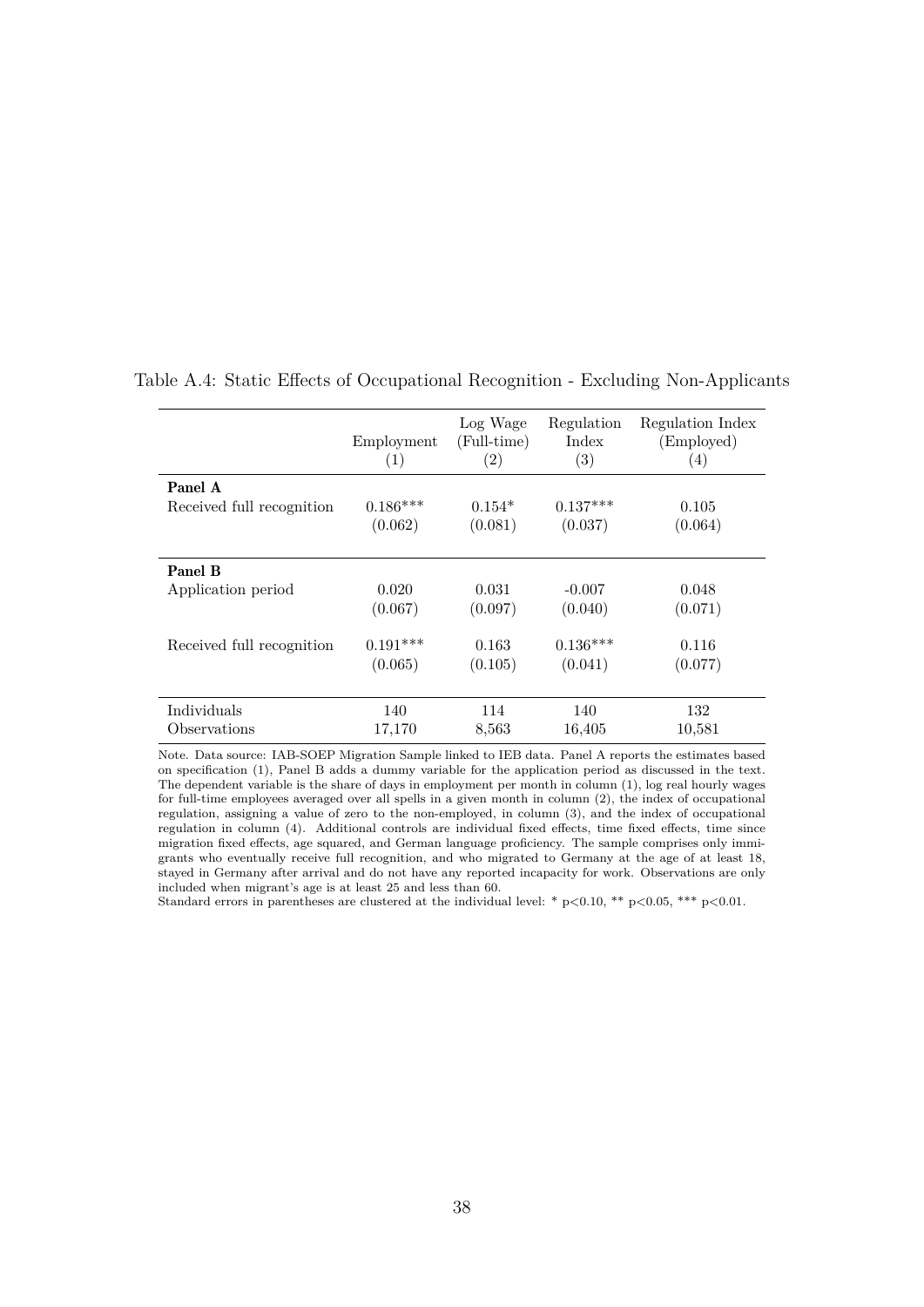|  | Table A.5: Assimilation Regressions |  |
|--|-------------------------------------|--|
|--|-------------------------------------|--|

<span id="page-40-0"></span>

|                                                                             | No Occupation Controls |                    |                        | With Occupation Controls |                      |                    |                     |                    |  |
|-----------------------------------------------------------------------------|------------------------|--------------------|------------------------|--------------------------|----------------------|--------------------|---------------------|--------------------|--|
|                                                                             | (1)                    |                    |                        | (2)                      |                      | (3)                |                     | (4)                |  |
| Never                                                                       | 1.184                  | (6.285)            | 1.138                  | (6.285)                  | $-1.366$             | (5.923)            | $-1.379$            | (5.925)            |  |
| Denied                                                                      | 24.739                 | (30.449)           | 33.459                 | (35.290)                 | 39.808               | (31.468)           | 56.424              | (34.324)           |  |
| Partial                                                                     | 7.880                  | (29.353)           | 17.998                 | (28.714)                 | 36.511               | (25.968)           | 42.049              | (26.109)           |  |
| Full                                                                        | $-18.379$              | (14.747)           | $-12.493$              | (14.999)                 | $-12.638$            | (12.603)           | $-9.005$            | (12.717)           |  |
| Never $\times$ YSM                                                          | 0.004                  | (0.028)            | 0.002                  | (0.028)                  | $\,0.004\,$          | (0.025)            | 0.004               | (0.025)            |  |
| Denied $\times$ YSM<br>Partial $\times$ YSM                                 | $-0.045$<br>0.235      | (0.197)<br>(0.151) | 0.071<br>0.190         | (0.198)<br>(0.172)       | $-0.074$<br>$0.341*$ | (0.239)<br>(0.172) | 0.152<br>0.328      | (0.248)<br>(0.175) |  |
| Full $\times$ YSM                                                           | $-0.003$               | (0.058)            | $-0.031$               | (0.058)                  | $-0.037$             | (0.051)            | $-0.061$            | (0.051)            |  |
| Never $\times$ YSM <sup>2</sup> /10                                         | 0.014                  | (0.040)            | $0.017\,$              | (0.040)                  | $0.007\,$            | (0.036)            | 0.007               | (0.036)            |  |
| Denied $\times$ YSM <sup>2</sup> /10                                        | 0.230                  | (0.353)            | 0.011                  | (0.365)                  | 0.268                | (0.424)            | $-0.090$            | (0.439)            |  |
| Partial $\times$ YSM <sup>2</sup> /10                                       | $-0.330$               | (0.245)            | $-0.278$               | (0.254)                  | $-0.473$             | (0.256)            | $-0.436$            | (0.252)            |  |
| Full $\times$ YSM <sup>2</sup> /10                                          | 0.044                  | (0.075)            | $-0.073$               | (0.074)                  | $0.071\,$            | (0.068)            | $-0.029$            | (0.070)            |  |
| Never $\times$ YSM <sup>3</sup> /100                                        | $-0.005$               | (0.021)            | $-0.007$               | (0.021)                  | $-0.003$             | (0.019)            | $-0.003$            | (0.019)            |  |
| Denied $\times$ ${\rm YSM^3/100}$                                           | $-0.203$               | (0.235)            | $-0.066$               | (0.243)                  | $-0.230$             | (0.277)            | $-0.015$            | (0.285)            |  |
| Partial $\times$ YSM <sup>3</sup> /100                                      | 0.208                  | (0.161)            | 0.168                  | (0.147)                  | $0.268\,$            | (0.156)            | 0.228               | (0.149)            |  |
| Full $\times$ YSM <sup>3</sup> /100                                         | $-0.022$               | (0.035)            | $0.088*$               | (0.041)                  | $-0.034$             | (0.033)            | 0.052               | (0.038)            |  |
| Never $\times$ YSM <sup>4</sup> /1000                                       | 0.000                  | (0.003)            | 0.001                  | (0.003)                  | 0.000                | (0.003)            | 0.000               | (0.003)            |  |
| Denied $\times$ YSM <sup>4</sup> /1000                                      | $0.050\,$              | (0.050)            | 0.023                  | (0.052)                  | $0.057\,$            | (0.058)            | 0.015               | (0.060)            |  |
| Partial $\times$ YSM <sup>4</sup> /1000                                     | $-0.043$               | (0.035)            | $-0.036$               | (0.030)                  | $-0.051$             | (0.032)            | $-0.041$            | (0.031)            |  |
| Full $\times$ ${\rm YSM^4}/1000$                                            | $\,0.003\,$            | (0.005)            | $-0.018*$              | (0.007)                  | 0.005                | (0.005)            | $-0.011$            | (0.006)            |  |
| Age                                                                         | $0.412***$             | (0.011)            | $0.412***$             | (0.011)                  | $0.388***$           | (0.011)            | $0.388***$          | (0.011)            |  |
| $Age^2/10$                                                                  | $-0.144***$            | (0.004)            | $-0.144***$            | (0.004)                  | $-0.137***$          | (0.004)            | $-0.137***$         | (0.004)            |  |
| Age <sup>3</sup> /1000                                                      | $0.226***$             | (0.007)            | $0.226***$             | (0.007)                  | $0.216***$           | (0.006)            | $0.216***$          | (0.006)            |  |
| Age <sup>4</sup> /100000                                                    | $-0.134***$            | (0.004)            | $-0.134***$            | (0.004)                  | $-0.128***$          | (0.004)            | $-0.128***$         | (0.004)            |  |
| Never $\times$ Age<br>Denied $\times$ Age                                   | $-0.244$<br>$-2.318$   | (0.647)<br>(3.165) | $-0.240$<br>$-3.249$   | (0.647)<br>(3.647)       | 0.081<br>$-3.940$    | (0.605)<br>(3.239) | 0.081<br>$-5.704$   | (0.605)<br>(3.545) |  |
| Partial $\times$ Age                                                        | $-1.130$               | (2.956)            | $-2.189$               | (2.869)                  | $-4.078$             | (2.621)            | $-4.668$            | (2.632)            |  |
| Full $\times$ Age                                                           | 1.722                  | (1.510)            | 1.082                  | (1.533)                  | 1.120                | (1.288)            | 0.719               | (1.297)            |  |
| Never $\times$ Age <sup>2</sup> /10                                         | 0.120                  | (0.243)            | 0.119                  | (0.243)                  | $-0.026$             | (0.226)            | $-0.026$            | (0.226)            |  |
| Denied $\times$ Age <sup>2</sup> /10                                        | 0.739                  | (1.205)            | 1.093                  | (1.371)                  | $1.384\,$            | (1.224)            | 2.044               | (1.337)            |  |
| Partial $\times$ Age <sup>2</sup> /10                                       | 0.514                  | (1.090)            | 0.924                  | (1.049)                  | $1.615\,$            | (0.966)            | 1.846               | (0.970)            |  |
| Full $\times$ Age <sup>2</sup> /10                                          | $-0.583$               | (0.565)            | $-0.329$               | (0.573)                  | $-0.358$             | (0.482)            | $-0.198$            | (0.485)            |  |
| Never $\times$ Age <sup>3</sup> /1000                                       | $-0.243$               | (0.399)            | $-0.241$               | (0.399)                  | $\,0.038\,$          | (0.367)            | 0.038               | (0.367)            |  |
| Denied $\times$ Age <sup>3</sup> /1000                                      | $-0.968$               | (1.992)            | $-1.547$               | (2.235)                  | $-2.081$             | (2.015)            | $-3.142$            | (2.190)            |  |
| Partial $\times$ Age <sup>3</sup> /1000                                     | $-0.975$               | (1.749)            | $-1.666$               | (1.660)                  | $-2.768$             | (1.549)            | $-3.162*$           | (1.550)            |  |
| Full $\times$ Age <sup>3</sup> /1000                                        | 0.839                  | (0.919)            | 0.403                  | (0.930)                  | $\,0.483\,$          | (0.785)            | 0.205               | (0.788)            |  |
| Never $\times$ Age <sup>4</sup> /100000                                     | 0.171                  | (0.240)            | 0.170                  | (0.240)                  | $-0.022$             | (0.219)            | $-0.022$            | (0.219)            |  |
| Denied $\times$ Age <sup>4</sup> /100000                                    | 0.428                  | (1.208)            | 0.773                  | (1.335)                  | $1.131\,$            | (1.219)            | 1.754               | (1.315)            |  |
| Partial $\times$ Age <sup>4</sup> /100000                                   | $0.647\,$              | (1.032)            | 1.077                  | (0.963)                  | $1.727\,$            | (0.912)            | $1.974*$            | (0.908)            |  |
| Full $\times$ Age <sup>4</sup> /100000                                      | $-0.438$               | (0.548)            | $-0.166$               | (0.554)                  | $-0.233$             | (0.470)            | $-0.060$            | (0.472)            |  |
| Medium Edu                                                                  | $0.262***$             | (0.002)            | $0.262***$             | (0.002)                  | $0.119***$           | (0.002)            | $0.119***$          | (0.002)            |  |
| High Edu<br>$Immigrant \times Medium Edu$                                   | $0.673***$<br>$-0.055$ | (0.003)<br>(0.054) | $0.673***$<br>$-0.053$ | (0.003)<br>(0.053)       | $0.347***$<br>0.035  | (0.003)<br>(0.048) | $0.347***$<br>0.036 | (0.003)<br>(0.048) |  |
| Immigrant $\times$ High Edu                                                 | $0.190**$              | (0.072)            | $0.184^{\ast}$         | (0.073)                  | $0.218***$           | (0.060)            | $0.216***$          | (0.060)            |  |
| Female                                                                      | $-0.515***$            | (0.002)            | $-0.515***$            | (0.002)                  | $-0.441***$          | (0.002)            | $-0.441***$         | (0.002)            |  |
| Immigrant $\times$ Female                                                   | $-0.111*$              | (0.048)            | $-0.100*$              | (0.049)                  | $-0.014$             | (0.041)            | $-0.007$            | (0.041)            |  |
| Cohort 1970-1994                                                            | 0.123                  | (0.087)            | 0.145                  | (0.087)                  | 0.103                | (0.075)            | 0.105               | (0.075)            |  |
| Cohort 1995-2004                                                            | 0.050                  | (0.057)            | 0.054                  | (0.057)                  | 0.059                | (0.053)            | 0.061               | (0.053)            |  |
| Denied $\times$ YSR                                                         |                        |                    | $-0.017$               | (0.044)                  |                      |                    | $-0.050$            | (0.048)            |  |
| Partial $\times$ YSR                                                        |                        |                    | 0.027                  | (0.026)                  |                      |                    | $-0.001$            | (0.023)            |  |
| Full $\times$ YSR                                                           |                        |                    | $0.117***$             | (0.026)                  |                      |                    | $0.097***$          | (0.023)            |  |
| Denied $\times$ YSR <sup>2</sup> /10                                        |                        |                    | 0.023                  | (0.026)                  |                      |                    | 0.031               | (0.023)            |  |
| Partial $\times$ YSR <sup>2</sup> /10<br>Full $\times$ YSR <sup>2</sup> /10 |                        |                    | $-0.018$               | (0.048)                  |                      |                    | 0.009               | (0.045)            |  |
| Denied $\times$ YSR <sup>3</sup> /100                                       |                        |                    | $-0.010$<br>0.018      | (0.012)<br>(0.031)       |                      |                    | 0.002<br>0.018      | (0.009)<br>(0.029) |  |
| Partial $\times$ YSR <sup>3</sup> /100                                      |                        |                    | 0.005                  | (0.013)                  |                      |                    | 0.008               | (0.010)            |  |
| Full $\times$ YSR <sup>3</sup> /100                                         |                        |                    | $-0.057***$            | (0.014)                  |                      |                    | $-0.046***$         | (0.012)            |  |
| Denied $\times$ YSR <sup>4</sup> /1000                                      |                        |                    | $-0.012$               | (0.012)                  |                      |                    | $-0.012$            | (0.011)            |  |
| Partial $\times$ YSR <sup>4</sup> /1000                                     |                        |                    | 0.008                  | (0.014)                  |                      |                    | $-0.002$            | (0.012)            |  |
| Full $\times$ YSR <sup>4</sup> /1000                                        |                        |                    | $0.014***$             | (0.004)                  |                      |                    | $0.011***$          | (0.003)            |  |
| Constant                                                                    | $2.227***$             | (0.110)            | $2.227***$             | (0.110)                  | $1.859***$           | (0.192)            | $1.859***$          | (0.192)            |  |
| R-squared                                                                   | 0.27                   |                    | 0.27                   |                          | 0.39                 |                    | $0.39\,$            |                    |  |
| Observations                                                                | 88,283,926             |                    | 88,283,926             |                          | 86,444,335           |                    | 86,444,335          |                    |  |

Note: The dependent variable are log monthly earnings, conditional on working at least one day in a given month. The omitted categories are males, low educational attainment, immigrant cohort 2005-2014, period 1975. Standard errors are clustered at the individual level. The sample comprises monthly observations of 571,581 individuals in columns (1) and (2) and 569,104 individuals in columns (3) and 569,104 individuals in columns (3) and (4).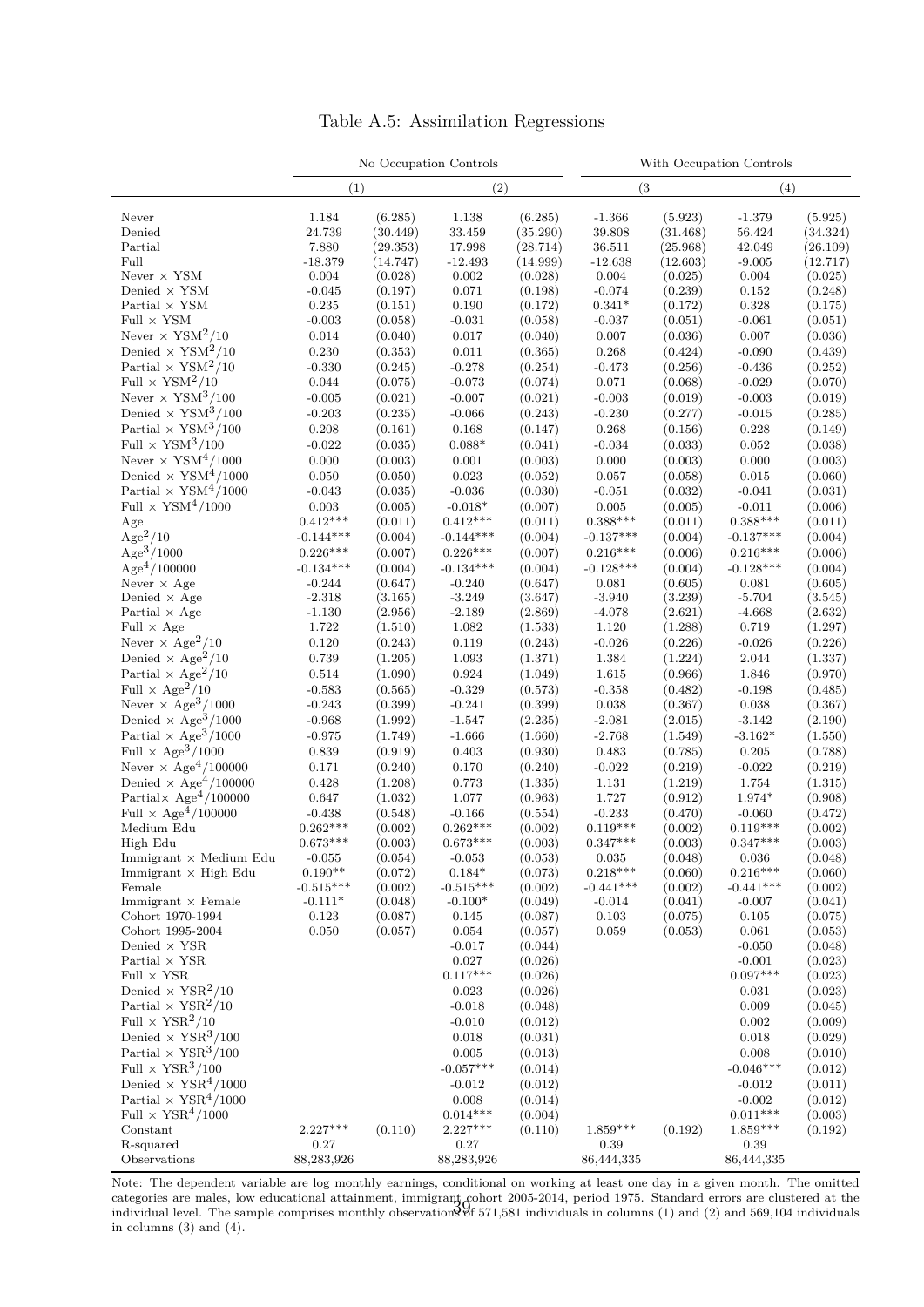

<span id="page-41-0"></span>Figure A.1: Dynamic Effects of Occupational Recognition - Excluding Non-Applicants

Note. Data source: IAB-SOEP Migration Sample linked to IEB data. The figures report the coefficients of the period dummies obtained from estimating regressions of specification [\(2\)](#page-12-0) including a dummy for the application period. The dependent variable is the share of days in employment per month (upper left panel), log real wages for full-time employees (upper right panel), the index of occupational regulation, assigning a value of zero to the non-employed (lower left panel) and the index of occupational regulation (lower right panel). Additional controls are: the long-run average effect after recognition (CertRecog*i,t*−61), the long-run average effect before recognition (CertRecog*i,t*+25) an indicator for the application period, individual fixed effects, time fixed effects, time since migration fixed effects, age squared, and German language proficiency. The sample only comprises immigrants who eventually receive full recognition, and who migrated to Germany at the age of at least 18, stayed in Germany after arrival and do not have any reported incapacity for work. Observations are only included when migrant's age is at least 25 and less than 60. 90% and 95% confidence intervals displayed using clustered standard errors at the individual level. Values of the confidence interval in the wage graph are cut at -0.5 for presentation purposes.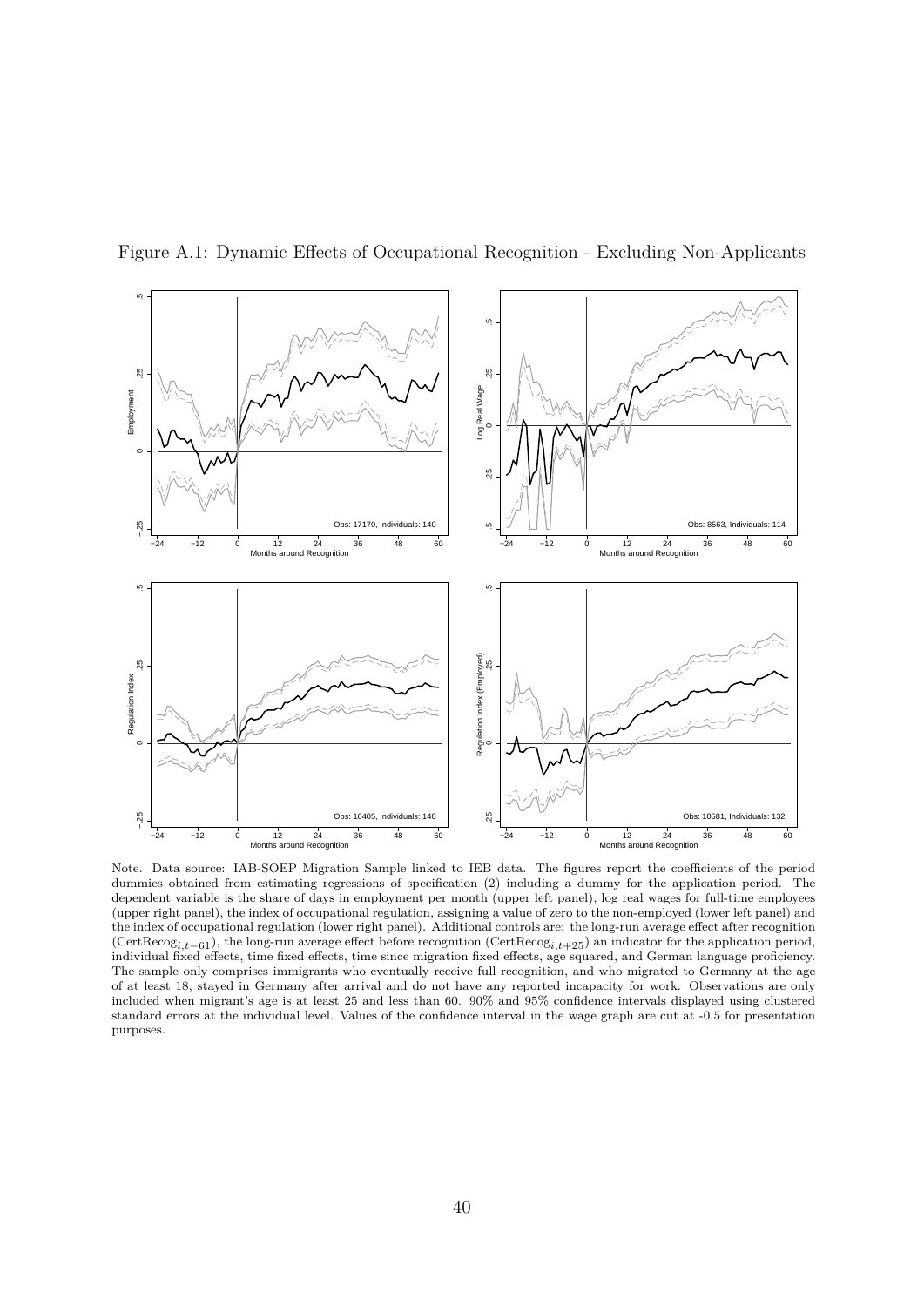#### <span id="page-42-1"></span><span id="page-42-0"></span>A.2 Synthetic Control Method



Figure A.2: Dynamic Employment Effects of Occupational Recognition

Note: Data source: IAB-SOEP Migration Sample linked to IEB data. The displayed estimates along the thick black lines are the average differentials in employment in each pre- and post-treatment period between all treated units and their synthetic control groups. The thin gray lines depict 100 placebo estimations, in which we iteratively apply the synthetic control method to randomly picked non-treated immigrants in each treated immigrant's donor pool.

As a robustness check for our dynamic estimation, we apply a pooled version of the synthetic control method proposed by [Abadie et al.](#page-32-8) [\(2010\)](#page-32-8). In contrast to our main approach, each immigrant who receives recognition (the treatment) is here matched to a set of other immigrants who never applied for recognition but whose labor market outcomes in the period prior to application are similar to those of the treated immigrant. We obtain a synthetic control group for each treated immigrant and then average the dynamic treatment effects in each pre- and post-treatment month across all treated individuals in the sample in those months. Note that we match directly on the corresponding outcome variables in the year prior to application, excluding the last three months to test for anticipation effects.

The thick black lines in Figures [A.2](#page-42-1) and [A.3](#page-43-0) show the resulting dynamic impacts of occupational recognition on employment and hourly wages between 12 months before the application period and 60 months after recognition. We look at hourly wages rather than log hourly wages since otherwise it would be difficult to find potential control individuals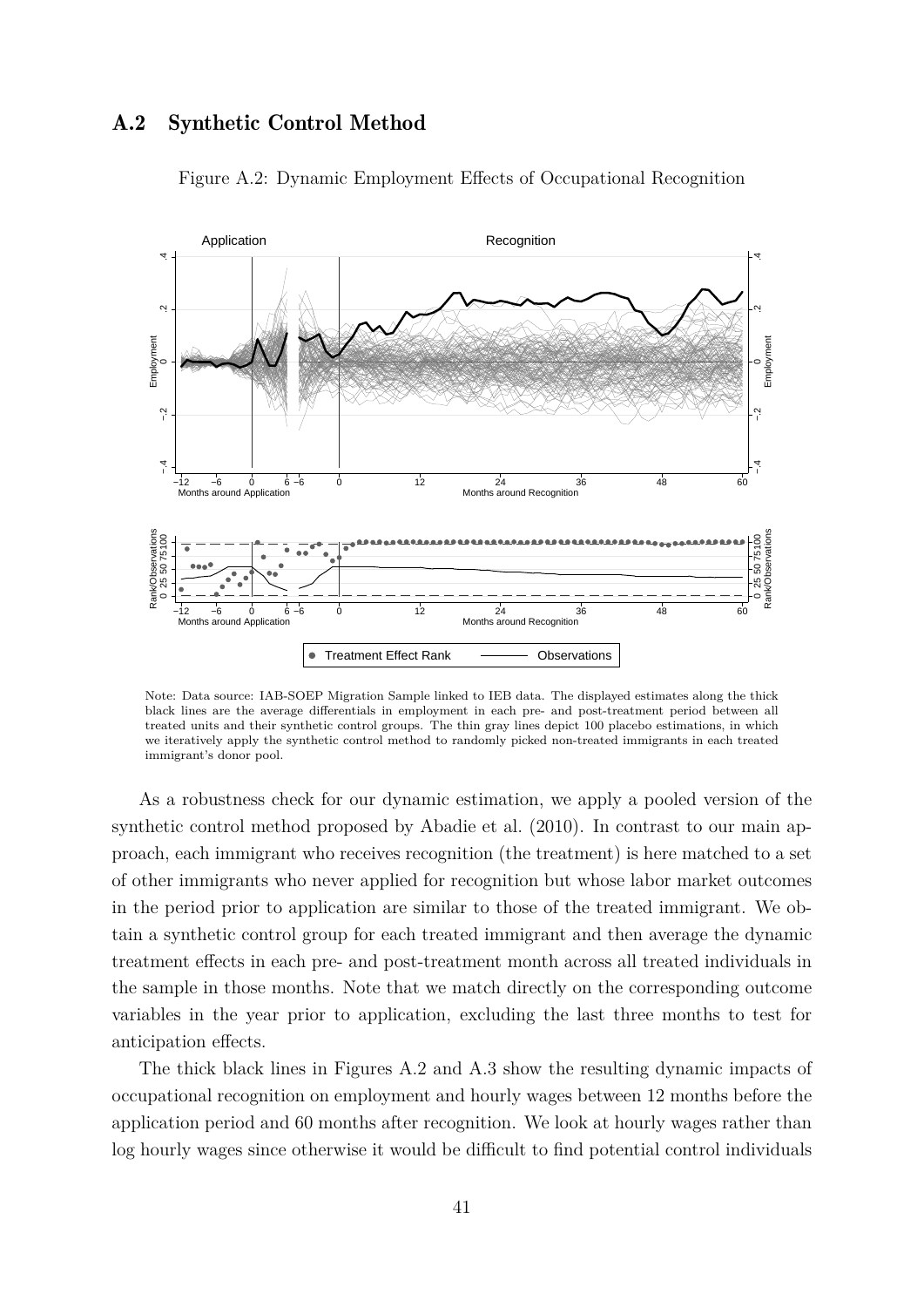<span id="page-43-0"></span>

Figure A.3: Dynamic Wage Effects of Occupational Recognition

Note: Data source: IAB-SOEP Migration Sample linked to IEB data. The displayed estimates along the thick black lines are the average differentials in hourly wages in each pre- and post-treatment period between all treated units and their synthetic control groups, including zeros for non-employed individuals. The thin gray lines depict 100 placebo estimations, in which we iteratively apply the synthetic control method to randomly picked non-treated immigrants in each treated immigrant's donor pool.

with positive wages in precisely the same months as the treated individuals. This implies that part of the estimated impacts on hourly wages are driven by individuals finding employment and starting to earn non-zero wages. Overall, the dynamic patterns are similar to those obtained from our regression-based approach, with substantial and relatively quick increases in both employment and hourly wages in the months immediately after recognition, continuing divergence at a slower pace for a couple of years, and a flattening out of the two profiles thereafter.

To assess the statistical significance of the dynamic effects from the synthetic control group method, we perform 100 placebo estimations in which, for each iteration, we randomly pick for each treated immigrant an untreated immigrant from his or her donor pool, assign the same hypothetical application and recognition dates as for the treated immigrant, find a suitable synthetic control group for this placebo immigrant, and then aggregate all dynamic impact estimates across all placebo immigrants. As illustrated by the thin gray lines in Figures [A.2](#page-42-1) and [A.3,](#page-43-0) the estimated effects of actual occupational recognition are large relative to the distribution of dynamic placebo effects, suggesting that they pick up real employment and wage effects. Contrary to the regression-based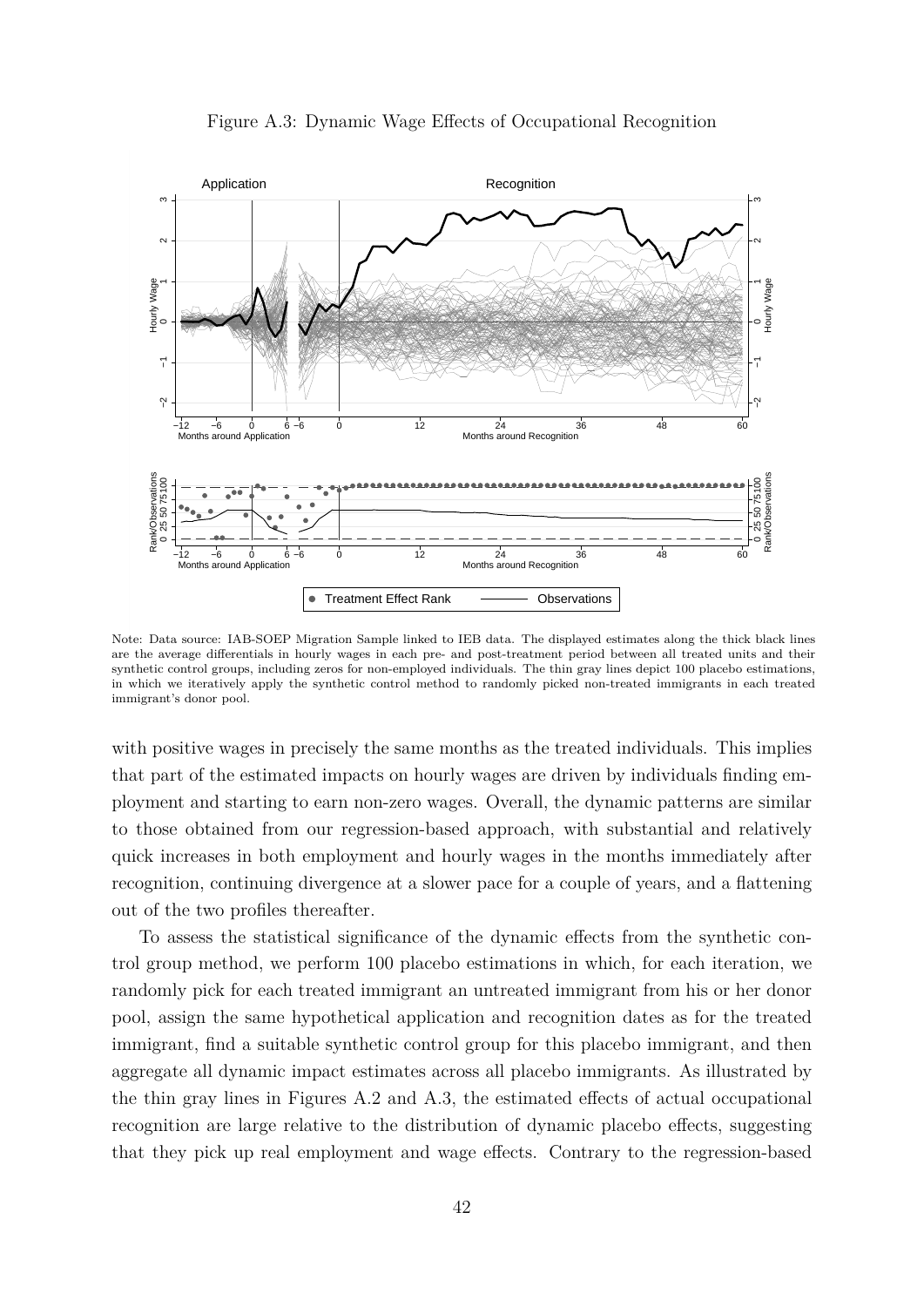

<span id="page-44-0"></span>Figure A.4: Dynamic Effects of Occupational Recognition on the Degree of Regulation

Note: Data source: IAB-SOEP Migration Sample linked to IEB data. The displayed estimates along the thick black lines are the average differentials in the regulation index in each pre- and post-treatment period between all treated units and their synthetic control groups, including zeros for non-employed individuals. The thin gray lines depict 100 placebo estimations, in which we iteratively apply the synthetic control method to randomly picked non-treated immigrants in each treated immigrant's donor pool.

results reported in Table [3,](#page-20-0) we find some indication for a significant positive effect of applying itself on the probability of being employed although this effect only extends to the first month after submitting the application.

To facilitate the assessment of the statistical significance of the estimated treatment effects in each period, we depict their rank among the distribution of placebo effects (gray dots) and the underlying number of treated individuals (black line) for each period in a separate plot underneath the main graphs. Note that the sample size of treated individuals used in these estimations is substantially smaller than in our main approach since we need to condition on observing individuals for at least one period prior to their application and for at least one period between their application and their recognition date. Individuals who apply in the month they are first observed in the IEB data or individuals who obtain the result of their application in the same month in which they apply are thus excluded from the estimation sample.

Figure [A.4](#page-44-0) displays the corresponding dynamic effects for the average occupational regulation index, where the index is set to zero for non-employed individuals as in our main approach without conditioning on employment. The latter is not feasible under the